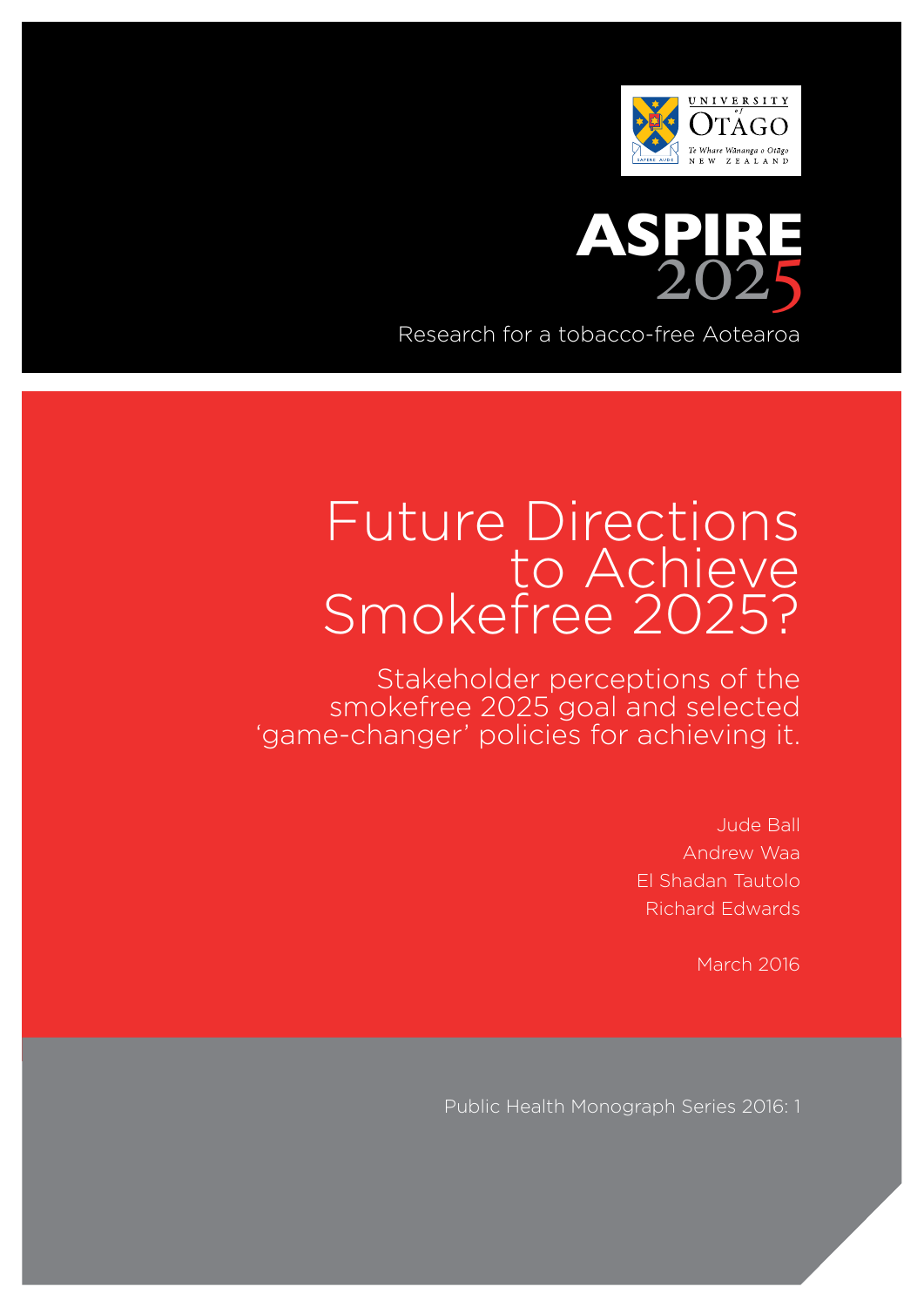## Acknowledgments

The authors wish to thank the key informants who generously shared their expertise and opinions with us. We also want to acknowledge the contribution made by the report's peer reviewers: Professor Chris Bullen (University of Auckland) and Dr Heather Gifford (Whakauae Research).

This research is one project being undertaken as part of New Zealand's Tobacco Control Research Tūranga: A programme of innovative research to halve smoking prevalence in Aotearoa/New Zealand within a decade. The Tūranga is supported by funding from the Reducing Tobacco-related Harm Research Partnership, co-funded by the Health Research Council of New Zealand and the Ministry of Health of New Zealand (HRC Grant 11/818).

This ASPIRE 2025 project was funded by the Tūranga's Emerging Issues Fund and led by the University of Otago, in partnership with Auckland University of Technology.



## About ASPIRE 2025

ASPIRE2025 is a partnership between major New Zealand research groups carrying out tobacco control research to help achieve the Government's goal of a tobacco free Aotearoa by 2025. ASPIRE2025 brings together leading tobacco-control researchers across a range of institutions in New Zealand. ASPIRE2025 was awarded the status of a University of Otago Research Theme in November 2011, and this was renewed in November 2015.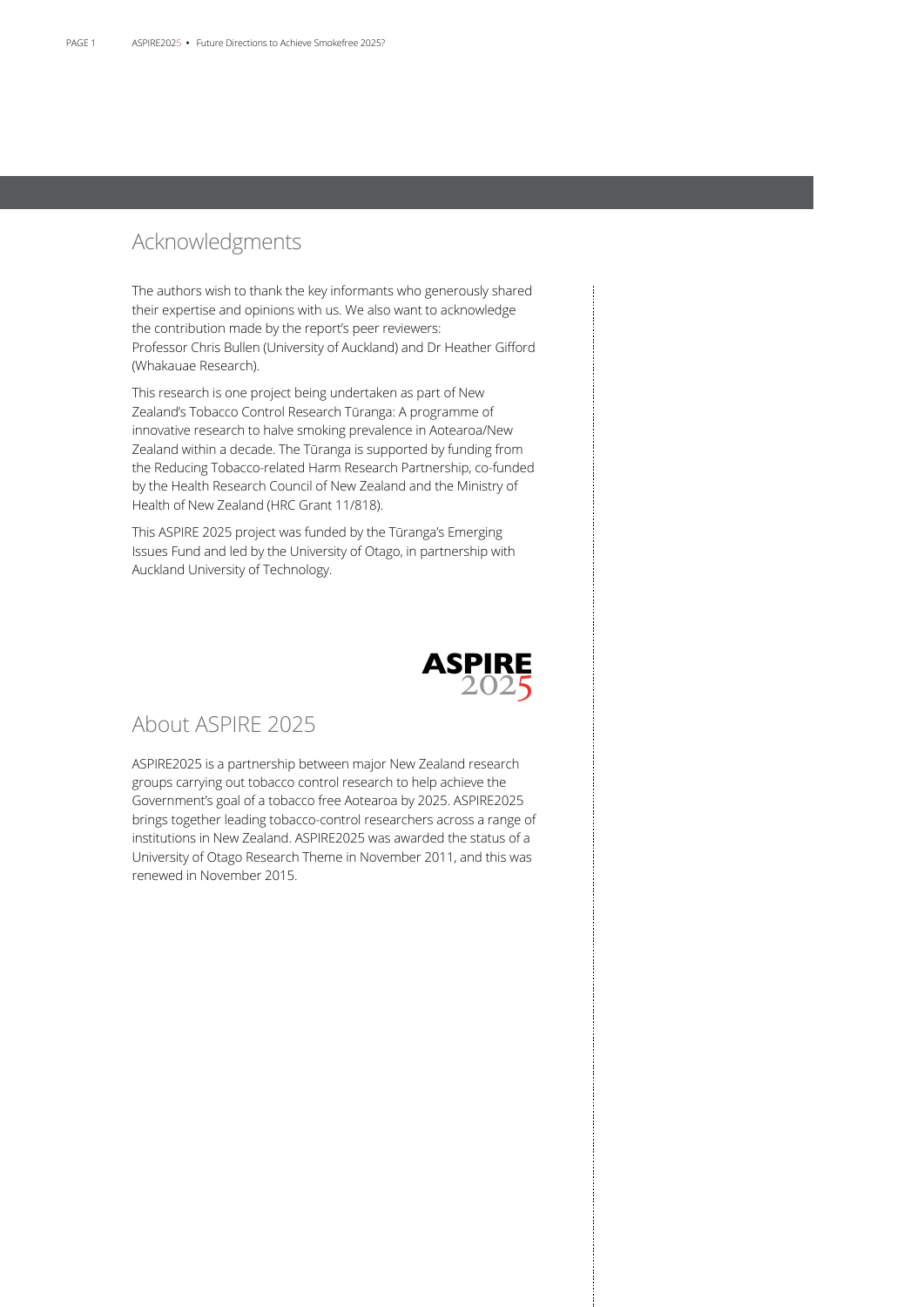# Contents

| Acknowledgments                                                   |                           |                                        |    |  |  |
|-------------------------------------------------------------------|---------------------------|----------------------------------------|----|--|--|
| Contents                                                          |                           |                                        |    |  |  |
| <b>Executive Summary</b>                                          |                           |                                        |    |  |  |
| $1_{\cdot}$                                                       |                           | Introduction                           |    |  |  |
|                                                                   | 1.1                       | Context and rationale for the research | 5  |  |  |
|                                                                   | 1.2                       | Aims                                   | 6  |  |  |
|                                                                   | 1.3                       | Methods                                | 6  |  |  |
|                                                                   | 1.4                       | Outline of policy options appraised    | 8  |  |  |
|                                                                   | 1.5                       | Structure of this report               | 8  |  |  |
| 2.                                                                | Summary of findings       |                                        |    |  |  |
|                                                                   | 2.1                       | Perceptions of the 2025 goal           | 9  |  |  |
|                                                                   | 2.2                       | Views on the policy options appraised  | 10 |  |  |
| 3.                                                                | Discussion and conclusion |                                        |    |  |  |
| References<br>18                                                  |                           |                                        |    |  |  |
| Appendix A. Māori key informant perspectives                      |                           |                                        |    |  |  |
| Appendix B: Pacific key informant perspectives                    |                           |                                        |    |  |  |
| Appendix C: New Zealand European/other key informant perspectives |                           |                                        |    |  |  |
| Appendix D: Interview Schedules<br>52                             |                           |                                        |    |  |  |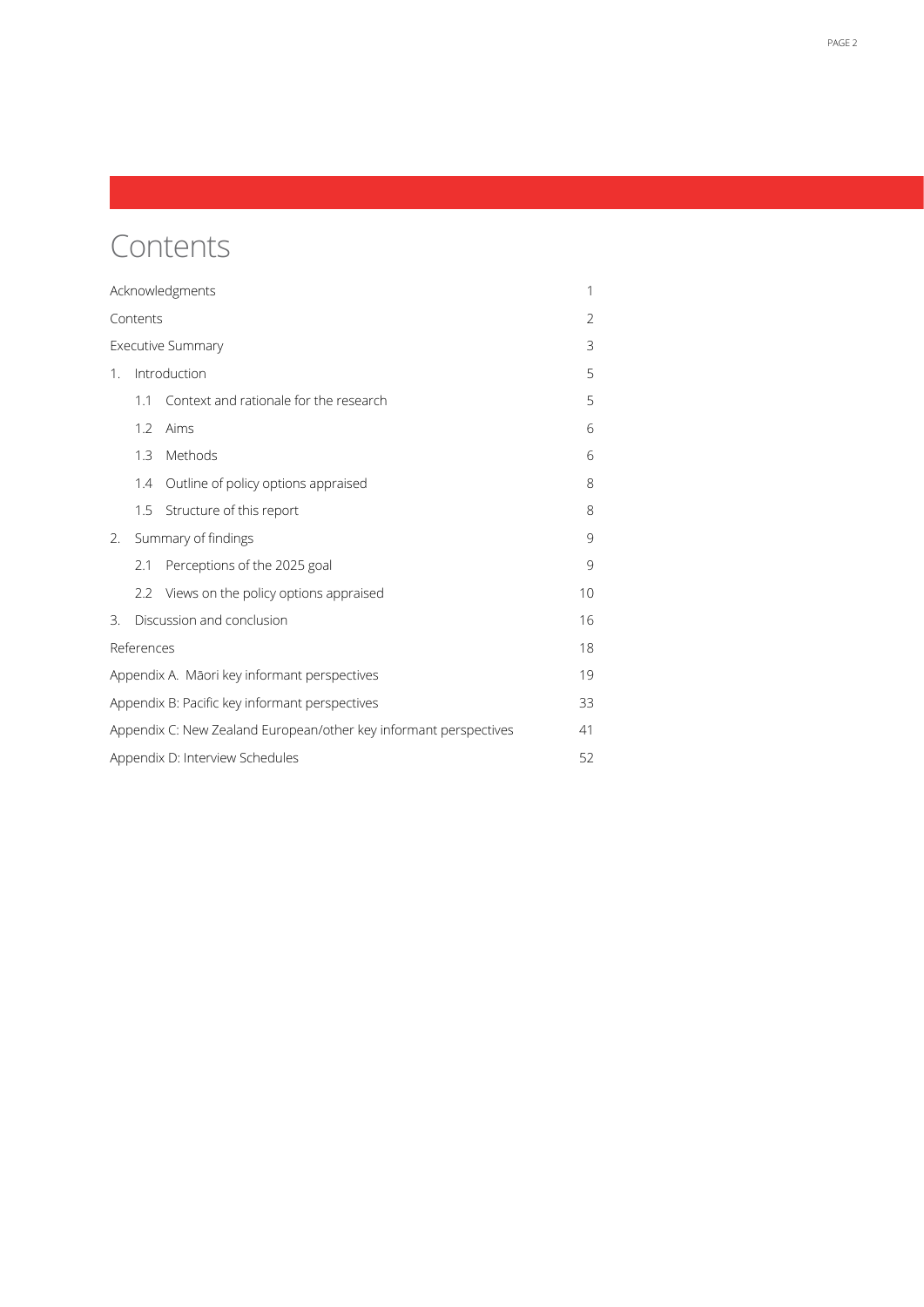# Executive Summary

### Background

Tobacco use in New Zealand has declined in recent years, but Māori and Pacific smoking rates remain high at 38% and 25% respectively. Māori led work that resulted in the Government setting a goal to become a smoke-free nation by 2025, but research suggests that this goal will not be achieved with a 'business as usual' or incremental approach. Radical 'game-changer' policies are needed, but which should be prioritised?

This research explored the strengths and weaknesses of five policy options currently under discussion in New Zealand, from the perspective of policy experts and tobacco control and community leaders. A secondary aim was to explore key informant understandings of the smokefree 2025 goal, and its alignment with Māori and Pacific aspirations.

### Methods

In July-November 2015 we interviewed 19 key informants, including politicians from a range of parties, senior public servants, managers/chairs of tobacco control services, researchers, advocates and consultants. To ensure balance across key ethnic groups and identification of any ethnic differences, we conducted data collection and analysis in three strands:

- Māori (7 key informants)
- Pacific (6 key informants)
- New Zealand European/other ethnicities (6 key informants).

Participants were purposively selected based on their seniority, relevant policy and regulatory expertise, and in the case of Māori and Pacific participants, community leadership. We sought key informants' views on the strengths and weaknesses of each policy option, in particular: effectiveness, impact on ethnic inequalities, unintended effects, political feasibility, technical feasibility and acceptability (including level of Māori and Pacific community support).

### Findings

The majority of key informants in all three groups viewed dramatic tax increases as the most promising of the five options. Opinions on the other four options were mixed.

Many key informants were critical of the lack of recent government action, and expressed a view that there is currently little political will to introduce further tobacco control measures.

### Dramatic tax increases

### We defined 'dramatic tax increases' as one or more one-off tax increases of at least 40%, and/or regular large increases of at least 20% per annum.

Many ranked this as their most favoured option, citing political feasibility and demonstrated effectiveness as key strengths, along with its potential to close the gap in smoking prevalence between Māori/Pacific and the general population. However key informants raised concerns about potential negative impacts on low-income families, and emphasised the need to combine taxation with cessation and social support interventions.

### Comprehensive retail restrictions

### We defined a 'substantial reduction in availability' as a 90% or more reduction in the number of retailers selling tobacco (to less than 600 nationwide), plus a ban on mail-order retailing of tobacco products.

Many key informants (particularly Māori and Pacific) were supportive and thought retail licensing and reduction in retail availability would reduce uptake and consumption, denormalise tobacco, improve enforcement, and provide a platform for community action. However some were sceptical about the effectiveness of this policy, and few saw it as politically feasible, because it would be targeted by opponents as being 'anti-business'.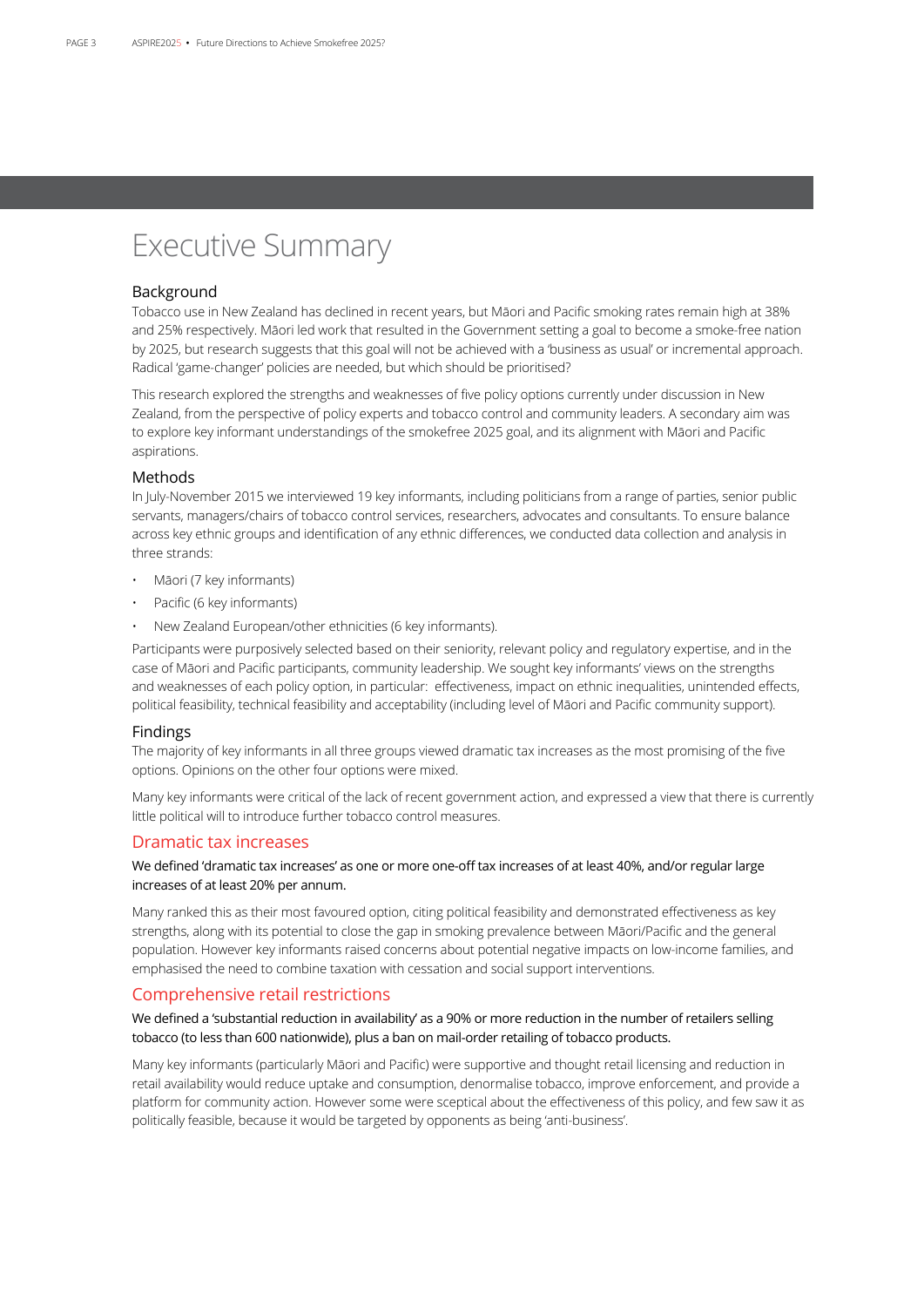### Denicotinisation

Denicotinisation means mandating a maximum nicotine content for all cigarettes sold in New Zealand to make them minimally addictive (e.g. 2mg/cigarette).

Views were polarised, with some strongly in favour, while others were concerned about unintended negative health consequences due to compensatory smoking, and/or smoking being perceived by the public as 'safer' if nicotine is removed. Some noted that people smoke for social and psychological reasons, as well as addiction, and questioned how effective denicotinisation would be. Challenges from the tobacco industry were seen as a likely barrier to political feasibility, and uncertainty about the impact on behaviour was also a sticking point.

### Ban on additives

This option would introduce comprehensive restrictions to ban all additives that plausibly have the effect of a) increasing addictiveness; b) increasing toxicity; c) increasing attractiveness (particularly to young people) and d) increasing palatability of tobacco products. The onus of proof would be on the industry to show that additives were safe, non-addictive, and did not increase attractiveness or palatability.

Some thought this could be framed in public health terms, and could potentially gain public support because the public tends to be wary of additives. However there were mixed views on effectiveness, and some argued that potential tobacco company litigation would have a 'chilling' effect on political support.

### Tobacco free generation

The tobacco free generation idea proposes that the age of legal purchase of tobacco is increased by one year every year (from the current 18 years), with the result that people born after a certain date will never be able to legally buy tobacco products.

Many key informants were attracted to this idea, but some expressed uncertainty about how well it would work in practice, particularly in Māori and Pacific communities. There was also uncertainty about whether it would attract public and political support, due to perceptions of 'unfairness' and/or inconsistency with other age restrictions.

### Strengths and limitations

This research draws together the knowledge and views of 19 key opinion-leaders, with a focus on Māori and Pacific perspectives. The arguments they raised – for and against the various options – are likely to reflect the arguments that will be raised more widely. The study also highlights commonly-held misconceptions, and evidence and communication gaps that need to be addressed. For example few participants were aware of evidence that little or no compensatory smoking occurs when people change from regular to very low nicotine cigarettes. It is important to note that the views of this relatively small group of key informants may have limited generalisability to other groups of people, and views are likely to change over time as new evidence and thinking emerges.

### Conclusion

Our findings suggest that dramatic tax increases may be the most viable immediate policy target for New Zealand's tobacco control sector because this option was seen by key informants as both effective and politically feasible, if coupled with complementary interventions. There was considerable uncertainty about the other game-changer options, suggesting more work is required to collate, and raise awareness about, relevant evidence. Proactive monitoring of local and international research and policy developments is also needed, in order to keep abreast of cutting-edge strategies that may help New Zealand become a smokefree nation by 2025.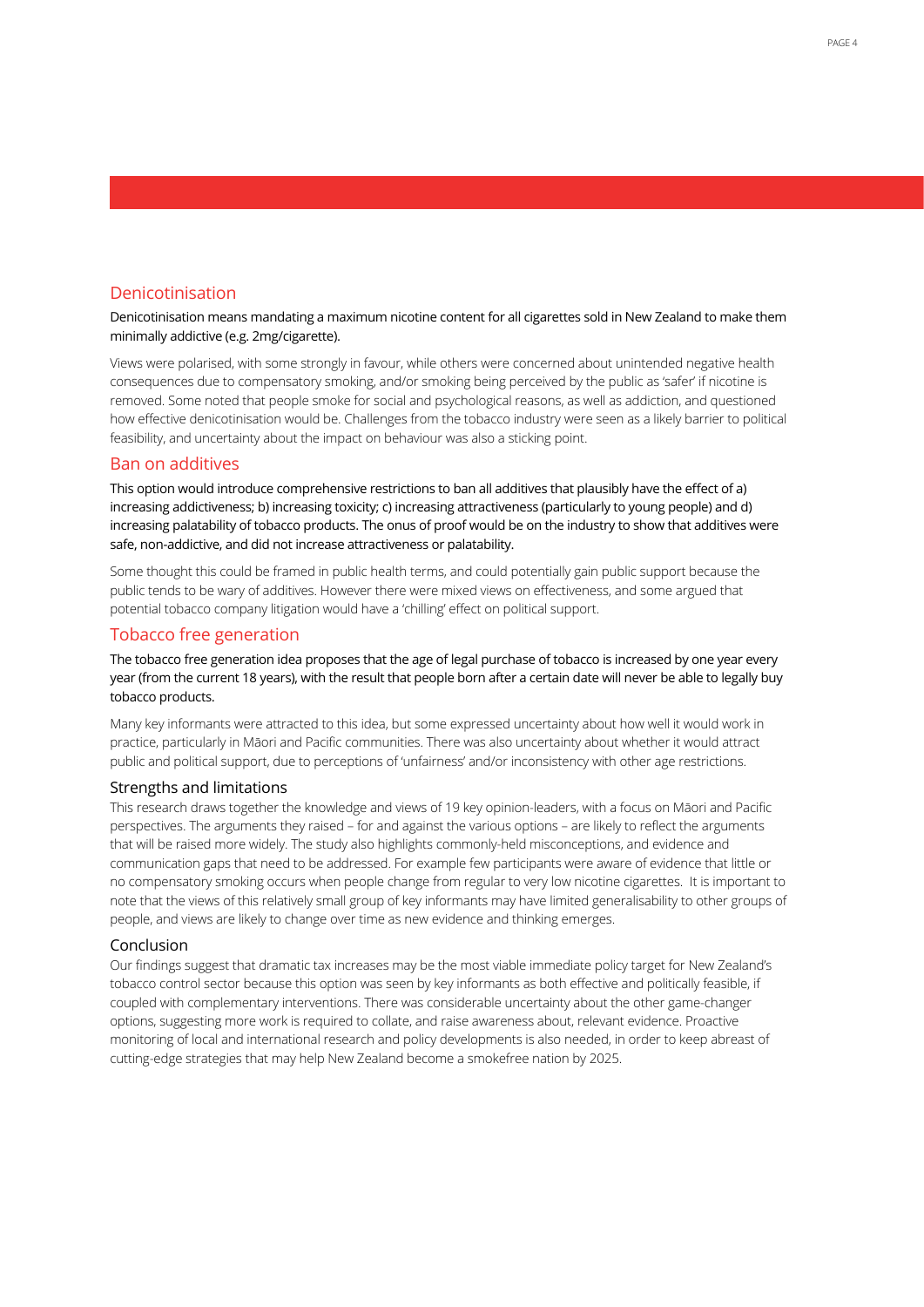# 1. Introduction

### 1.1 Context and rationale for the research

Smoking remains the single biggest preventable risk factor for premature death and illness in New Zealand, with Māori and Pacific peoples disproportionately affected.<sup>1</sup> Māori leadership, in response to this public health challenge, has included the development of Tupeka Kore (kaupapa Māori tobacco- free movement) and a Māori Affairs Select Committee inquiry into the tobacco industry<sup>2</sup> in 2010 that stated:

We recommend to the Government that it aim for tobacco consumption and smoking prevalence to be halved by 2015 across all demographics, followed by a longer-term goal of making New Zealand a smokefree nation by 2025.

In response, the New Zealand Government adopted the world-leading goal of becoming an essentially smokefree nation with 'minimal smoking levels and tobacco availability by 2025'.3

Overall, tobacco use is declining in New Zealand, but Māori and Pacific smoking rates remain high at 38% and 25% respectively.<sup>4</sup> Modelling<sup>5</sup> shows that 'business as usual' will not achieve the smokefree 2025 goal, particularly for Māori and Pacific who have much higher smoking rates than the general population. Findings from the New Zealand Health Survey show that there was no statistically significant decline in daily smoking in Māori or Pacific peoples from 2006/07 to 2013/14.<sup>6</sup> This is in stark contrast to the halving of prevalence by 2015 that was proposed in the quote from the Māori Affairs Select Committee above.

Given this lack of progress since the 2025 goal was set, achieving the goal will require rapid and substantial increases in smoking cessation and reductions in smoking initiation, particularly among Māori and Pacific peoples. Evidence suggests that even if current approaches are intensified (e.g. with continued tax increases and introduction of plain packaging), the smokefree 2025 goal will not be reached.<sup>7</sup> Therefore many tobacco control researchers and advocates argue that a 'game changer' is needed.

Various potential 'game changer' policy interventions have been explored by tobacco control researchers and advocates in recent years. Our research focuses on interventions that directly address tobacco smoking and/or tobacco products, and explores five key options. While these are not the only possible game-changers, they are the policies which are under most active consideration currently by the National Smokefree Working Group and the wider tobacco control sector in New Zealand.

The combined advocacy efforts of the wider tobacco control sector will be needed to achieve radical policy changes. Because time and resources are limited, the sector needs to focus its efforts on a small number of high priority policies. Identifying target policies requires evidence, debate and input from Māori and Pacific leaders and practitioners, along with policy experts and researchers. This research contributes to the available evidence and aims to inform debate on which policy option(s) the sector should prioritise.

In prioritising possible policy options, Māori and Pacific viewpoints, alignment with Māori and Pacific aspirations, and acceptability to Māori and Pacific key informants (health, tobacco control and community leaders and policy experts) are vital dimensions to explore, yet research in this area has been limited to date. Other policy experts (e.g. government officials, policy consultants) also hold critical information that has not previously been tapped, for example about the political feasibility of each option and their pros and cons from a technical or legal policy perspective.

The movement to end the tobacco epidemic in New Zealand was initially driven by Māori advocates who had a vision for what they wanted to achieve. Since the Government adopted the smokefree 2025 goal in 2011, there has been some debate in the tobacco control sector (and beyond) – notably among Māori and Pacific tobacco control leaders and practitioners – as to what the 2025 goal actually is, or should be, and also about what interventions are required for New Zealand to become smokefree. Debates about the precise nature of the smokefree goal are important, because having a shared understanding is likely to be critical to success, and will determine the strategies required to achieve this outcome. Thus, a secondary focus of our research was to explore stakeholder understandings of the smokefree 2025 goal, and its alignment with Māori and Pacific aspirations.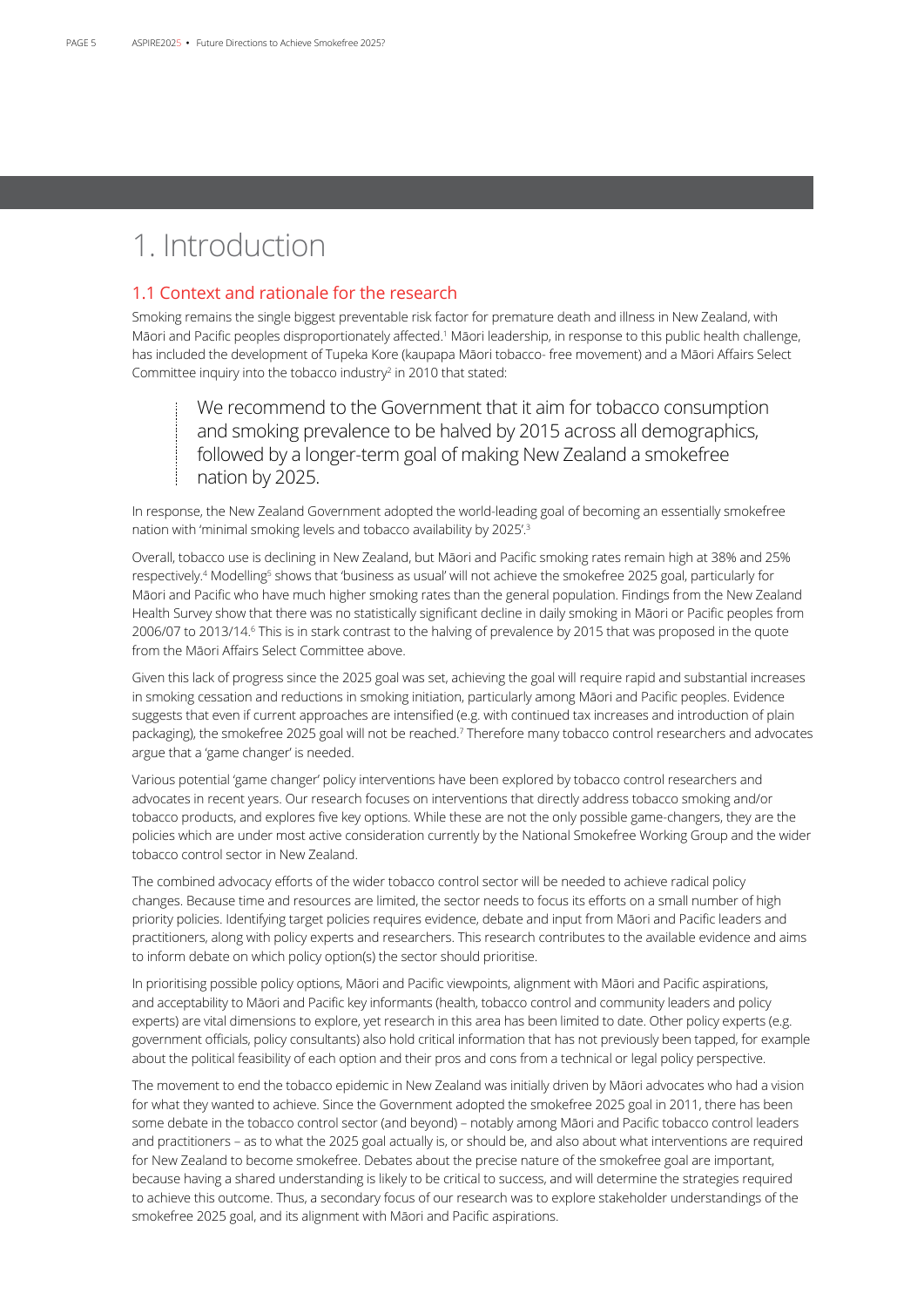### 1.2 Aims

The aims of the project were to:

- Determine the views of Māori and Pacific key informants on what 'Tupeka Kore' and 'smokefree 2025' mean to them.
- Explore how key informants (Māori, Pacific and New Zealand European/other) evaluate the strengths and weaknesses of five 'game changer' policy options for achieving smokefree 2025 that are currently under consideration in New Zealand:
	- dramatic tax increases on tobacco products
	- substantial reduction of tobacco availability through comprehensive retail restrictions
	- denicotinisation of tobacco products
	- bans on additives to tobacco products
	- creating a 'tobacco-free generation' through annual increases in the legal age of purchase of tobacco products
- Determine which of the five 'game changer' options were more or less favoured by key informants
- Stimulate and inform sector prioritisation of 'game changer' policy options currently under discussion to achieve the smokefree 2025 goal.

### 1.3 Methods

### Design

We used a qualitative research design to enable in-depth exploration of key informants' views.

### Ethical approval

Category B ethical approval was received from the Department of Public Health, University of Otago, on 8 May 2015.

### Research team

Prof Richard Edwards was the Principal Investigator and had oversight of each stage of the project. Co-investigators Jude Ball, Andrew Waa, and Dr El Shadan Tautolo had input into the research design, interview schedule development, and selection of key informants. The co-investigators each conducted fieldwork and completed preliminary analysis of the data. Jude Ball conducted subsequent coding, analysis and report writing, with input from the wider research team, and had responsibility for day-to-day project management.

### Participants

We drew on the extensive knowledge and networks of the research team to identify potential key informants. Māori and Pacific key informants were purposively selected based on their current or possible role in achieving smokefree 2025 and their leadership role within Māori and Pacific communities and organisations. We selected other key informants based on their seniority and relevant policy, regulatory and technical expertise. We prioritised inclusion of key informants with the greatest political and sector understanding, and sought broad representation across the above categories. Twenty-one people were invited to participate; 19 agreed, and two declined to be interviewed or could not be contacted.

We interviewed 19 key informants, comprising:

- Politicians from a range of political parties
- Leading tobacco control advocates and researchers
- Chairs and managers of smoking cessation and tobacco control services
- Senior public servants and health sector leaders (not limited to tobacco control specialists)
- Policy and regulatory consultants with expertise in tobacco control.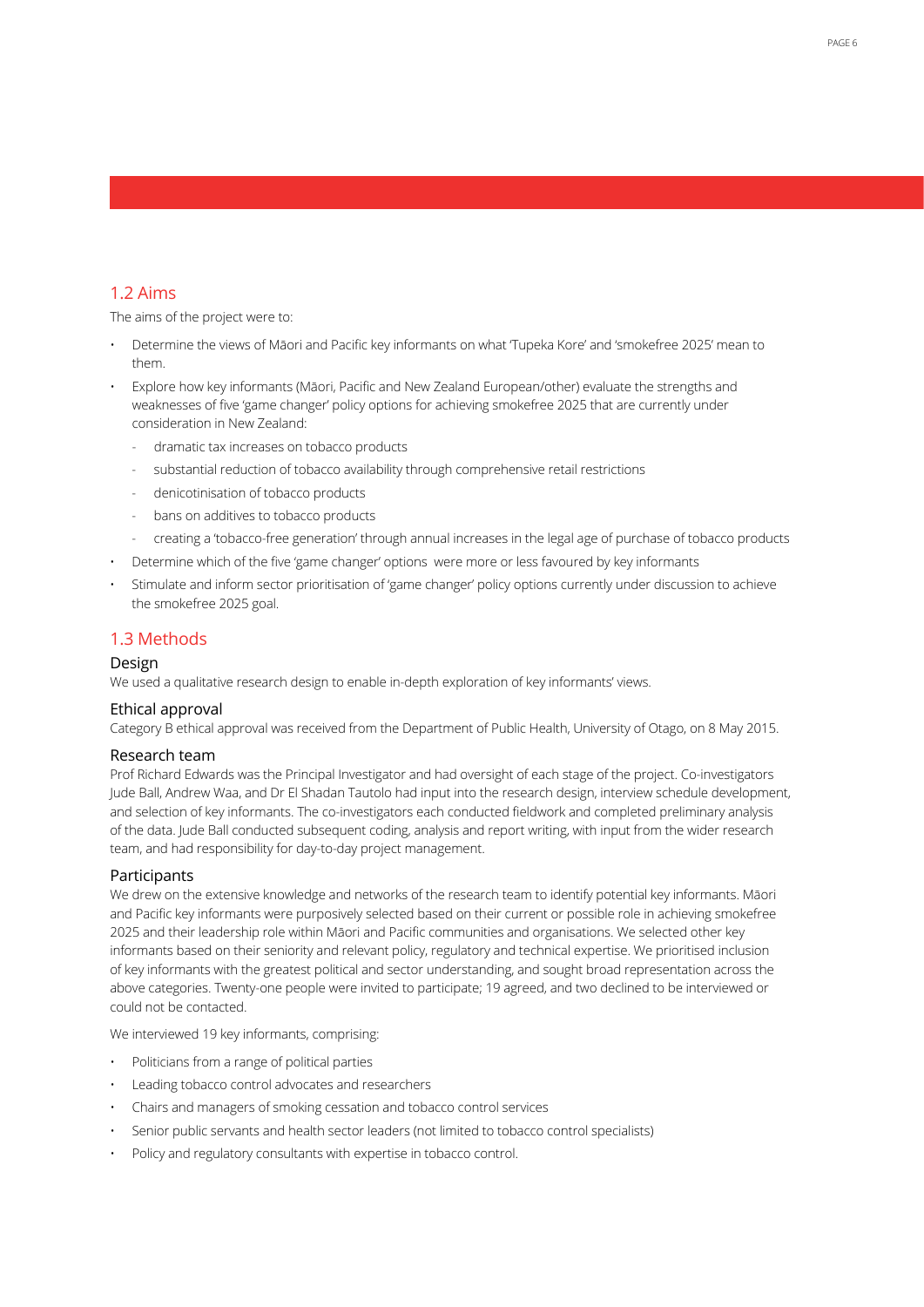To ensure balance across key ethnic groups and identification of ethnic differences, data collection and analysis was conducted in three strands:

- 1. Māori 7 key informants
- 2. Pacific 6 key informants
- 3. New Zealand European/other (NZEO) -6 key informants.

The composition of the three strands differed slightly; more of the Māori and Pacific key informants worked in 'front line' roles (e.g. chairs or managers of tobacco-related services), whereas the NZEO group generally worked at the national policy level.

### Data collection

Andrew Waa led the Māori strand of the research, Dr El-Shadan Tautolo led the Pacific strand, and Jude Ball led the remaining strand. Each researcher conducted the recruitment and interviews for his/her strand. Interviews were conducted either face-to-face or by telephone (depending on the preference of the key informant, and practical constraints) in July, August and November 2015.

Potential interviewees were invited to participate and provided with written information about the project. We circulated a written briefing (outlining the five radical policy options, and the topics to be discussed during the interview – see section 1.4 below) to key informants who agreed to be interviewed. Participants were asked to read the briefing in preparation for the interview.

The research team developed a semi-structured interview schedule. The questions for each key informant group were similar, with two exceptions: Māori and Pacific participants were asked for their understanding of, and views about, the smokefree 2025 goal and the alignment of Māori/Pacific aspirations with the Government's aspirations regarding tobacco and smoking; and NZEO participants were asked, at the end of the interview, whether they had any advice for the tobacco control sector. The interview schedules are provided in Appendix D.

Participants were asked to appraise each policy proposal, using a framework adapted from Canada's National Collaborating Centre for Healthy Public Policy.8 The interview questions covered:

- **Effectiveness**
- Impact on ethnic inequalities
- Unintended effects
- Political feasibility
- Technical feasibility
- Acceptability/Māori & Pacific community support.

Each interview focused on the aspects that the key informant was particularly knowledgeable about.

Interviews were digitally recorded and professionally transcribed by Document Doctor Ltd and Marina Chevalier.

### Analysis

We used thematic analysis, following an approach proposed by Braun and Clarke,<sup>9</sup> to analyse the data. The lead researcher for each strand completed an initial 'top-line' analysis, and the broad themes and coding frame were agreed by the research team. Each strand was then coded and analysed separately, according to the coding frame, which was closely based on the interview schedule. For consistency, this second stage of coding and analysis was conducted by one researcher (JB), who also led the report writing phase. The Māori and Pacific researchers provided input at each stage to ensure that interpretation of the findings was culturally appropriate.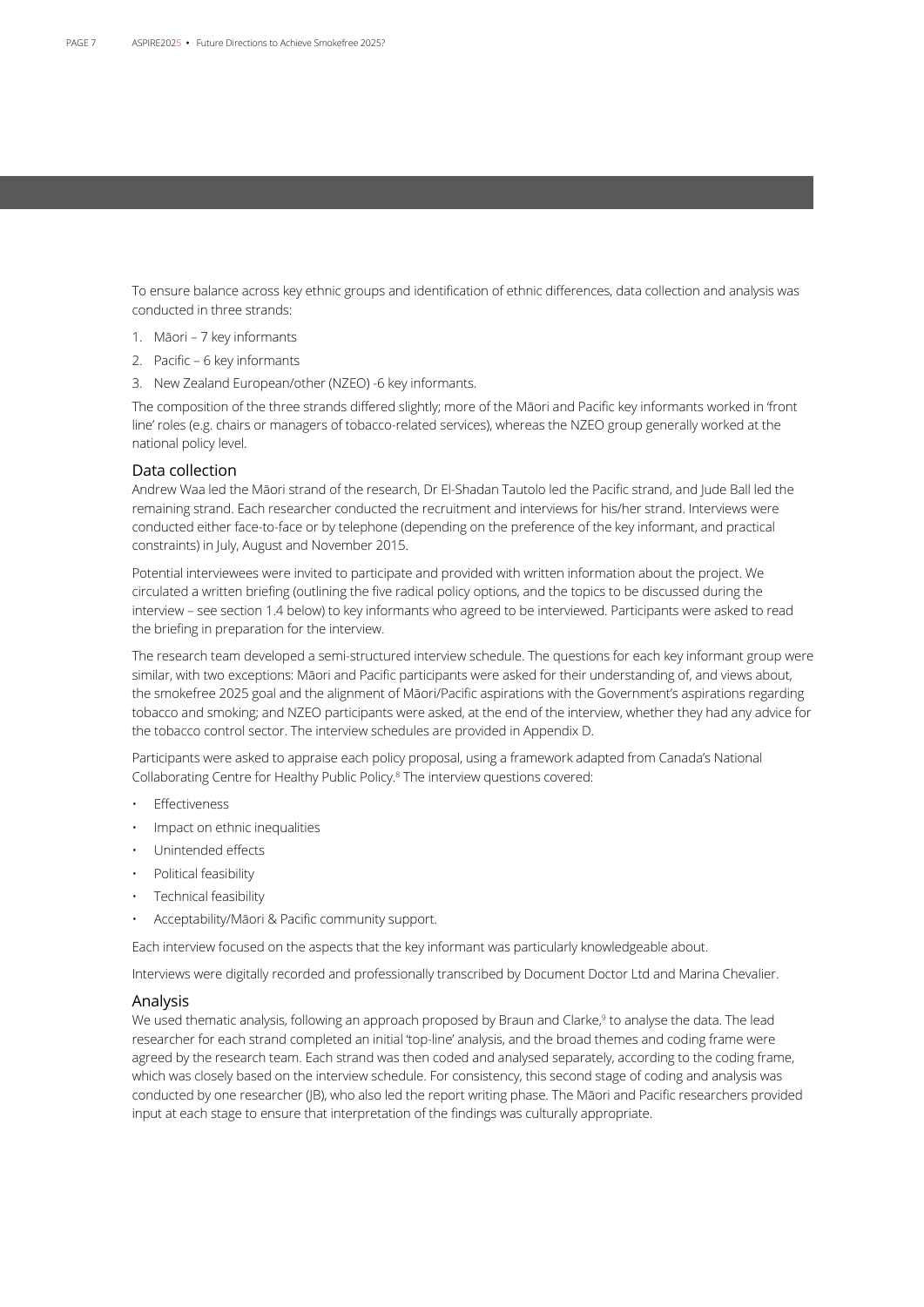## 1.4 Outline of policy options appraised

The five policy options that we explored in this research are outlined below. The options are worded in the same way as in the briefing paper for participants.

### Dramatic tax increases

The New Zealand government has implemented regular above inflation tobacco tax increases from 2011-2015 and there will be a further annual 10% increase in 2016. More dramatic tax increases have been proposed. For example, the *Smokefree Aotearoa 2025 Next Steps Action Plan 2013-2015* called for a tax increase of 40% followed by 20% per annum. For the purposes of this project 'dramatic tax increases' are defined as one or more one-off tax increase of at least 40% and regular large increases of at least 20% per annum.

### Substantial reduction of availability through comprehensive retail restrictions

Reducing the supply of tobacco products is another approach to reducing smoking in New Zealand. There are over 6000 outlets that sell tobacco products, mostly dairies, convenience stores, garages and supermarkets. For this project, a 'substantial reduction in availability' is defined as a 90% or more reduction in the number of retailers selling tobacco (to less than 600), plus a ban in mail-order retailing of tobacco products. One possible approach to achieving this goal is mandatory retail licensing with a 'sinking lid' on the number of licenses available. For example, there could be a 50% reduction in the number of retailers selling tobacco followed by an additional 5% per year decrease until at least 90% reduction is achieved. Another option is the phased elimination of tobacco sales from outlets within 1km or 2km of all schools. This would leave 641 and 260 remaining outlets respectively. A third option is restricting tobacco sales to a small number (600 max) of licensed specialist retailers.

### Denicotinisation of tobacco products

Regulation of the composition of tobacco products may also help reduce smoking. Nicotine is believed to be the primary addictive component of tobacco products. Although it is present in tobacco, it is technically possible to remove the majority of the nicotine content (just as coffee can be decaffeinated). That would have the effect of making tobacco products much less addictive. It is thought that removal of most of the nicotine is sufficient to make cigarettes minimally addictive, and we propose that the nicotine content could be mandated to be less than 2mg per cigarette for all cigarettes sold in New Zealand.

### Restriction of additives to tobacco products

In New Zealand there are over 350 known additives in cigarettes. These include agents to retain moisture and preservatives to increase shelf-life, and flavourings and other chemicals that modify the properties of tobacco or enhance the experience of smoking. Some additives (e.g. ammonia) make nicotine more 'available' to the smoker and thus increase the addictiveness of tobacco products. International attention has focused on additives that make tobacco products more 'attractive', e.g. flavourings and vitamins. For this project, we propose comprehensive restrictions to ban all additives that plausibly have the effect of a) increasing addictiveness; b) increasing toxicity; c) increasing attractiveness (particularly to young people) and d) increasing palatability of tobacco products. As with the recent Psychoactive Substances legislation, the onus of proof would be on the industry to show that additives were safe, non-addictive, and did not increase attractiveness or palatability.

### Tobacco free generation

The tobacco-free generation idea proposes that the age of individuals to whom cigarettes can be legally sold is increased each year (from the current 18 years), possibly starting with the generation born in year 2000. This will mean that for people born in 2000 (and all people born after that date), they will never legally be able to buy tobacco products in New Zealand, and by 2025 the legal age for purchase will have reached 27 years.

### 1.5 Structure of this report

The following section (Section 2) draws together the overarching findings from all three strands of the research – Māori, Pacific and NZEO – and highlights the commonalities and differences between groups. This is followed by a brief discussion and conclusion in Section 3.

The detailed findings for each strand are provided in Appendices A (Māori), B (Pacific), and C (NZEO). The interview schedules used to guide the interviews are provided in Appendix D.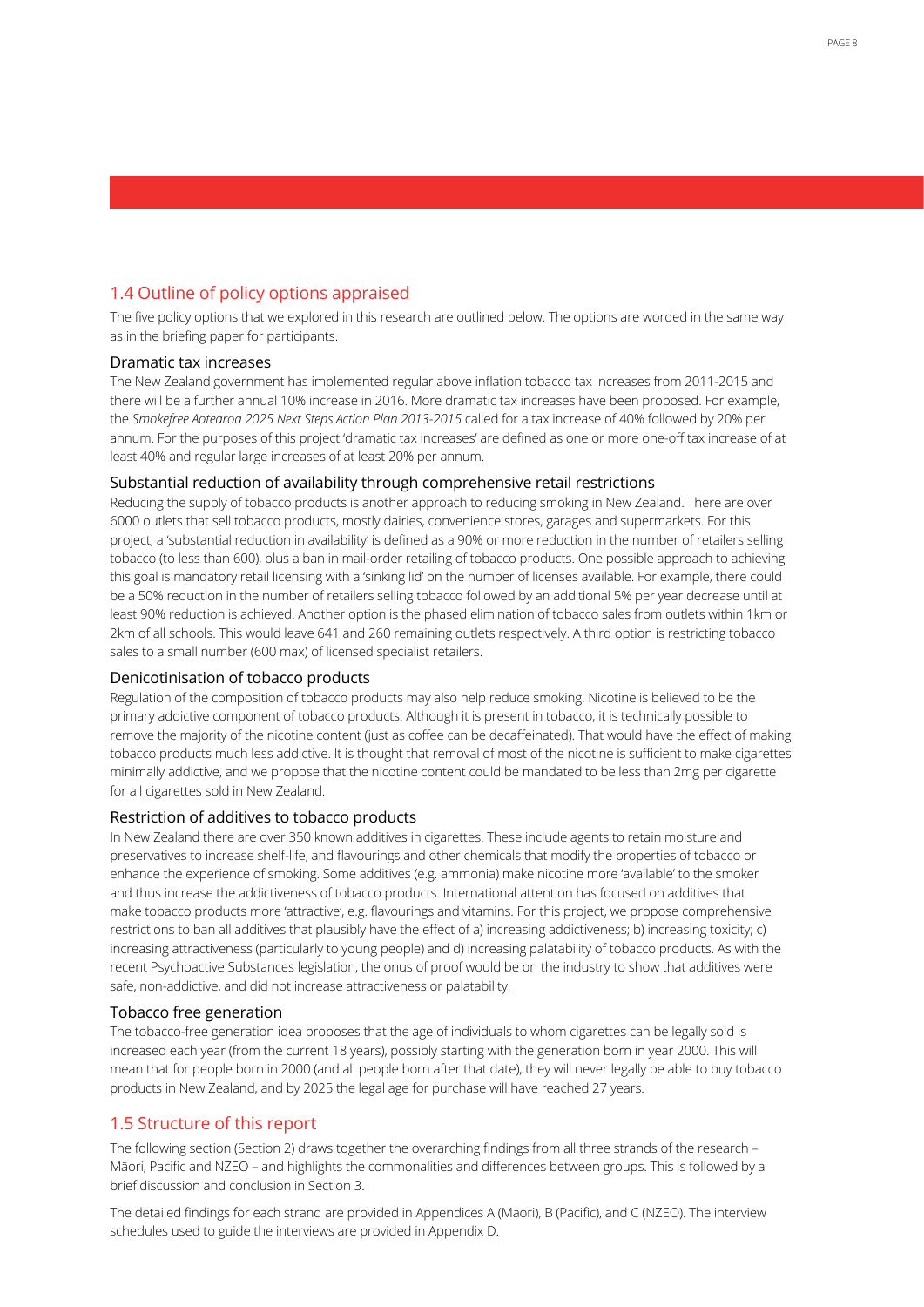# 2. Summary of findings

### 2.1 Perceptions of the 2025 goal

Almost all key informants described the Government's 2025 goal in terms of dramatically reduced prevalence of tobacco smoking. Most said the goal was to reduce prevalence to 'less than 5%', although a few said that this target was unofficial and the Government had not in fact committed to a particular figure. Interestingly, only one participant noted that the wording of the Government's goal includes *minimal availability* of tobacco by 2025, as well as minimal smoking levels.

Many, particularly Māori and Pacific key informants, assumed that the 5% target applied to each ethnic population, whereas others described it as a target for the New Zealand population as a whole. There was wide agreement that the 2025 prevalence target *should* apply to each ethnic population group (whether or not it was perceived that was currently the case) as well as the overall population, with acknowledgement that this was a more challenging goal for Māori and Pacific populations and achieving it would require greater resources.

Most key informants saw the 2025 goal as an important and achievable goal, however a key theme was the perceived lack of political will to achieve it. Key informants in all three strands questioned the Government's ongoing commitment to the goal, and many expressed frustration at the lack of strategic and policy action to date. Many felt that, due to this lack of Government commitment and action, the goal was unlikely to be achieved.

Many Māori key informants felt there was a lack of alignment between what they perceived to be the Government's smokefree 2025 goal (i.e. reduced prevalence) and the aspirations of Māori communities (focused on 'getting rid of tobacco'). Several felt the Government's commitment was weak compared to that of Māori communities, and said the intentions and recommendations of the Māori Affairs Select Committee were not being sufficiently implemented. In particular, some were concerned that the lack of focus on measures to reduce the availability of tobacco put the blame for tobacco-related harm on smokers themselves, and took the pressure off tobacco companies. Several wanted to see a completely tobacco-free nation where tobacco was not available for sale, and argued that this was the goal that Māori communities had expressed through the Māori Affairs Select Committee process (and, indeed, prior to that process).

Pacific key informants were supportive of the Government's 2025 goal, although some were concerned that setting an unrealistic goal could be discouraging for Pacific communities. Some noted that awareness and understanding about tobacco-related harm, and the 2025 goal, was still low in many Pacific communities. However, to the extent that the 2025 goal was consistent with broader Pacific aims such as wanting a healthy family, Pacific key informants felt there was reasonable alignment between government and community aspirations.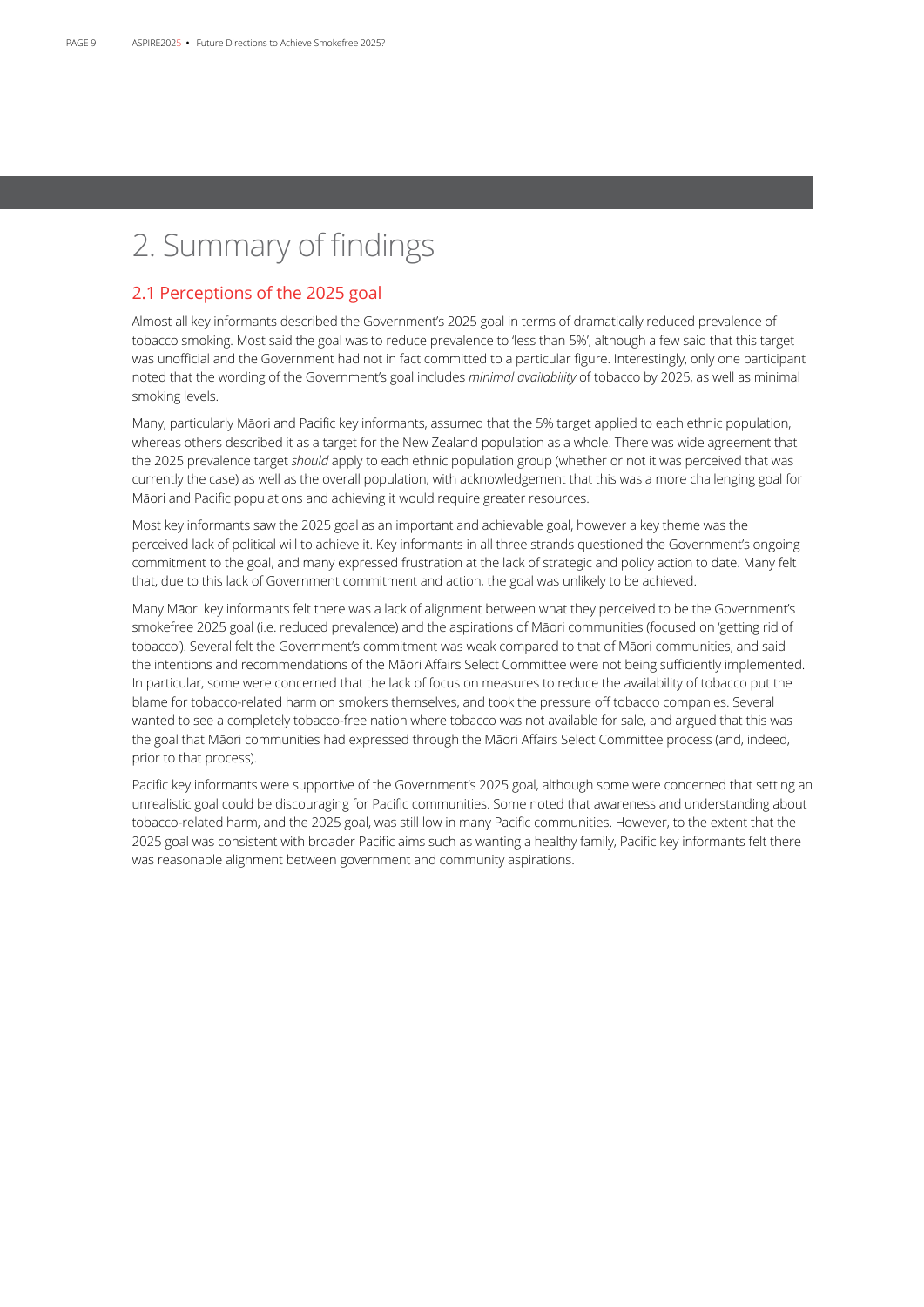### 2.2 Views on the policy options appraised

Table 1 (overleaf) summarises key informant views on the policy options appraised. The findings are discussed in more detail below.

### Dramatic tax increases

Dramatically increasing excise tax on tobacco was seen as an evidence-based option that would be effective in reducing tobacco consumption and uptake, but several participants also noted it could have significant adverse effects on lowincome households. The majority in all three strands supported this measure and many believed that, with appropriate cessation support measures and complementary policies and services in place to protect children/whānau, the health benefits would outweigh any negative impacts. However one key informant noted that measures to mitigate the adverse effects on low-income families were likely to undermine the effectiveness of this policy, as it is largely financial pressure at the household level that forces smokers to quit or cut down their tobacco use.

Key informants noted that a large body of evidence shows that tax increases are effective, and many believed this policy would close the gap in smoking prevalence between the general population and Māori and Pacific populations, because Māori and Pacific are overrepresented in highly price-sensitive low-income groups. However a few key informants argued that Māori and Pacific smokers were less likely to make the decision to quit (or to gain effective support for quitting) in response to tax increases, compared to the general population, due to lower health literacy, self-efficacy, and ability to afford treatment for nicotine addiction, for example.

Increased security risk to businesses was noted as another potential unintended effect, since tobacco would become a high-value item which might increase the targeting of tobacco retailers for robberies. Illicit trade and home grown tobacco were also mentioned, but there was general agreement that these could be relatively easily managed.

Most saw dramatic tax increases as easy to implement from a technical perspective, and relatively politically feasible since excise tax is an established tobacco control measure that is revenue-producing for the Government. Many felt that Māori and Pacific leaders and communities would support dramatic tax increases provided the aim – to reduce tobacco-harm – was well understood. However a few argued that the suffering imposed on low-income families (in particular concerns about food security and child abuse and neglect) would limit the public acceptability and political feasibility of this option.

### Substantial reduction of availability through comprehensive retail restrictions

Most Māori and Pacific key informants were supportive of this option and believed comprehensive retail restrictions would be effective in reducing uptake, helping people to quit, reducing consumption and denormalising tobacco. This policy option was also seen as being well aligned with Māori aspirations of removing tobacco from communities. Several argued that the current environment – in which tobacco-outlet density, underage sales and single cigarettes sales are higher in low-income communities – unfairly disadvantages Māori and Pacific people, and leads to higher smoking rates in these groups. Retail restrictions were therefore seen as justified, and an important equity measure.

However key informants in the NZEO group had mixed views on the likely effectiveness of retail restrictions. Some felt that that this policy would have little effect on existing smokers, who would simply travel further to buy tobacco. Others were in agreement with Māori and Pacific key informants, saying this was a logical public health measure, aligned with the treatment of other harmful products, which would protect young people from uptake and reduce consumption.

Māori and Pacific key informants highlighted other advantages of having a smaller number of licenced retailers: for example, it would make monitoring and enforcing retail compliance easier, and a licensing system would give communities a platform for local action against tobacco availability and retail non-compliance. Some also argued that it would send a clear message that the Government was serious about becoming a smokefree nation.

The only negative unintended consequence noted in all three strands was the potential impact on the income and financial viability of retailers. However several key informants, particularly Māori and Pacific, noted that the profit margin on tobacco is reportedly very low, and a number of retailers have voluntarily withdrawn from selling tobacco with little or no financial impact. Therefore, they argued, concerns about the impact on small businesses may be unfounded, particularly if the policy is implemented in a way that maintains a 'level playing field' for retailers. Others argued that the health of communities should be given a higher priority than any negative impacts on profits.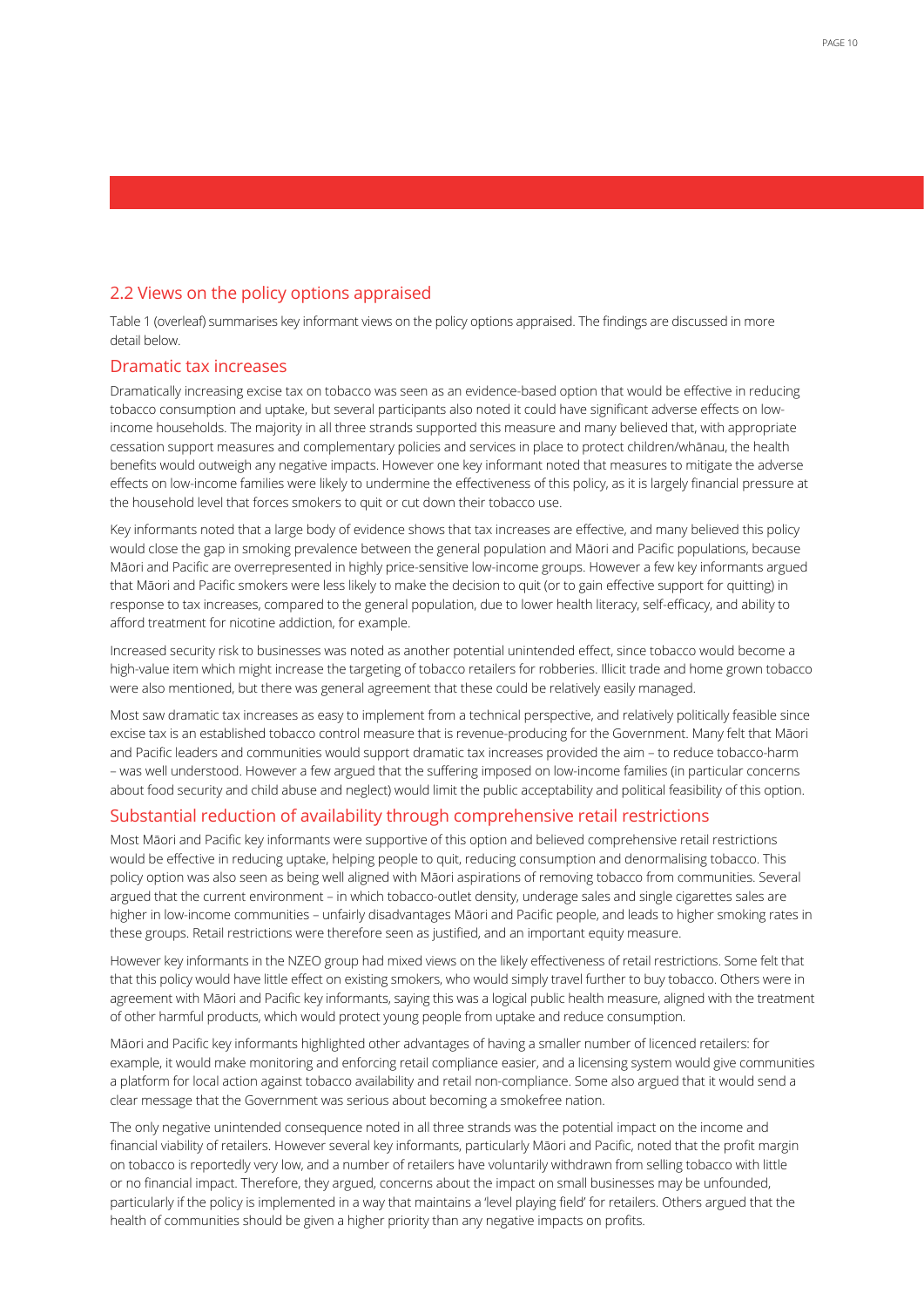Although the impact on retailers was uncertain, there was wide agreement that the retail sector and tobacco industry (and possibly the business sector more broadly) would oppose this policy, and that this was likely to affect the political feasibility of this option. Key informants in the NZEO strand described this option as 'impossible' under a National government due to philosophical opposition to interference in the market, and there were mixed views about whether it would be politically feasible under a Labour/Green government. Māori and Pacific key informants were also pessimistic or uncertain about the political feasibility of this option, despite agreement that Māori and Pacific leaders and communities would support retail restrictions. Several key informants cited the example of community action against pokie machines and alcohol outlets in South Auckland, and felt that Māori and Pacific leaders would also rally against tobacco availability, given the harm that tobacco is causing in their communities.

There was wide agreement that tobacco retailer licensing would not be technically difficult to implement, because there are existing models (e.g. for alcohol or psychoactive substances) that could be replicated. But it was also noted that the mechanism for gradual reduction from 6000 to 600 retail outlets is not obvious and would need to be fair and transparent. Key informants also commented that the implementation and enforcement of this option would have cost implications for government.

### Denicotinisation of tobacco products

Key informant views on denicotinisation were somewhat polarised. Proponents of the policy argued that it would be an effective policy because removing (or dramatically reducing) the nicotine content of tobacco products would make them less addictive, and therefore young people would not become addicted and current smokers would no longer be driven to continue smoking.

However others questioned how effective denicotinisation would be, saying that people smoke for social and psychological reasons, and may continue to smoke even if the physically addictive elements in tobacco were removed. Some also questioned whether nicotine is the only addictive component in tobacco smoke, and/or wondered whether tobacco companies might introduce other addictive additives in response. Several key informants speculated about whether the effectiveness of the policy could potentially be undermined by people adding liquid nicotine (available for use in e-cigarettes) to denicotinised tobacco.

As well as queries about effectiveness, there was also widespread concern about possible unintended consequences, in particular the possibility of 'compensatory smoking' – people smoking more cigarettes or inhaling more intensely to try to get the same nicotine 'hit.' Key informants argued this policy could harm – rather than protect – health if compensatory smoking occurred. Another concern was that this intervention could paradoxically give the message that smoking was 'safer', despite the fact that denicotinised products would remain as health-damaging as regular tobacco products.

Many Pacific key informants felt denicotinisation would not be well understood by Pacific leaders and communities, and therefore believed it was unlikely to receive grassroots support from Pacific communities. In contrast, there appeared to be higher awareness of, and support for, this policy option among Māori leaders and communities.

Key informants from all three strands agreed that this policy was likely to be strongly opposed by the tobacco industry, and many felt the threat of legal action would limit political support for this option. Nonetheless, supporters of this policy argued that denicotinisation was likely to be more politically palatable than an outright ban, and, because it is a technical matter, politicians may be willing to be guided by advice from scientific experts.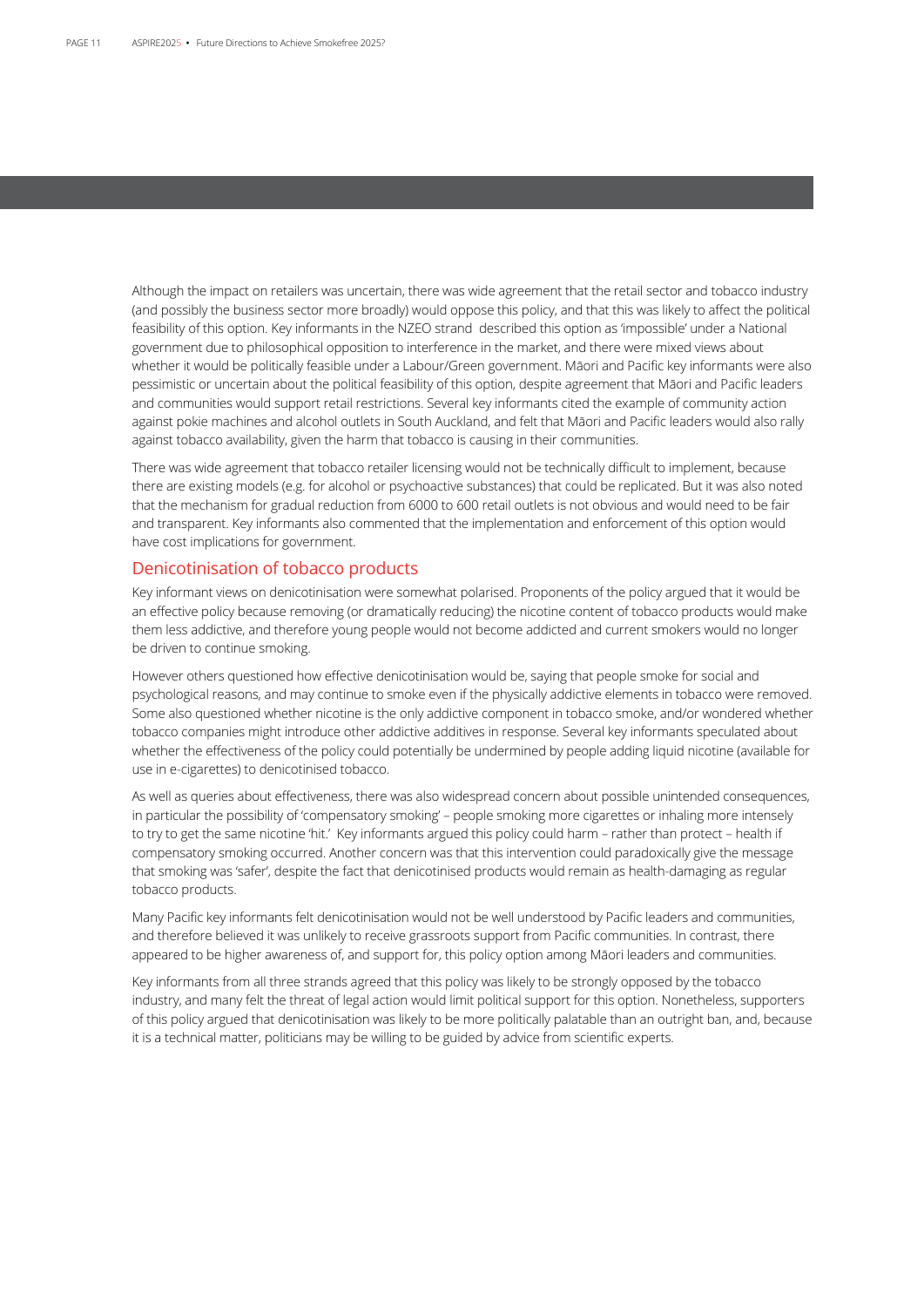|                                   | Perceived<br>Effectiveness                                                                                                                        | Perceived Adverse<br><b>Effects</b>                                                                                                                                                                                              | Perceived Impact<br>on Equity                                                                                                                                                                             | <b>Perceived Political</b><br>and Technical Feasibility,<br>and Acceptability                                                                                                                                            |
|-----------------------------------|---------------------------------------------------------------------------------------------------------------------------------------------------|----------------------------------------------------------------------------------------------------------------------------------------------------------------------------------------------------------------------------------|-----------------------------------------------------------------------------------------------------------------------------------------------------------------------------------------------------------|--------------------------------------------------------------------------------------------------------------------------------------------------------------------------------------------------------------------------|
| Dramatic tax<br>increases         | High<br>Strong evidence base.                                                                                                                     | Moderate/high<br>Significant concern<br>about impacts on<br>families of low income<br>smokers - e.g. child<br>abuse, hunger.<br>Possible growth in illicit<br>trade and home grown<br>tobacco.<br>Retailer security<br>concerns. | Positive<br>Likely to reduce ethnic<br>disparities in smoking<br>rates.<br>With complementary<br>measures, benefits may producing. However<br>outweigh adverse<br>consequences on low<br>income families. | Moderate<br>Existing mechanisms,<br>established policy<br>measure, quick and easy<br>to implement, revenue<br>40% rise seen as 'a step<br>too far'.                                                                      |
| Retail<br>restrictions            | Mixed<br>Perceived effectiveness<br>higher among Māori &<br>Pacific key informants.                                                               | Low/uncertain<br>Uncertain impact on<br>retail sector. If a 'level<br>playing field' maintained,<br>may be minimal.<br>Possible increase in<br>illicit trade.                                                                    | Positive<br>Will address current<br>inequity caused by<br>higher retail availability<br>and underage sales in<br>Māori, Pacific and low<br>income communities.                                            | Low<br>Strong opposition<br>expected from retail<br>sector.<br>High implementation<br>and political costs for<br>government.                                                                                             |
| Tobacco-free<br>generation        | Moderate<br>Effectiveness (especially Possible growth in<br>for Māori, Pacific)<br>compromised by social<br>supply, and retail<br>non-compliance. | Low<br>illicit trade.                                                                                                                                                                                                            | Negative<br>May widen ethnic<br>disparities in tobacco<br>use.                                                                                                                                            | Low/uncertain<br>Public opinion and<br>political feasibility may<br>be limited by perceived<br>age discrimination;<br>inconsistency with other<br>age-based laws.<br>Possible public support<br>if framed appropriately. |
| Denicotinisation                  | Mixed<br>Impact on behaviour<br>uncertain.<br>Limited (awareness of)<br>evidence base.                                                            | High<br>Significant concern<br>about possible<br>compensatory smoking;<br>doping with liquid<br>nicotine; perverse<br>message that smoking<br>now 'safer'.<br>Possible growth in<br>illicit trade.                               | Neutral                                                                                                                                                                                                   | Low/uncertain<br>Strong opposition<br>expected from tobacco<br>industry.<br>Policy rationale may not<br>be easily understood by<br>the public.                                                                           |
| <b>Regulation of</b><br>additives | Mixed<br>Impact on behaviour<br>uncertain.<br>Limited (awareness of)<br>evidence base.                                                            | Low<br>Could make tobacco<br>products appear less<br>harmful and discourage<br>quitting/encourage<br>uptake.<br>Possible growth in<br>illicit trade.                                                                             | Neutral                                                                                                                                                                                                   | Moderate/uncertain<br>Strong opposition<br>expected from tobacco<br>industry.<br>Possible public support<br>if framed appropriately.                                                                                     |

## Table 1: Key informant views on policy options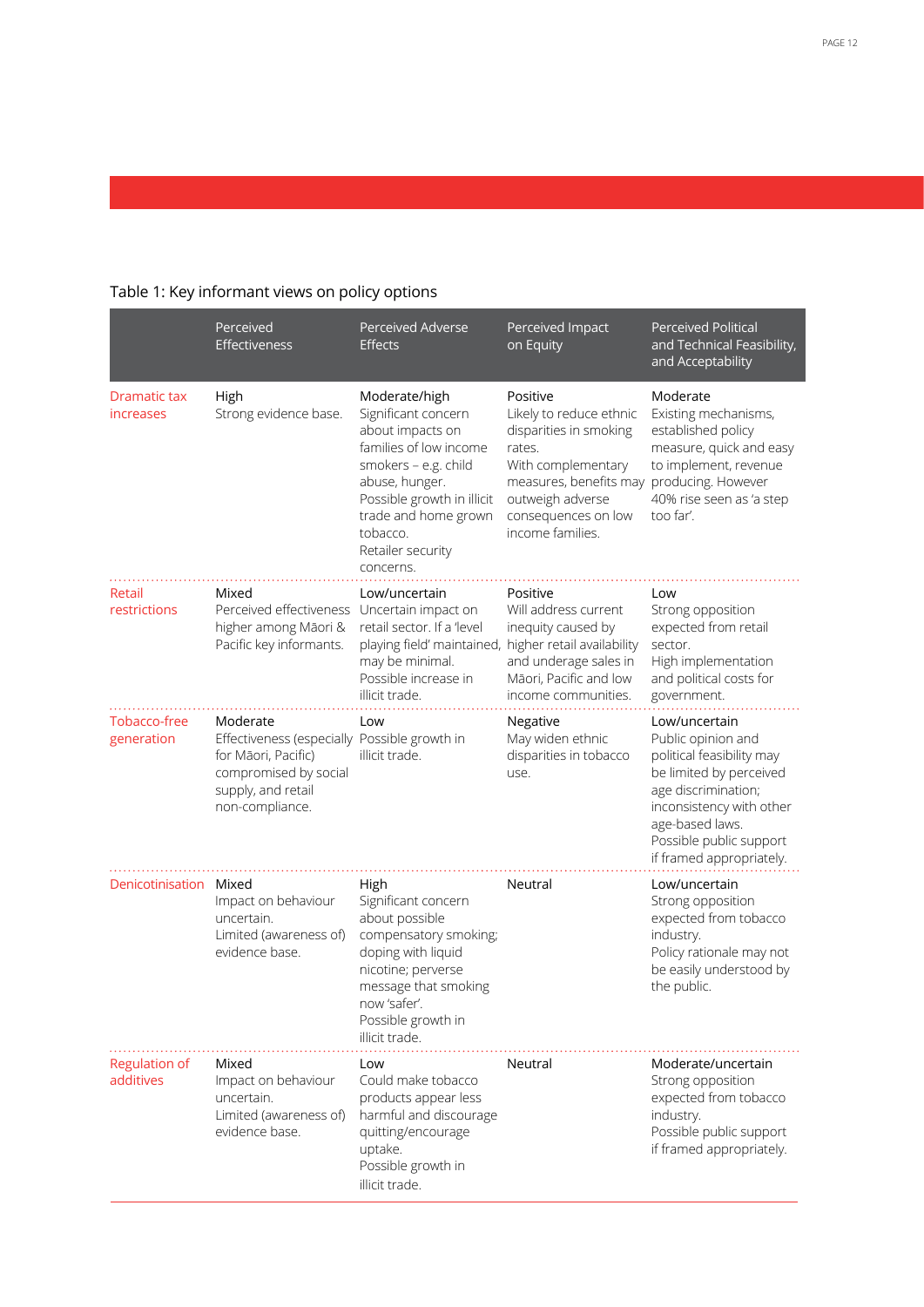### Restriction of additives to tobacco products

Key informants had mixed views about the purpose and likely effectiveness of this policy proposal, and the primary rationale behind it did not appear to be well understood by some participants (i.e. to make tobacco less palatable and thereby reduce uptake and promote quitting). Some felt that restriction of permitted additives would be effective in reducing uptake and encouraging smokers to quit, because removing additives would change the taste and make cigarettes very unpleasant to smoke. However others argued this policy would not change behaviour significantly because it would not address the root causes of smoking such as addiction or the desire to rebel or appear cool. One participant was concerned that this policy would make tobacco products *more* attractive to consumers, since they would be perceived as less toxic.

There were also mixed views about how easy the policy would be to introduce and enforce. Some argued that new legislation would not be required, as regulations could be introduced under the existing Smokefree Environments Act. Several key informants noted that existing models (e.g. food safety regulations, the Psychoactive Substances Act) could be easily replicated. A minority view was that developing and enforcing such additive restrictions would be complex and costly for the government, because there are a large number of additives to be regulated and monitored.

Key informants also had differing perspectives on the acceptability and political feasibility of this option. On one hand, some participants said it would be strongly opposed by the tobacco industry on intellectual property grounds, and that the threat of legal action would likely dampen any political support for such regulation. On the other hand, some argued that this policy might receive strong public support, since there is a general public perception that additives are bad and should be minimised. It was felt that the rationale for the policy – whether framed as protecting the public from toxic additives, or making tobacco less appealing to young people – would appeal to people's values, and would be difficult to argue against. For these reasons some key informants thought that this policy might be more politically palatable than some of the other options discussed.

Many Māori key informants thought that Māori leaders would support regulation of additives, and it was noted that this policy was recommended by the Māori Affairs Select Committee. Yet, others commented that regulation of additives hadn't been a priority to date in discussions with Māori leaders, or within the tobacco control sector as a whole. Similarly, Pacific key informants did not see regulation of additives as a high priority policy for Pacific leaders and communities, and noted that understanding of this policy was limited at present.

### Tobacco free generation

Most key informants found the tobacco-free generation idea appealing, and believed it could help to protect young people from smoking, particularly if it was implemented alongside a range of complementary policies. There was considerable uncertainty about how effective it would be in practice, though, and whether it would receive public and political support.

Most participants agreed that there would be enforcement challenges with this policy. They noted that the majority of young people start smoking before the age they can legally buy tobacco, and some argued that raising the legal purchase age, on its own, will not necessarily lead to reduced uptake since young people access tobacco through friends and family. Some key informants in all three groups believed that the tobacco-free generation policy might be less effective for Māori and Pacific than the general population, because social supply to minors and retail noncompliance (e.g. under-age sales) was seen as prevalent in Māori and Pacific communities and neighbourhoods. Thus, some thought this policy could widen existing disparities.

Many key informants felt uncertain about how the public would react to this policy. On one hand, the positive framing of the policy and idea of protecting the next generation were seen as appealing, and some participants argued that if the policy was youth-led, it could potentially gain a groundswell of public support. On the other hand, participants envisaged a range of arguments against the tobacco-free generation policy which would also have public appeal, for example participants said it would trigger 'nanny state' arguments, it would be inconsistent with other age-based legislation, and it might be seen as unfair or discriminatory.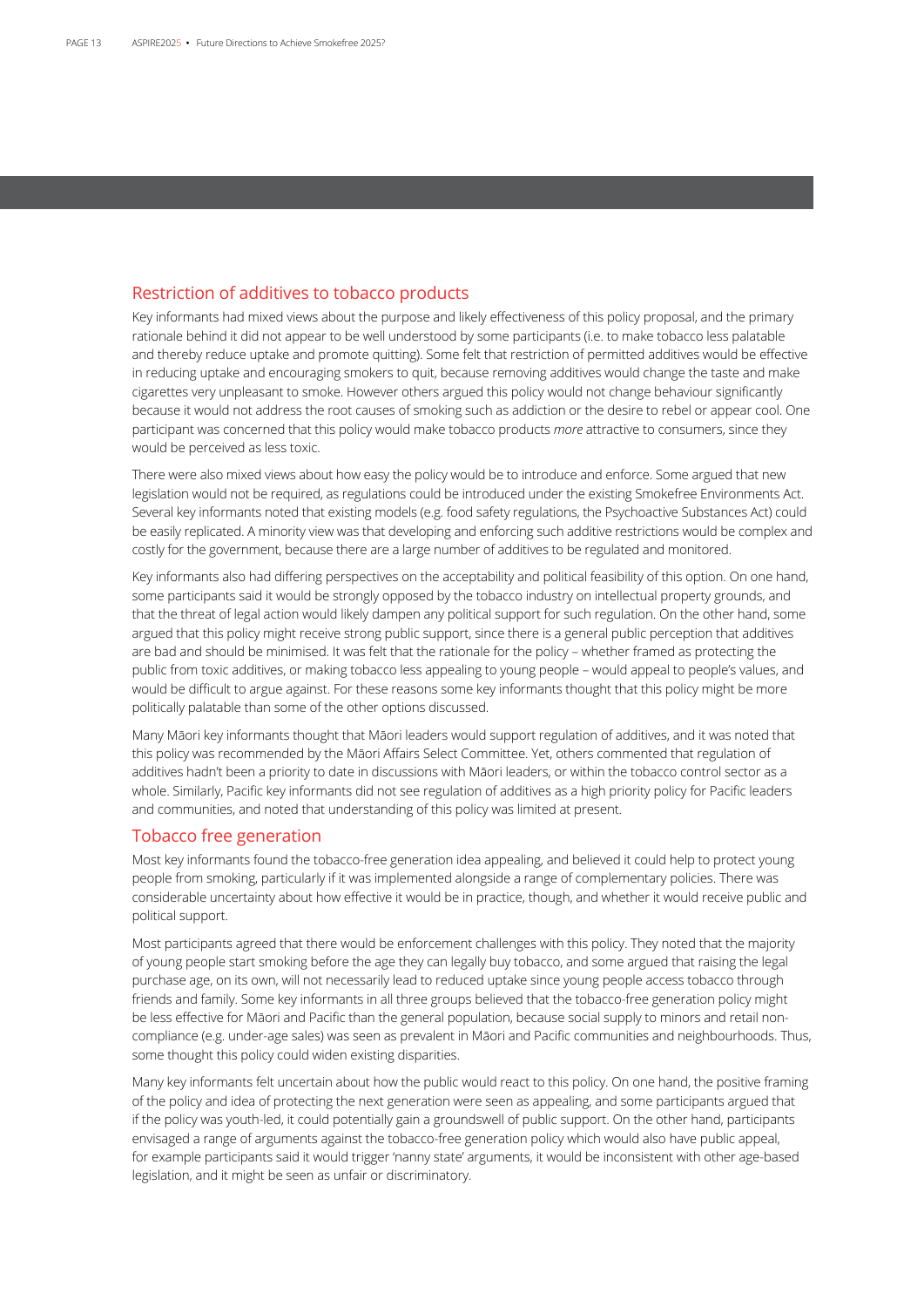Pacific key informants were the most optimistic about this policy receiving community support; most agreed that Pacific parents and community leaders were likely to support it. Māori key informants had mixed views, with one arguing that this policy was inconsistent with the Māori value of kotahitanga (solidarity), since it applies different rules to people born after a certain year.

Political support was seen as being largely dependent on public support for the policy. The majority of those in the NZEO strand were pessimistic about this policy receiving public or political support, despite their personal support for it. However it was noted that if Tasmania or Singapore successfully introduced a tobacco-free generation policy, this would make it easier for New Zealand to follow.

### Themes relevant to all options

Several themes emerged in the interviews that related to all five policy options. One of these has already been mentioned – a perceived lack of political will to progress any new tobacco control measures. This was a strong and recurring theme, particularly in the Māori and NZEO strands. One participant felt that the tobacco control actions taken by the government in the previous parliamentary term (e.g. commitment to the 2025 goal) were due to the National Party needing Māori Party support to govern, and the Māori Party using that political leverage to push tobacco control as their number one priority. In the current term, it was argued, the National Party is no longer under such political pressure, and this makes it unlikely that *any* new tobacco control policy would gain government support. Key informants noted that in this context, advocates should focus on building public support and pressure for policy action, and on gaining concrete promises from opposition parties, so they can be held to these should they be elected.

Another theme, particularly strong among Māori key informants, was a preference for policies that put pressure on tobacco companies over those that 'hammer' smokers and their families. There was concern that many of the policies discussed (in particular dramatic tax increases, denicotinisation and regulation of additives) would make life 'even more miserable' for people who are already poor and marginalised. There was concern that such policies may lead to feelings of anger or powerlessness, and may exacerbate existing social problems such as domestic violence, child abuse and drug use.

A strong theme among Pacific key informants, but also mentioned by those in other groups, was the need to communicate the purpose of any new policy to communities, and to support community leaders to be advocates for the policy. Key informants noted that the support of communities and community leaders is largely determined by how that policy is framed and explained to them. Community mobilisation was seen as essential by some key informants, who argued that politicians will not act unless there is public pressure to do so.

Finally, participants noted that evidence of effectiveness was key to the political feasibility of any option. With the exception of tax increases, it was perceived that evidence base was limited for the policy options discussed, making these options politically risky. Several key informants who were sceptical or negative about a particular option said they would happily revise their opinions if new evidence came to light.

### Prioritisation of options

A cross-cutting theme was the perceived need for a comprehensive package of tobacco control policies, rather than a single 'silver bullet', to achieve the 2025 goal. Participants pointed out the synergistic effects that policies could have if introduced as a package. For example, participants argued that the effectiveness of the tobacco free generation policy is less likely to be undermined by social supply or underage retail sales in the context of large tax increases and dramatically reduced retail availability.

Key informants were asked to rank the five options from most to least favoured. The majority viewed dramatic increases in tax as their most favoured option – and this stood out as the highest ranking option in each group. However a small number of Māori and Pacific participants opposed this option due to potential adverse effects on children/whānau.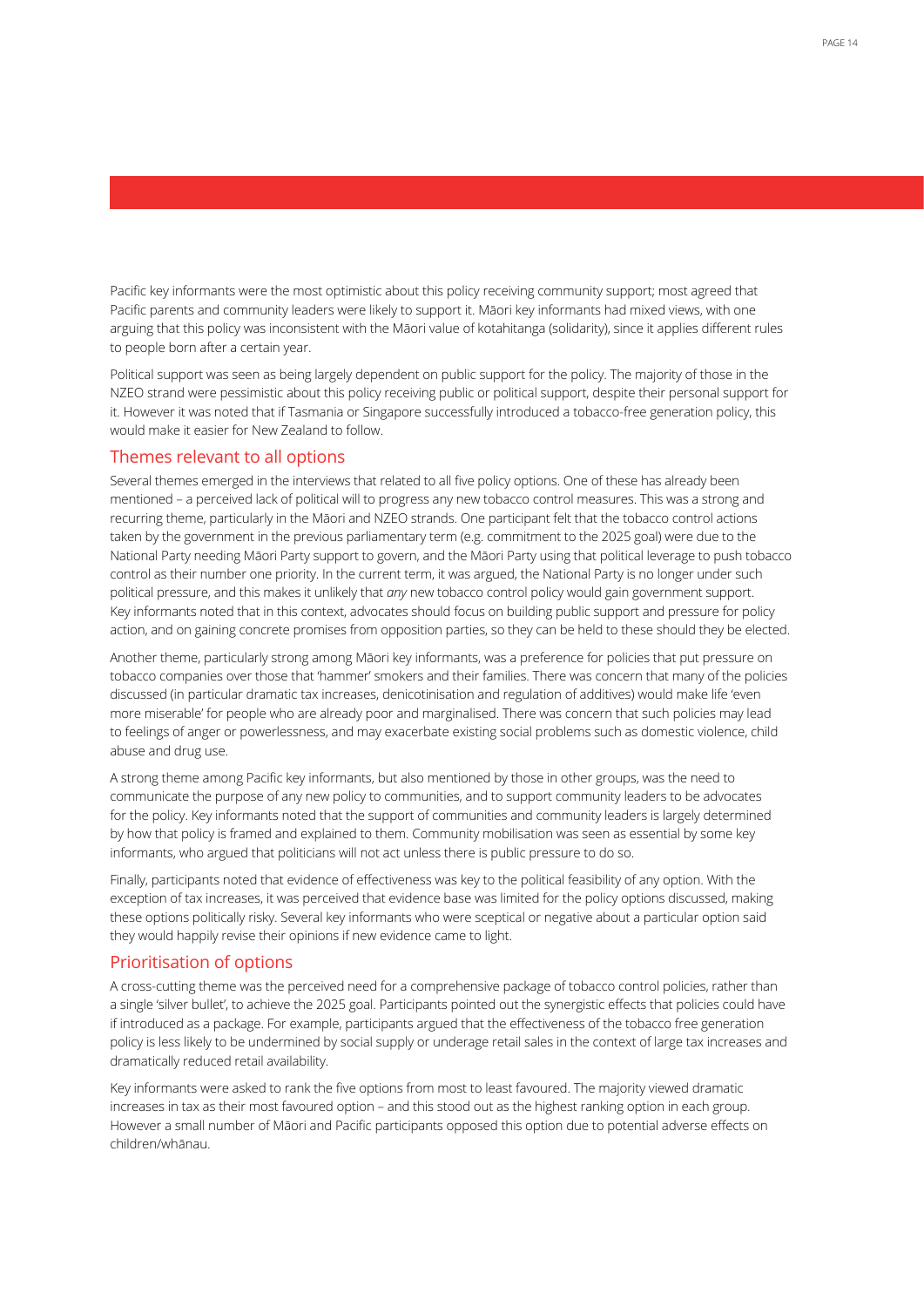Views on the remaining four options were mixed, and it is not possible to rank them in any meaningful way. Retail restrictions were strongly supported by many participants, but tended to attract low rankings due to the perceived lack of political support for this option. A small number of participants ranked denicotinisation as their most favoured option, whereas others gave this option a low ranking due to uncertainty about effectiveness, unintended effects and political feasibility. Views were similarly polarised on the proposal to ban tobacco additives. Many key informants were supportive of the tobacco-free generation policy, but most gave it a mid-to-low ranking because of uncertainty about public support and political feasibility.

### Other radical options

Key informants were keen to see plain packaging brought in without further delay, and some favoured other radical options. For example, several Māori and Pacific key informants wanted a complete ban on retail sale of tobacco in New Zealand. One key informant saw a ban as a more viable option now that alternative nicotine delivery devices (such as e-cigarettes) are available as a low-harm alternative to tobacco, and argued that many of the perceived risks of e-cigarettes (e.g. that they may act as a gateway to tobacco smoking) would be less salient in an environment where tobacco was very difficult to access.

Key informants had a range of other ideas for achieving smokefree 2025, for example several Māori participants wanted to see iwi, hapū, marae and whanau playing a stronger role in furthering the Tupeka Kore kaupapa and protecting their people from tobacco harm. Other policy options discussed by participants included:

- 'Ring-fencing' of tobacco tax revenue to be spent on cessation support and alleviating the suffering of whānau harmed by tobacco
- Clear policy on e-cigarettes
- A 'sinking lid' on the volume of tobacco sales
- Bringing marae under the Smokefree Environments Act
- Extending smokefree laws e.g. to cars carrying children
- Raising the age of legal purchase to 21 or 25
- Requiring tobacco companies to pay the national bill for cessation products and services;
- Taking criminal liability action against the Boards of tobacco companies;
- Banning duty-free tobacco sales
- Compulsory disclosure to consumers of additives by brand, accompanied by social marketing campaign about toxic additives in tobacco products
- Integrated policy framework for tobacco, alcohol, psychoactive substances and drugs currently dealt with under the Misuse of Drugs Act
- Tobacco/nicotine available by prescription only, at a later stage when very low prevalence rates have been achieved.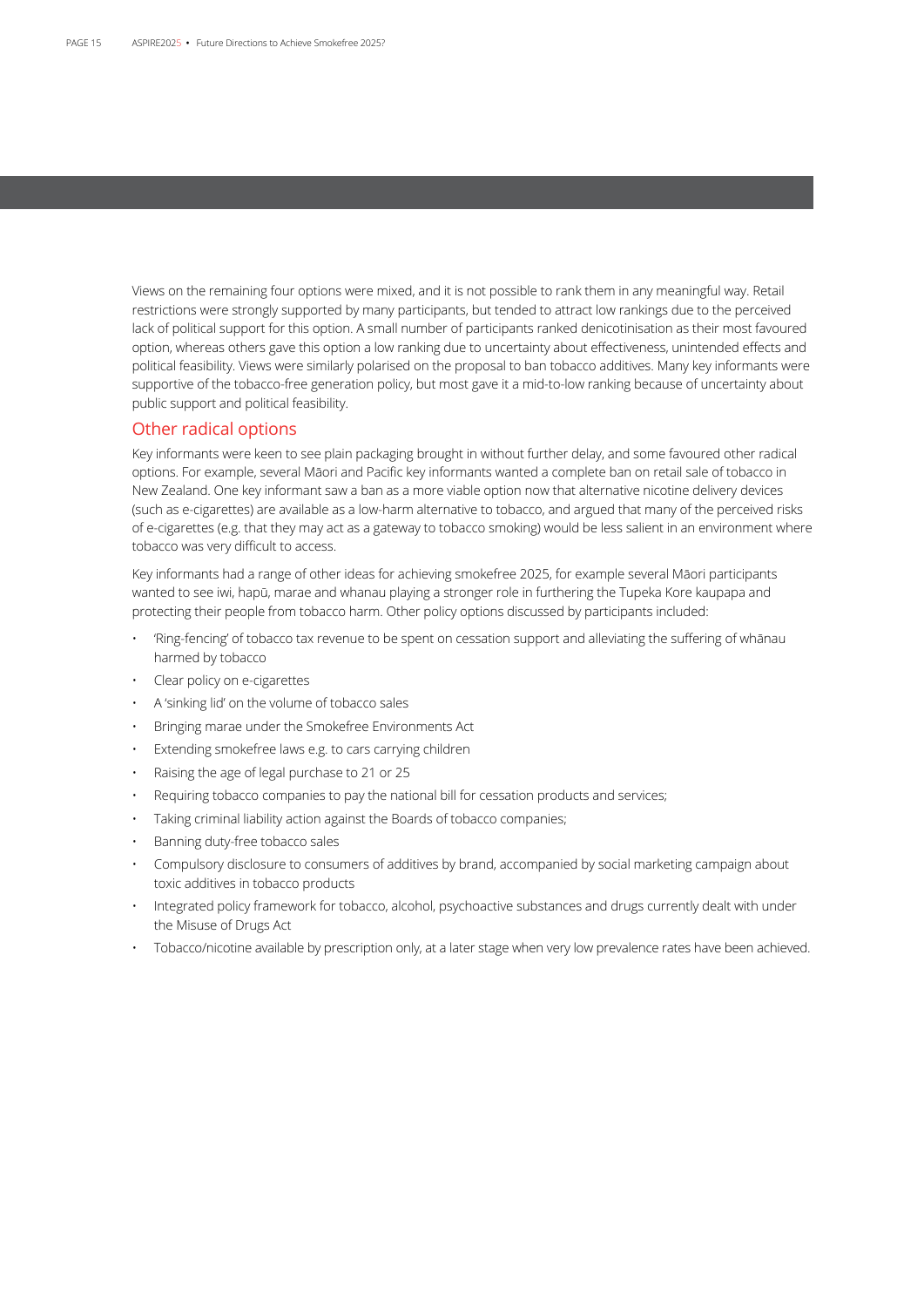# 3. Discussion and conclusion

There was wide agreement, across all three groups of key informants, that bold policies are needed to address inequalities and reduce smoking prevalence in priority groups, and that a suite of interventions is needed to achieve the 2025 goal. The findings add further weight to calls for urgent government action, which have been consistently made by tobacco researchers and advocates in recent years.

None of the five radical options discussed had universal support. However there was majority support for dramatic tax increases in all three strands, and this stood out as the option perceived as most likely to be both effective and politically feasible. Of the options discussed, tax is the only one with a strong evidence base, which clearly shows that increases in tax lead to reduced smoking prevalence and uptake.10 Whether large increases impact proportionately has not been empirically established, however (e.g. we don't know if a 40% increase leads to four times as many people quitting compared to a 10% increase; it could be higher or lower).

Key informants had apparently conflicting views on how large tax increases would impact on ethnic differences in smoking prevalence; some said low-income populations (in which Māori and Pacific are over-represented) were more price sensitive and therefore high taxes would reduce existing gaps, while others argued that Māori and Pacific and low-income groups would find it harder to quit than better-off populations.

Most studies show that lower-income groups are indeed more responsive to tax and price increases than higherincome groups,<sup>10</sup> and 'tax increases are generally considered to be the most effective form of tobacco control policy for reducing rather than increasing SES (socio-economic status) differences in smoking'.<sup>11</sup> Key informants were also correct that people in lower SES groups find it harder to quit than those in high SES groups.11 But despite this, tax still generally decreases SES differences in smoking because it prompts *substantially* more quit attempts in low-income groups. Key informants emphasised the critical importance, for equity and effectiveness, of coupling tax increases with culturally-appropriate cessation support and other complementary measures. Use of tobacco tax revenue to fund comprehensive tobacco control programmes and other health promotion activities is supported by the literature and recommended by the WHO's International Agency for Research on Cancer.<sup>12</sup>

Most Māori and Pacific key informants were strongly supportive of restricted retail availability and retailer licensing, and presented a range of advantages to this policy. In contrast, key informants in the NZEO strand had mixed views about the likely effectiveness of this option, and most saw it as politically 'impossible', at least under the current government. Because such a radical reduction in retail availability has not yet been implemented in any jurisdiction, empirical evidence is not available to resolve questions about effectiveness.

Although the tobacco free generation policy was appealing to key informants, there was widespread uncertainty about how effective it would be in practice, particularly for Māori and Pacific communities, where social supply and underage sales of tobacco are prevalent. Key informants were also uncertain about whether this policy would receive support from the general public or politicians. Like the retail intervention above, this policy has not yet been implemented so evidence is limited, but theoretical literature describes how this policy would eliminate the 'right of passage' effect whereby smoking is perceived as a marker of being grown up, and would instead allow smoking to be positioned as a thing of the past.<sup>13</sup>

Understanding of the denicotinisation and regulation of additives policy options was limited, suggesting that more work is required to explain these options to stakeholders – within and beyond the tobacco control sector – and to collate relevant evidence. It is important to note that some of the expressed views appear to be based on misinformation. For example, in relation to denicotinisation there was widespread concern about compensatory smoking, but a number of studies have shown there is little or no compensation effect when switching from regular cigarettes to very-low-nicotine cigarettes.14

Radical options that could contribute to the achievement of New Zealand's 2025 goal are not limited to these five appraised policy options. Several Māori and Pacific key informants stated a preference for a complete ban on commercial sales of tobacco, and participants in all three groups highlighted other policies that may warrant further discussion and exploration. Plain packaging was seen as a high priority, for example, and some participants viewed e-cigarettes as a potential 'game changer' that could dramatically reduce smoking-related harm.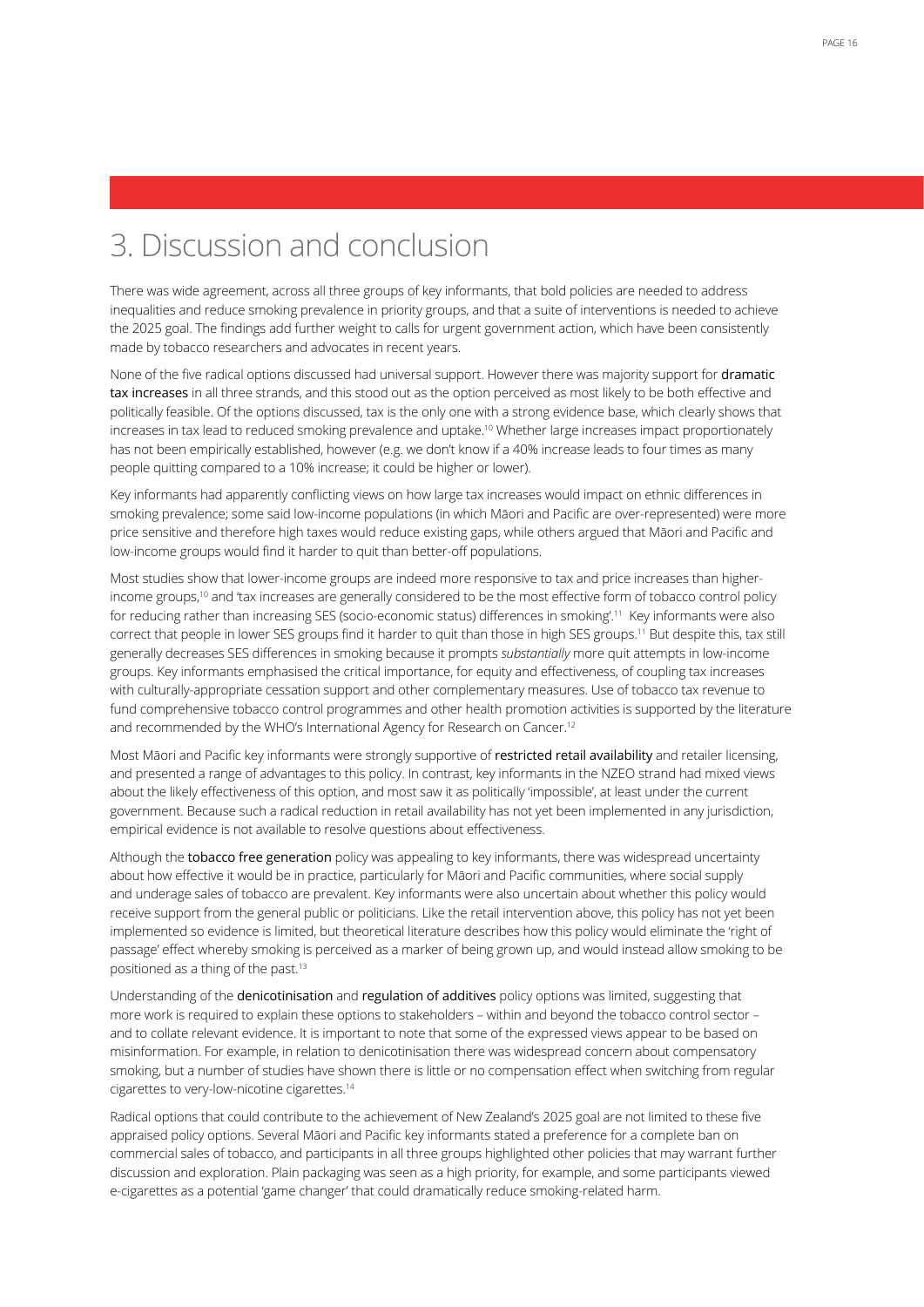The field of tobacco endgame research and policy implementation is dynamic and rapidly evolving, and it is too early to draw firm conclusions about which policies offer the best opportunities for ending the tobacco epidemic. Proactive surveillance and monitoring of international and local developments is needed to ensure that New Zealand is well positioned to respond rapidly as new evidence and practice emerges. Given our smokefree 2025 goal, and interim 2018 targets, identifying effective tobacco control innovations is a matter of some urgency.

### Strengths and limitations of this study

This research draws together the knowledge and views of 19 key opinion-leaders on tobacco control and wider health issues, with a particular focus on the viewpoints of Māori and Pacific leaders. As such, their perceptions of the five policy options are important and likely to be influential. Furthermore, the types of issues and arguments they raised - for and against the various options - are likely to reflect the kinds of issues and arguments that will be raised more widely. The study also highlights commonly-held misconceptions about these policies, and evidence and communication gaps that need to be addressed.

It is important to note that perceptions of key informants were not necessarily correct, and opinions are likely to change when new evidence emerges. Furthermore, the views of this relatively small group of key informants may have limited generalisability to other groups of people and may not hold over time. Our findings must be viewed as the perceptions of a particular group of people at a point in time. It is also important to note that some of the differences between groups may partially reflect group composition rather than ethnic difference per se (i.e. more Māori and Pacific key informants had roles close to the community, whereas NZEO key informants were generally in nationallevel roles). Despite these caveats, we believe the findings contribute constructively to ongoing debates about New Zealand's smokefree 2025 goal, and how to achieve it.

### Conclusion

The findings of this study suggest there is widespread support for dramatic tax increases among influential tobacco control and community leaders, if coupled with complementary measures, and monitoring of the impact on lowincome groups to determine any unintended impacts. The current evidence base to support tobacco taxation is strong. Our findings suggest that dramatic tax increases might, therefore, be the most viable immediate policy target for New Zealand's tobacco control sector.

The remaining four game-changer options all received some support from key informants and could potentially contribute to the achievement of the smokefree 2025 goal in the future. More work needs to be done to explore the case for these policies, and to address existing evidence and communication gaps. Similarly, further evidence and debate is needed on the likely impacts of other policy options raised, such as e-cigarettes or a complete ban on tobacco sales.

Finally, proactive monitoring of local and international research and policy progress is essential in order to keep abreast of cutting-edge strategies that may help New Zealand become a smokefree nation by 2025.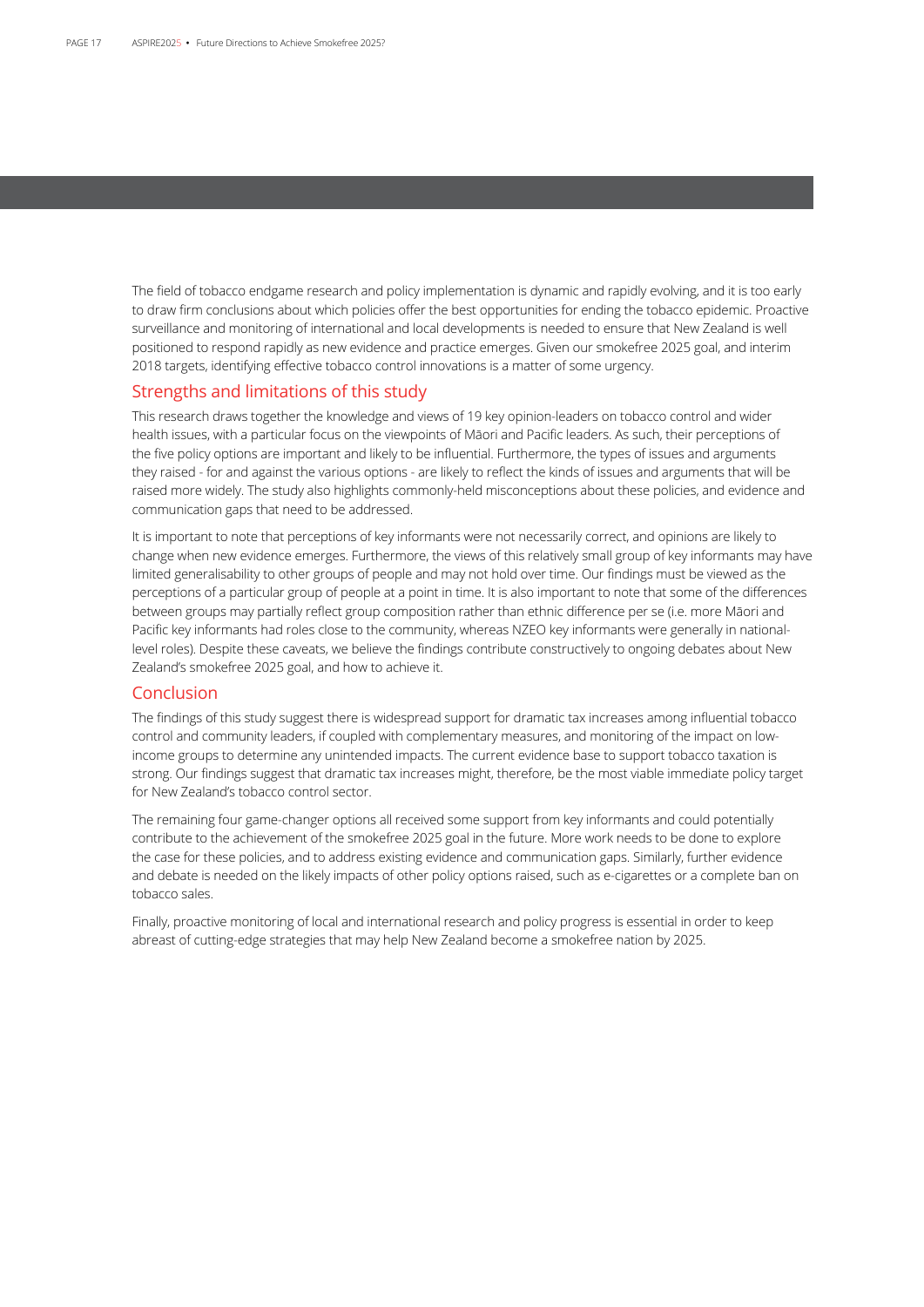# References

- 1. Ministry of Health. *Health Loss in New Zealand: A report from the New Zealand Burden of Diseases, Injuries and Risk Factors Study, 2006–2016*. Wellington: Ministry of Health; 2013.
- 2. New Zealand Parliament. *Inquiry into the tobacco industry in Aotearoa and the consequences of tobacco use for Māori. Report of the Māori Affairs Select Committee*. Wellington: New Zealand Parliament; 2010.
- 3. NZ Parliament. *Government Response to the Report of the Māori Affairs Committee on its Inquiry into the tobacco industry in Aotearoa and the consequences of tobacco use for Māori (Final Response)*. Wellington: New Zealand (NZ) Parliament.; 2011.
- 4. Ministry of Health. Annual Update of Key Results 2014/15: New Zealand Health Survey. Accessed March 2016 from http://www.health.govt.nz/publication/annual-update-key-results-2014-15-new-zealand-health-survey
- 5. van der Deen FS, Ikeda T, Cobiac L, et al. Projecting future smoking prevalence to 2025 and beyond in New Zealand using smoking prevalence data from the 2013 Census. N Z Med J. 2014;127:71-79.
- 6. Ministry of Health. New Zealand Health Survey 2014-15. Adult data tables: Health status, health behaviours, and risk factors. Accessed March 2016 from http://www.health.govt.nz/publication/annual-update-key-results-2014-15 new-zealand-health-survey
- 7. Cobiac LJ, Ikeda T, Nghiem N, Blakely T, Wilson N. Modelling the implications of regular increases in tobacco taxation in the tobacco endgame. *Tob. Control.* 2014:tobaccocontrol-2014-051543.
- 8. Morestin M. A framework for analyzing public policies: Practical Guide. Qubec , Canada: National Collaborating Centre for Healthy Public Policy; 2012.
- 9. Braun, V. and Clarke, V. Using thematic analysis in psychology.*Qualitative Research in Psychology,* 2006; 3(2): 77-101. ISSN 1478-0887
- 10. Chaloupka F, Straif K & Leon M. Effectiveness of tax and price policies in tobacco control. *Tobacco Control,* 2010 doi:10.1136/tc.2010.039982.
- 11. Over E, Feenstra T, Hoogenveen R et al. Tobacco control policies specified according to socioeconomic status: Health disparities and cost-effectiveness. *Nicotine & Tobacco Research,* 2014;16(6):725-732.
- 12. IARC Handbooks of Cancer Prevention, Tobacco Control, Vol 14: Effectiveness of tax and price policies for tobacco control. Lyon, France: International Agency for Cancer Control; 2011.
- 13. Berrick A. The tobacco-free generation proposal. *Tobacco Control,* 2013(22)i22-i26.
- 14. Benowitz N & Henningfield J. Reducing the nicotine content to make cigarettes less addictive. Tobacco Control, 2013(22):i14-i17.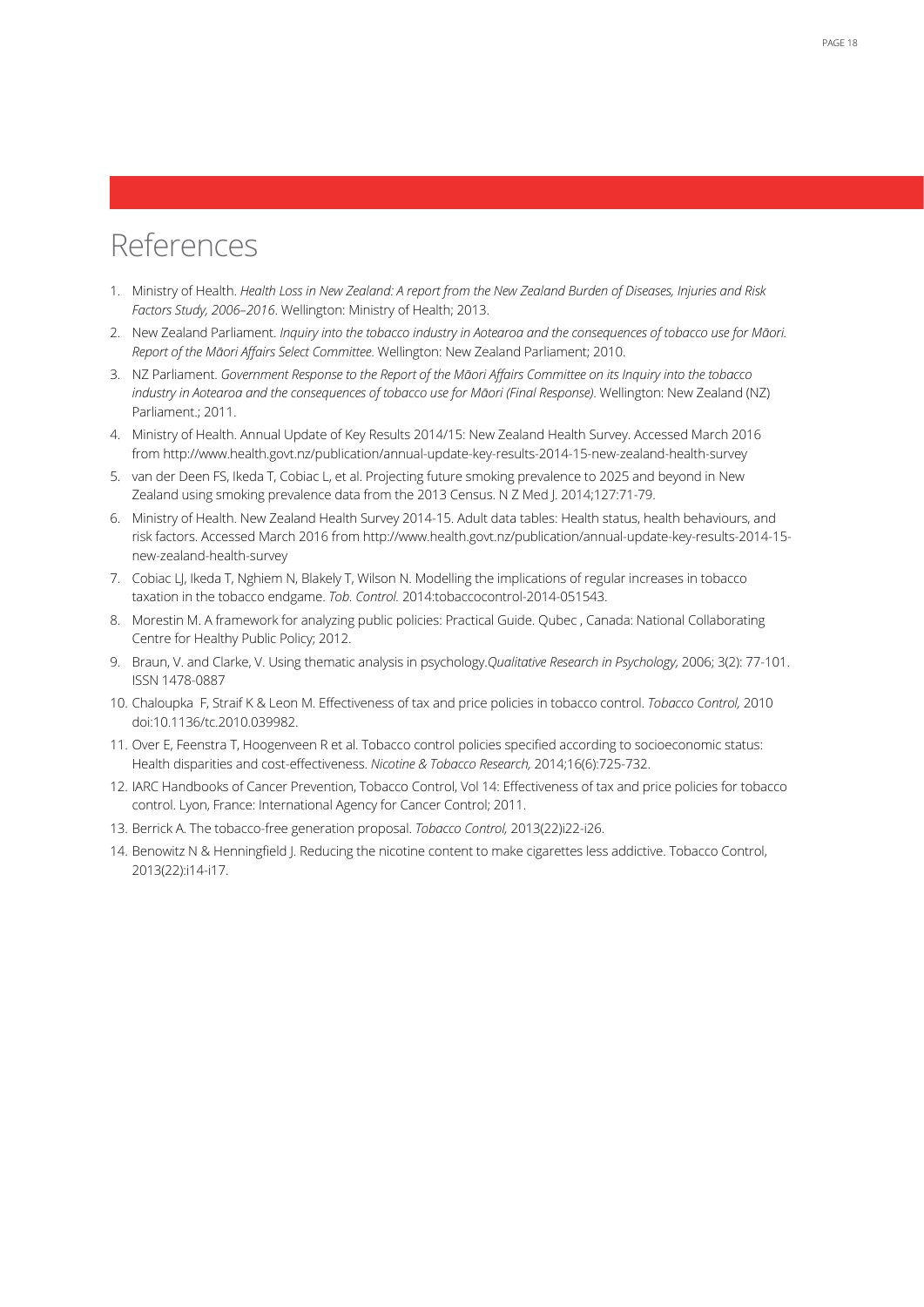# Appendix A: Māori key informant perspectives

This Appendix presents the findings of the Māori strand in full. Seven Māori participants were interviewed, including politicians, staff of NGO health services and DHBs, and board members of health sector organisations. They were selected based on their current or potential role in achieving smokefree 2025 (SF2025) and their leadership role within Māori communities and organisations. The interviews were conducted in August and November 2015. To protect the identity of participants, names of native trees have been used to identify quotes.

### Perceptions about the SF2025 goal

A key theme in the Māori interviews was the perceived lack of alignment between the Government's smokefree 2025 goal, and the aspirations of Māori communities. Several participants stated that the Tupeka Kore vision is about removing tobacco from this country entirely, for example:

Tupeka Kore for me, is a tobacco-free Aotearoa. It's about reclaiming what we once were. You know, tobacco's not, I think, traditionally part of our culture, so for us it's reclaiming that space. And that doesn't mean this whole 5% goal, it's actually bigger than that, and it's ensuring that tobacco's not present in Aotearoa (Kōwhai).

Others also described Tupeka Kore as being broader than the Auahi Kore/Smokefree kaupapa, since it implies reducing or removing access to tobacco, rather than just persuading individuals not to smoke. Several participants articulated a general sense that, although the Government's smokefree goal had come out of the Māori Affairs Select Committee (MASC) inquiry and the Tupeka Kore movement, the vision and spirit had not been carried through.

For example, most participants understood the Government's Smokefree 2025 goal to mean 'less than 5%' prevalence, and several argued that this was not the goal Māori had expressed; 'You know people were very very clear, particularly from community, that they wanted it gone' (Kahikatea). Some participants commented that the 5% prevalence goal frames smokers as the problem, rather than focusing on the product or the tobacco industry. One participant commented:

It lifts the attention off actually the tobacco industry and puts it firmly, puts the blame firmly on services, for not achieving or not getting so many people quit, or individuals who fail. It's like it's their problem and not the tobacco industry's and not our Government's (Kōwhai).

Other participants did not have a problem with the 5% prevalence goal, but felt that the Government's commitment to it was weak compared to that of Māori communities and the tobacco control sector.

We had faith that they would adhere to the recommendations that were suggested by the MASC report…We haven't seen that happen, even the plain packaging of course, and many recommendations there. So no… [The Government has] no commitment (Mamaku).

Some participants also commented that people had different interpretations of the Smokefree 2025 goal, both within the sector and within communities more widely. One commented:

I don't know if communities are yet aware of the 2025 goal. I think they're just aware of…where they're at and what they want (Tōwai).

Others talked about fragmentation within the tobacco control sector, due to lack of a national plan, and evidenced by a wide range of ad hoc projects happening in an uncoordinated manner, and divergent views on issues such as e-cigarettes.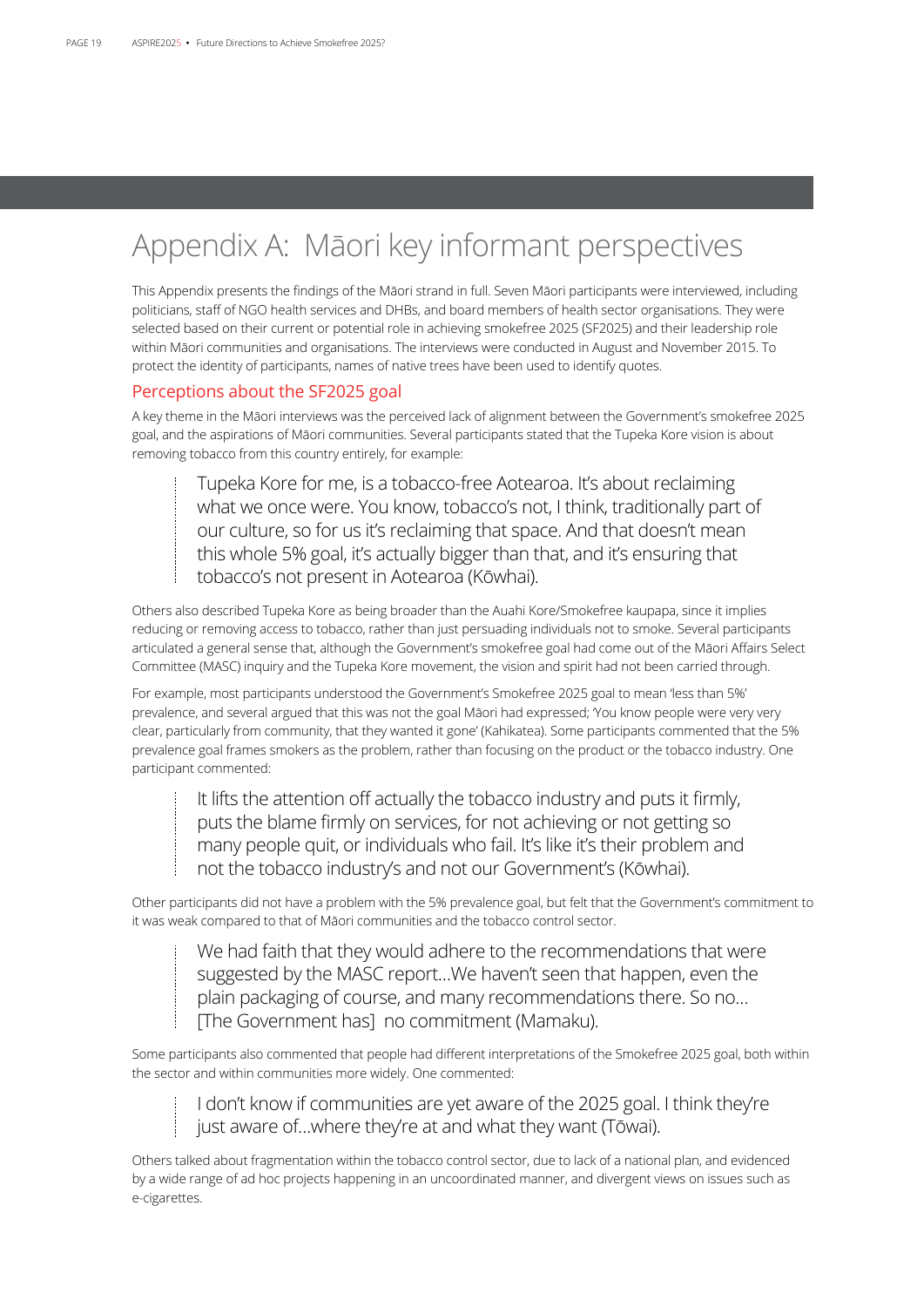I think there's a huge discussion around smoke-less tobaccos so e-cigs and so forth so even the discussion around harm minimisation in that tobacco space is a huge one, so I think, yeah [we've] got different ideas or maybe we're just forming our opinion on actually what that is to us, as a workforce (Tōwai).

For example, some participants expressed concern about any product that 'mimics' tobacco smoking, whereas others saw e-cigarettes as a safer alternative for those addicted to nicotine, and/or a technology that makes a complete ban on tobacco a viable option. There was general agreement, however, that the Smokefree 2025 goal refers to smoked tobacco (as opposed to other products containing nicotine).

In summary, participants had diverse views on the smokefree 2025 goal and what its achievement would look like. However most perceived a lack of alignment between the Government's approach and the aspirations of Māori communities, either because the goal itself was seen as not embodying the spirit of Tupeka Kore and the desire to remove tobacco supply from communities, or because the Government's commitment to achieving the goal was weak compared to that of Māori.

### Dramatic tax increases

Participants agreed that dramatic tax increases would have a major impact on tobacco use, and would reduce consumption, prevalence and uptake among Māori. A perceived advantage of this policy was its demonstrated effectiveness, and its potential for reducing inequalities between Māori and non-Māori.

Because really at the end of the day, we're the ones who are pōhara [impoverished], we're the ones who are…highly price sensitive. In that regard I think you will see a remarkable change and so the consumption rates change, you know, a decrease as well in prevalence. I think it's just one of those tools that will just play quite heavily (Kahikatea).

Some participants commented that most smokers want to quit, and this policy would support and encourage them to do that, as well as preventing young people from starting. One said: 'If you… price it out of reach of those who start, then that's a huge win for us' (Tōwai). Others noted that the recent annual 10% tax increases are having a diminishing effect, because whānau have come to expect it and 'just absorb it', and therefore larger tax increases are necessary. Participants felt large tax increases would force a decision, especially for low-income people.

However, not all participants agreed that large tax increases would be effective in reducing smoking amongst Māori relative to non-Māori, arguing that financially well-off populations with good health literacy are in a better position to quit than those with limited resources and confidence, since they have better access to a range of supports, including medical support.

## Māori and Pacific Island people who struggle to get by anyway, won't even have the capacity to look and find what those options might be (Kauri).

Some participants were concerned that high taxes 'hammer' people who smoke (rather than the tobacco industry), and most expressed concerns about adverse effects on low-income whānau, for example, saying that this policy falls hardest on people with the least money. Participants said heavily addicted smokers would not be able to give up, and that other necessities such as food would be forgone in order to finance their addiction. Some thought the added strain on whānau could also exacerbate other social problems, including domestic violence.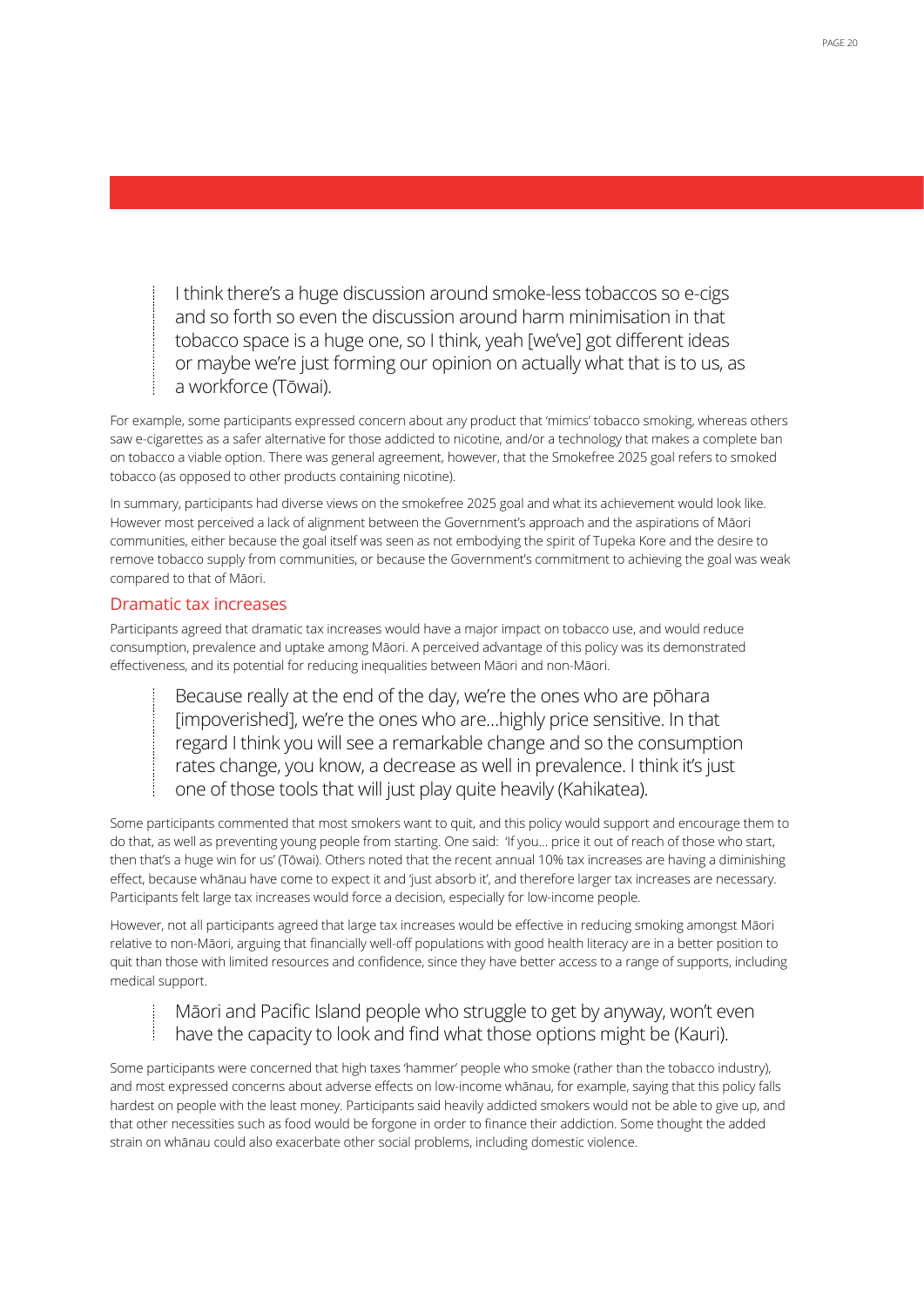In those poor families where the addicted parents can't stop, it means kids will get less access to food. Those are the obvious consequences, and, you know, the scariest consequences. It'll mean those children will come under more pressure for daring to whine about not getting more kai and 'how come you're still smoking, dad?' and somebody's gonna get a thwack…and we can call them 'unintended consequences' but they're hardly unintended if they're obvious (Kauri).

For some participants, these concerns tempered their support for tax increases. Others felt that the potential long term health benefits outweighed the costs. For example, one participant said:

There's always that fear [of families going without food or other essentials], but the impacts of tobacco smoking on our whānau are too great to ignore and if we have other support systems in place for our whānau, we believe that tax increases will be far more beneficial and need to happen (Kōwhai).

With regard to mitigating adverse effects, participants emphasised that taxation should be implemented as just one of a suite of measures that encourage and support cessation. Participants also argued that additional tax revenue should be channelled back into the communities it came from.

I want to make sure that the tax take, that 80%, 90% of the tax take is actually being targeted where it should be targeted: at helping people to stop smoking and helping people who suffer because of smoking (Kauri).

For example, some suggested that if large tax increases were introduced, community-based services (e.g. Whānau ora providers and Māori health and social service providers) would need to be prepared and resourced to provide wrap-around support for whānau – not only smoking cessation support, but also support to ensure children are well nourished and safe, for example.

Participants had mixed views about the acceptability of large tax increases to Māori communities and Māori leaders. On one hand, people commented that Māori leaders and communities would support any policy that reduces smoking and enhances the long-term wellbeing of their people, particularly if appropriate supports are implemented alongside. On the other hand, some felt the concerns raised above would limit support for this policy. For example, two participants described presenting the 40% tax option to the DHB's Māori Partnership Board, in the hope that the Board would become advocates for the policy. But support from the Board was not forthcoming.

They were really alarmed by it, and talked about, you know, poverty in particular as an issue that families were facing (Tōwai).

One questioned whether such high tax rises would be acceptable to society as a whole, due the hardship they would cause:

> The more extreme the taxes are, the more extreme the effect becomes, albeit it on a smaller group of people and so I'm sure there are many of us who will see people identifiably suffering...And so I think…there probably is a limit to what society will tolerate (Nīkau).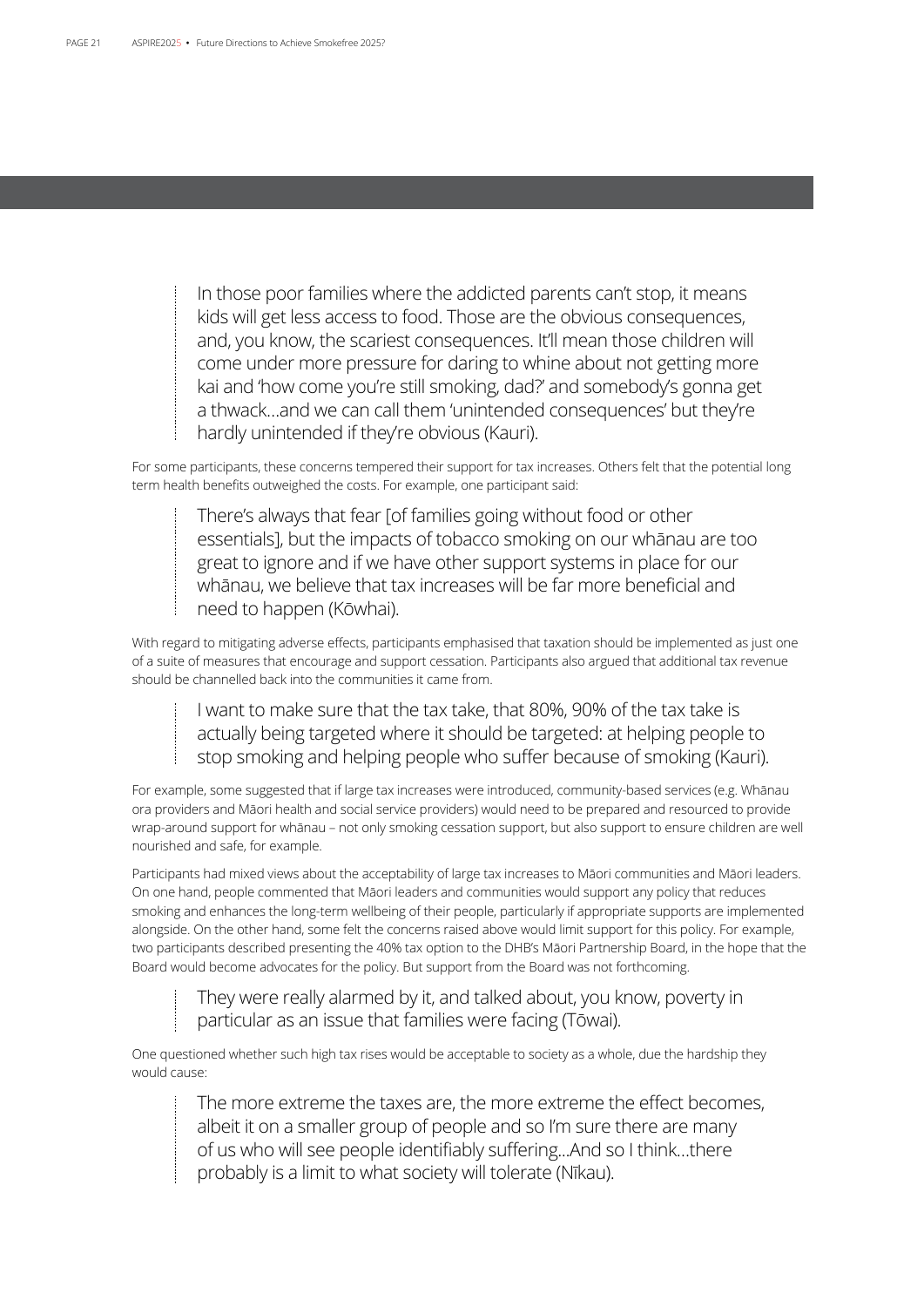Regarding political support, the general view was that the primary concern of politicians would be whether the policy was likely to win or lose votes, and therefore public opinion about the policy would determine its political feasibility. Most participants agreed that smokers would oppose the policy, but noted that smokers are now a relatively small group in society with little sway. However, as noted above, some thought a tax rise of 40% would be unpopular among the whole population. One questioned whether the government would have the courage to bring in such a dramatic tax rise, particularly before an election.

I doubt that they would actually have the kaha to actually do something…I don't think a Government would make something dramatic like that near an election, maybe after, post an election, they may slam that in there, but I think close to election, I think that they, Government are looking for votes (Karaka).

Another participant said their organisation has been advocating for annual 20-25% tax increases, because they see 40% as politically unfeasible.

We believe that a 40% one probably wouldn't be swallowed by government. I don't think they would be willing to go that far, so we need to think about what would be realistic (Kōwhai).

Other points in favour of large tax increases, according to participants, included the fact that excise tax on tobacco is not a new idea, the mechanisms are already in place, and it is an option that increases the government's revenue. It is also a policy that would be quick and easy to introduce, and would have an immediate effect.

The Government, if they say the next tax increase is gonna be 40%, they can sign that off tomorrow and it'll happen the day after, if they wanted to (Kauri).

On the downside, participants said it could raise security concerns for retailers, as tobacco would increasingly become a target for robberies as its value rose. However, one noted that this could in fact be a positive, if it meant that retailers chose not to stock tobacco due to security risks. One participant also mentioned the black market argument that is often raised by the tobacco industry, but said this was not a significant concern for New Zealand, as an island nation.

### Retail restrictions

Māori participants were all supportive of this policy, and agreed it would be effective in reducing uptake and consumption of tobacco by making it harder to access. They also agreed it would help quitters to stay quit. One participant commented:

If you ask the majority of smokers, they say they wouldn't want their children to smoke, they want to quit themselves, so I think what we're doing is providing an additional service…an environment that's supportive for them to quit or not to start (Tōwai).

This perspective was supported by another participant, who said she was aware of smokers who were trying (unsuccessfully) to give up, and wanted tobacco to be less accessible:

They just wish that they couldn't walk up the road from their whare or drive to their dairy to get cigarettes, they wish there was a bigger distance to – or was harder to access. I think that's part of the issue for them. They know it's just around the corner (Kōwhai).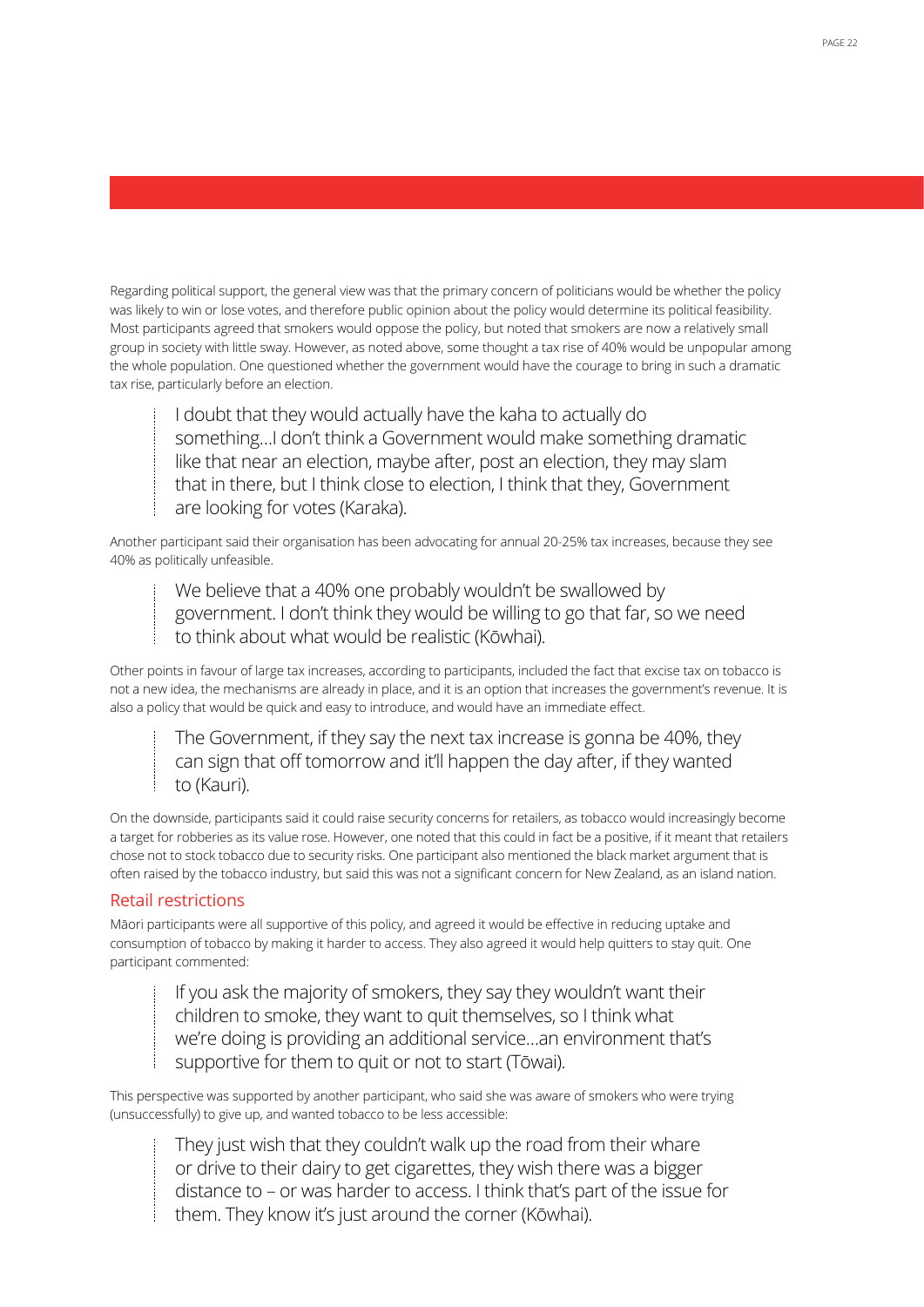Several participants noted that ubiquity of access is a particular issue for Māori, since the density of tobacco outlets is greater in low socio-economic communities. Several participants also commented that sales to minors and sales of single cigarettes were also more common in such communities, leading to greater uptake of smoking in rangatahi Māori. Participants saw this as unfair, and a strong justification for retail restrictions.

If they [retailers] can't be trusted to not sell single cigarettes, then stop selling them around our high-schools and have some strict rules on where you can sell them and in what communities and how many you have in these communities. And if there's Māori living in a particular community and there's more retailers selling cigarettes then that's not fair, let's do something about it (Kōwhai).

An advantage of retailer licensing, mentioned by a few participants, was that (if a model similar to alcohol licensing was used) it would give communities a mechanism to voice their views about the location and density of outlets, and to oppose the granting of licenses. Participants commented that communities have used such mechanisms to successfully 'band together in terms of alcohol-related harm' and reduce the density of liquor outlets in vulnerable communities. They felt communities would also rally against tobacco, if they had the platform to do so. One participant said:

It's obvious that there's more cigarettes in low dep areas, and pokies as well, and alcohol, it's…at least with alcohol and gambling we have platforms to change that, and we desperately need that for tobacco (Kōwhai).

There was general agreement that licensing of tobacco retailers and restriction of outlets would also make enforcement easier. For example, participants working in the tobacco control sector commented that they don't currently know all of the retailers in their region, and 'it actually does consume a lot of FTEs...especially with over 600 retailers' (Tōwai). Participants agreed that monitoring and enforcing retail compliance would be a more manageable task if there were fewer tobacco retailers, and the ability to revoke a licence would enable redress in the case of a breach.

Some participants also saw reduction in availability as important for continuing the process of denormalising tobacco, and bringing Aotearoa 'a step closer to that Tupeka Kore vision' (Kōwhai). One participant argued that this policy would send a strong message that the Government is 'actually serious about the product, and serious about getting to the aspirational goal' (Karaka).

Most participants were confident that Māori leaders would support this policy, although some commented that their support would depend on how the policy is explained and 'who of us in the community could influence them' (Karaka). One commented:

I think they'd get it, because they already get it in regards to pokies, they already get it in regards to alcohol…And they know the history of tobacco and alcohol and what it's done to our whānau, so…in fact, they would probably be the ones standing up there calling for it. If there was a submission process around this they would be there in force (Kōwhai).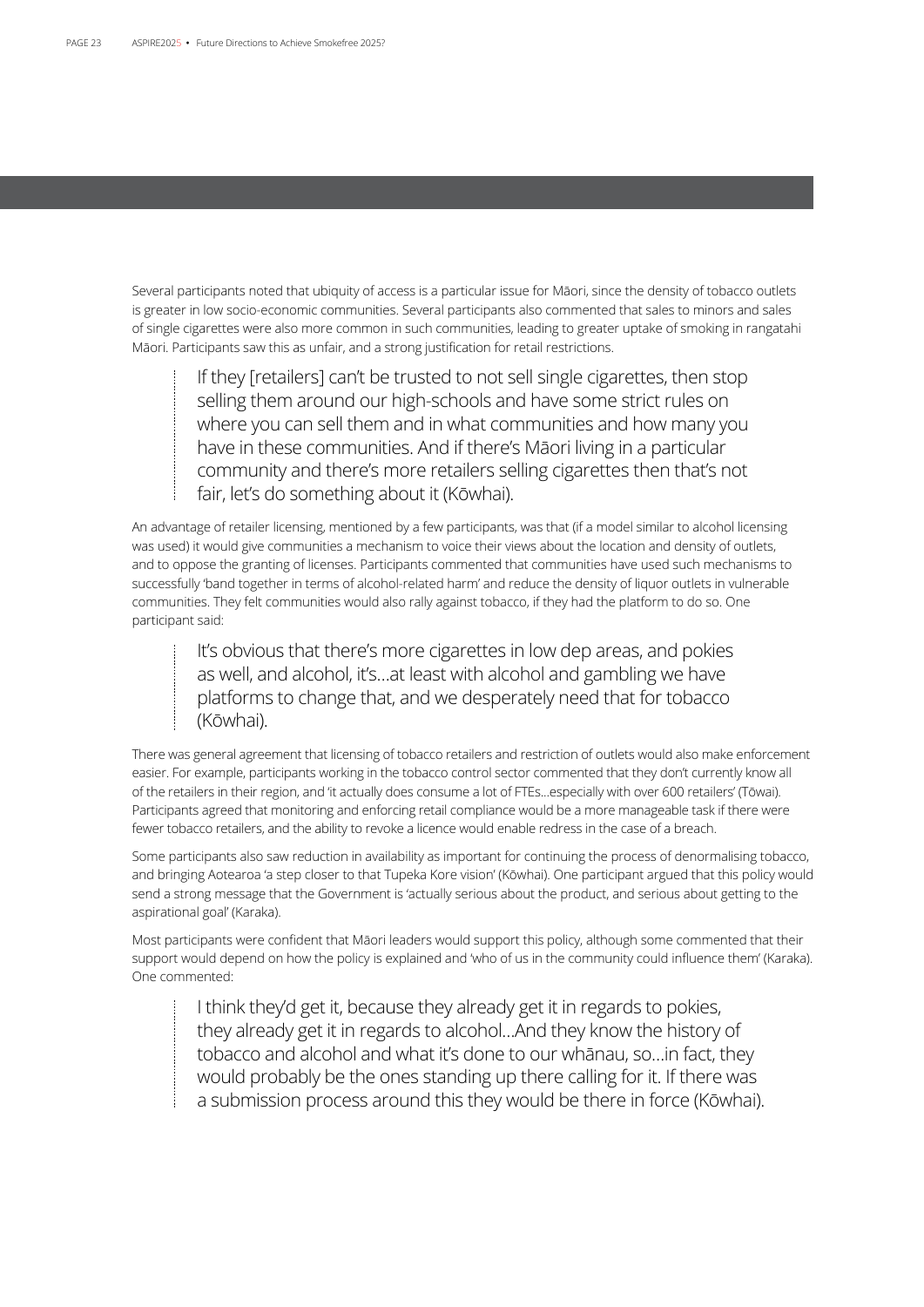However most were pessimistic about whether the Government would support retail restrictions, saying politicians would be swayed by tobacco industry threats and retail sector opposition. One participant commented:

Politically [it's] a lot harder [than tax] because, as long as it remains socially acceptable to poison your customer, the grocers' lobby is probably the second most powerful lobby in New Zealand after the dairy industry…they're extremely powerful…once you knock the turnover of businesses, that's when politicians feel quite sensitive (Nīkau).

Although there was general agreement that the political feasibility of this option was doubtful, one participant noted that retail restrictions would be much more politically palatable now than 20 or even 10 years ago, because public attitudes towards tobacco have changed. Another argued that community mobilisation might shift government thinking around supply-side options:

If we can show them what's happening in our communities more at a local level… and we get that local voice happening, then maybe - maybe it'll happen. At the moment it feels, often, that they're more interested in cessation [services], but that's not to say that we can't change that scene and change their minds and win their hearts (Kōwhai).

From a practical point of view, participants pointed out that there are precedents for retail restrictions (e.g. for sale of alcohol, pharmaceuticals and psychoactive substances), and that existing models could be replicated for tobacco.

You've already got enforcement in place, you'll have enabling legislation/ regulation, if required, local government will probably be involved, particularly if it's licensing… You've got all these mechanisms that are already there… I don't think it's that hard to do (Kahikatea).

There was general agreement that from a technical perspective, there were few impediments.

### Denicotinisation

Participants had mixed views about whether denicotinisation of tobacco would be effective. Many argued that people smoke because they are addicted, so reducing the nicotine content to minimal levels would make it easier to quit and harder to get hooked. One participant said 'Well…nicotine's the addiction; why would they continue to do it?' Those that supported this option thought it could lead to a 'massive shift' in behaviour for Māori.

However one participant argued that many people smoke out of habit rather than addiction, and that removing the nicotine would not necessarily reduce smoking. They thought that uptake might in fact increase, since young people would not be concerned about becoming addicted.

Someone that, maybe you know, had never thought about smoking [might be] thinking 'oh well I'll try that 'cause I'm not gonna get addicted to it' (Karaka).

There were also concerns expressed about the continuing normalisation of the product, and the fact that the healthdamaging substances in tobacco would remain. For example, one participant pointed out that denicotinisation would create 'a less appealing cigarette product but an equally dangerous one' (Nīkau), and another questioned whether people would smoke more intensely to try and get a 'hit', leading to more severe health consequences. Another countered this concern by saying that if compensatory smoking occurred, it would only be a short term effect: 'maybe there'll be a period of that, but that thirst for nicotine, as it dies, maybe not' (Kōwhai).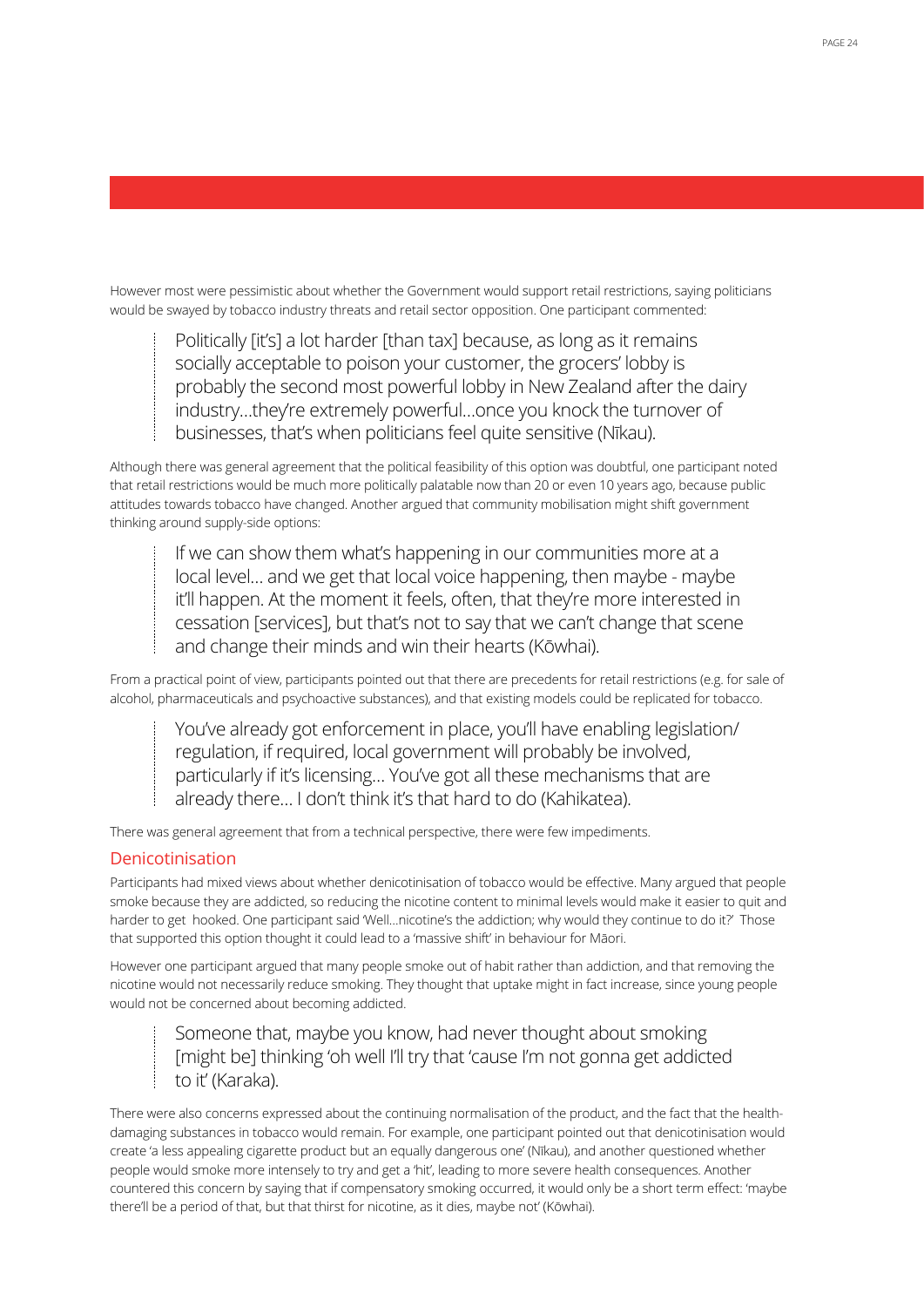Some participants also queried whether the addictiveness of smoking was due to nicotine alone. One commented:

I suspect that nicotine on its own is not quite as addictive as we thought because I'm quite persuaded by research about addictive properties of smoke independent of nicotine with monoamine oxidaise inhibitors inside tobacco smoke (Nīkau).

Several questioned whether addicted smokers might seek an alternative 'hit', such as cannabis, or continue to smoke regular tobacco by purchasing illicit tobacco, growing their own, or adding liquid nicotine to denicotinised tobacco.

It wouldn't surprise me if they'll try to, people will try and do something to get that extra kick I suppose. Dunno what, but they'll try something (Mamaku).

Most thought that Māori communities and Māori leaders would support this policy because there were no impediments in terms of tikanga, and they would understand the rationale: to lessen the addictive properties of tobacco. One participant said their organisation had canvassed Māori leaders about a range of tobacco control options, and denicotinisation was their favoured policy. However another participant was concerned that the support of Māori for this policy might be based on the misapprehension that denicotinised tobacco was less health-damaging.

There were also mixed views about the political feasibility of denicotinisation. The majority view was that politicians were unlikely to support this option, due to opposition from the tobacco industry and concerns about legal action, as one participant explained:

Our Government will be wary that they'll be sued by tobacco companies for interfering with their – they call it intellectual property, the chemical make-up of their products…They'll say 'look this isn't about substances, it's about our right to make a legal product in the way that we always have done, and that our customers want, and you can tell by the number of buyers that they want it like this' (Kauri).

Others, however, argued that denicotinisation was more politically palatable than some other radical options. For politicians ideologically wedded to the idea of 'consumer choice', for example, denicotinisation could be seen as much less challenging than an outright ban:

This is a little bit more palatable I guess for politicians who think like that, because it doesn't take away the whole product. There's still something out there for smokers, so I think there's… we can tailor the argument for denics in a manner that the buy-in would be easier (Kōwhai).

Another thought that, because of the technical nature of the policy, politicians would have little interest and would be willing to take advice.

Politically I would just look at it as: this is a technical area and most politicians quite frankly don't care, don't know, wouldn't even, I don't even think it'll raise a heartbeat for them, quite frankly (Kahikatea).

The fact that reducing the nicotine content of tobacco was recommended by the Māori Affairs Select Committee was seen as advantageous by one participant. None of the participants raised any technical impediments to introducing this policy.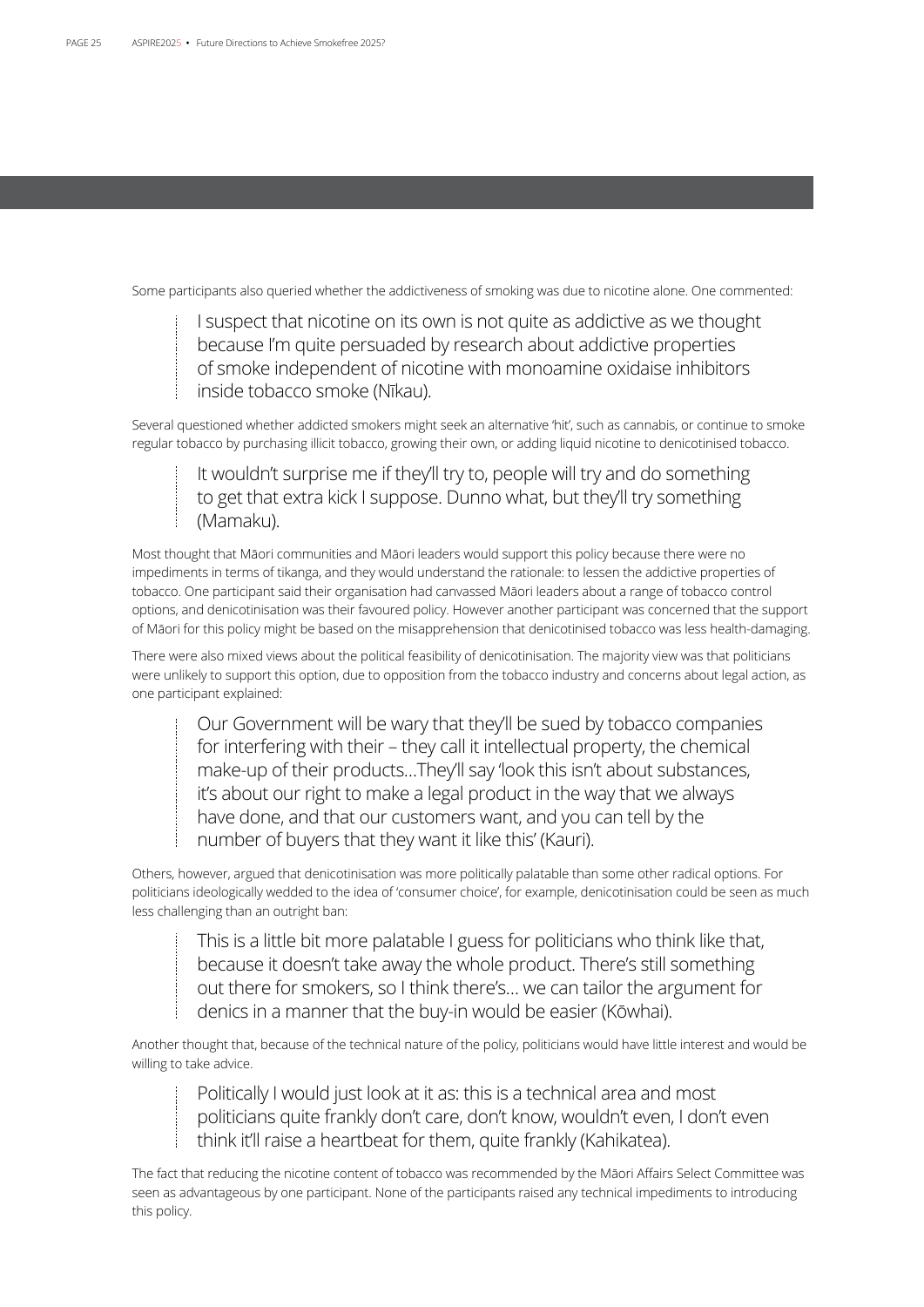## Restriction of additives

The majority view was that regulating the permitted additives in tobacco products would reduce uptake and promote quitting by making tobacco less palatable.

The advantages are obvious – you take out the sweeteners and all of that sort of stuff and people who smoke, they'll go 'holy shit, this tastes like shit', you know, and if that can help to turn them off tobacco, great (Kauri).

Most participants therefore saw this as a policy that was likely to be effective in contributing to the achievement of the 2025 goal. One participant noted that another advantage of the policy would be to address concerns about substances (other than nicotine) with addictive properties, and another commented that it would remove some of the toxic substances like formaldehyde that are currently damaging smokers' health.

In contrast, a minority view was that this policy would do little to make the product safer, would be easy for the industry to circumvent, and would not necessarily discourage people from smoking.

If I just look within our immediate whānau…they would still continue to smoke because that's just how, you know…I'm talking about my grand nieces and nephews, you know, and they are of that mind-set that it wouldn't matter, they would just continue to smoke these products (Karaka).

From a technical perspective, several participants noted that this policy could be enacted within current legislation, making it easier to introduce than policies that would require a law change. Most thought that it would not be difficult for the industry to make the necessary manufacturing changes, with one recalling the testimony to that effect from a former tobacco industry chemist to the Māori Affairs Select Committee. One participant noted that there would need to be significant oversight of the manufacturing process by government, but others argued that, if the regulations were modelled on those for psychoactive substances, the onus of proof (and therefore the cost of compliance/ enforcement) would fall mainly on the industry.

There were mixed views about the acceptability and political feasibility of this option. Many commented that the tobacco industry would vehemently oppose regulation of additives, making political support for this option unlikely.

The biggest lobbying will come from the tobacco industry to stop denicotisation and to stop the removal of additives…Whatever power they have left up in Parliament, they'll be using every single avenue to slow that down (Kahikatea).

It was noted that this policy was recommended by the Māori Affairs Select Committee five years ago, and yet there has been no apparent action to date. This was put down to lack of leadership on this issue, and the Ministry of Health being unwilling to 'rock the boat' (Nīkau):

They know that if they go [at] the industry on nicotine levels and additives, that they will have a hell of a fight on their hands…I really believe they're too scared to engage with the industry; they're too scared to take them head on (Kahikatea).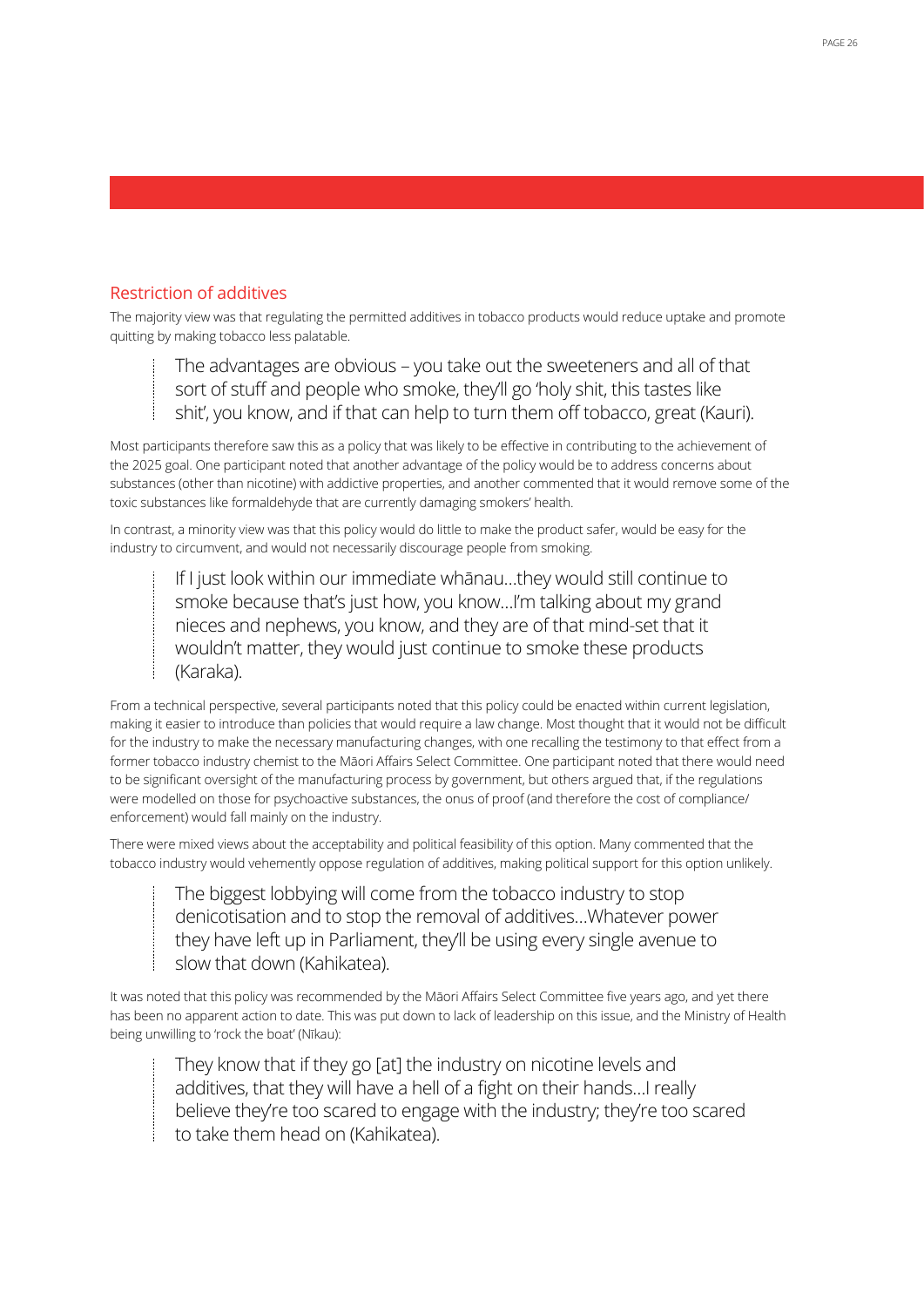Many thought that Māori leaders would support regulation of additives, but others noted that this policy 'hasn't been a priority' in discussions with Māori leaders to date. Others questioned whether this policy was a high priority within the tobacco control sector. One favoured denicotinisation over regulation of additives and commented:

Even within the sector some people aren't fully convinced about how… which one should we prioritise – denics or identifying the ingredients in the cigarette? There's no real – people are quite mixed about it (Kōwhai).

Another saw a total ban on tobacco as preferable to both denicotinisation and restriction of additives, and questioned use of sector resources on such policies:

I think that we could put a lot of energy into the restriction of additives and you know, denicotinising the cigarettes when basically we just want them gone, we actually don't want them at all (Karaka).

However the same participant saw this as an option that might be more acceptable to politicians than other radical policies:

> I think this would be more acceptable for them to actually start reducing some of the additives as opposed to taking the nicotine out and you know, restricting access to cigarettes, I think this would probably be something that they would actually feel more comfortable with going with than the other options (Karaka).

Others noted that this policy would be difficult for the industry to oppose in the public arena, as it is difficult to defend the use of toxic additives. One participant thought this was a policy that could potentially receive strong public support, because it aligns with general public perceptions that additives are best avoided.

I think if – in general if you tell people that there's a product that they consume that contains a whole lot of additives, [they respond] 'what the heck are those things, what's the safety of those things?' I think the additives can be pretty off-putting, so I think there's a really good target there actually (Nīkau).

The same participant argued that the main impediment to action on this policy has been a lack of pressure on the Government from the tobacco control sector.

Most participants did not see any adverse effects associated with this policy, although one noted that, as with other radical options, the families of highly addicted smokers were likely to suffer, particularly those at the lower end of the socio-economic spectrum.

The obvious effects of anything that's going to impact on a person's choices when you're at the bottom end of the scale and you don't have a lot of choices, and if one of them was smoking, you would just be angry at the people who had made you stop smoking. And what poor people do is they don't generally take it out on the people who make it harder for them to make that choice, i.e. the Government, they take it out on those closest to them: the missus, the kids, the cat and the dog, so that's where, that's the unfortunate but obvious consequence (Kauri).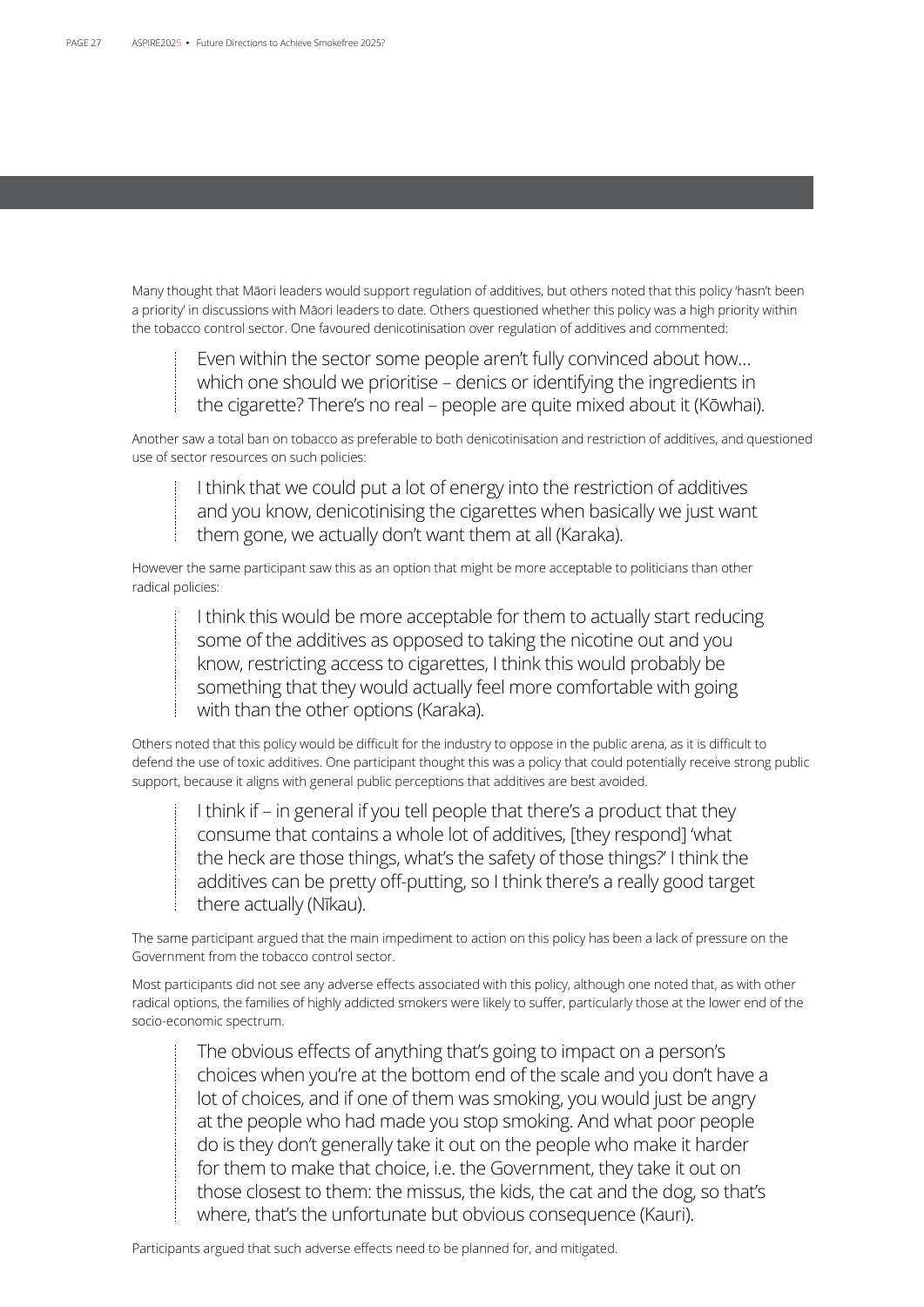### Tobacco Free Generation

Most participants were supportive of the Tobacco Free Generation concept, and believed it would help to delay or prevent smoking uptake, and to protect the next generation from tobacco harm.

Well, effectively you're protecting your mokopuna. You know your mokopuna are protected from there on in, once you've set that date, it's done. No more product (Kahikatea).

Another perceived advantage was its alignment with the Tupeka Kore vision, with some seeing it as a pathway policy towards an outright ban.

However several participants expressed uncertainty about how effective the policy would be in practice, due to social supply and non-compliance of retailers – problems that some argued the sector is failing to adequately address at present.

They can't even enforce blimmin' age restrictions and single cigarette selling at the moment (Kōwhai).

Most agreed that there would still be some level of uptake and that young people would find ways to access tobacco. Participants noted that most Māori currently take up smoking before they are old enough to legally purchase cigarettes, and said 'Māori don't just get their smokes from dairies, they get them from their whānau, unfortunately' (Kōwhai). For this reason, one participant did not think this policy would close the gap between Māori and non-Māori smoking rates.

It would probably work better for non-Māori, because they're less likely to be supplied tobacco from their families (Kōwhai).

However, this was countered by another participant who argued that if other policies, such as large tax increases, were put in place alongside this policy, then social supply would cease to be such an issue.

If there was a massive change in taxation, then those cigarettes, even for Māori, become so expensive that you know, if you're looking at \$4 or \$5 a stick, then, man, you wouldn't want your moko or you know, your tamariki to be bloody smoking those things; you'll be throwing them in the safe (Kahikatea).

As well as uncertainty about the likely effectiveness of the tobacco free generation policy, there was also uncertainty about the acceptability and political feasibility of this option. Some felt there was growing awareness and support for the idea of a tobacco-free country, and believed that smokers, the general public, and Māori leaders, would support the idea of protecting the next generation. The positive framing of the policy was seen as an advantage, in terms of achieving public and political support.

Participants gave a range of reasons why politicians might support the policy, for example: it is innovative, it embodies a positive and appealing message, and it provides a mechanism for phasing out tobacco gradually. And if the policy was popular with the general public, then politicians would be influenced by public sentiment. One participant had also observed that some politicians are concerned about high uptake in Māori youth, and this is a policy that might address those concerns.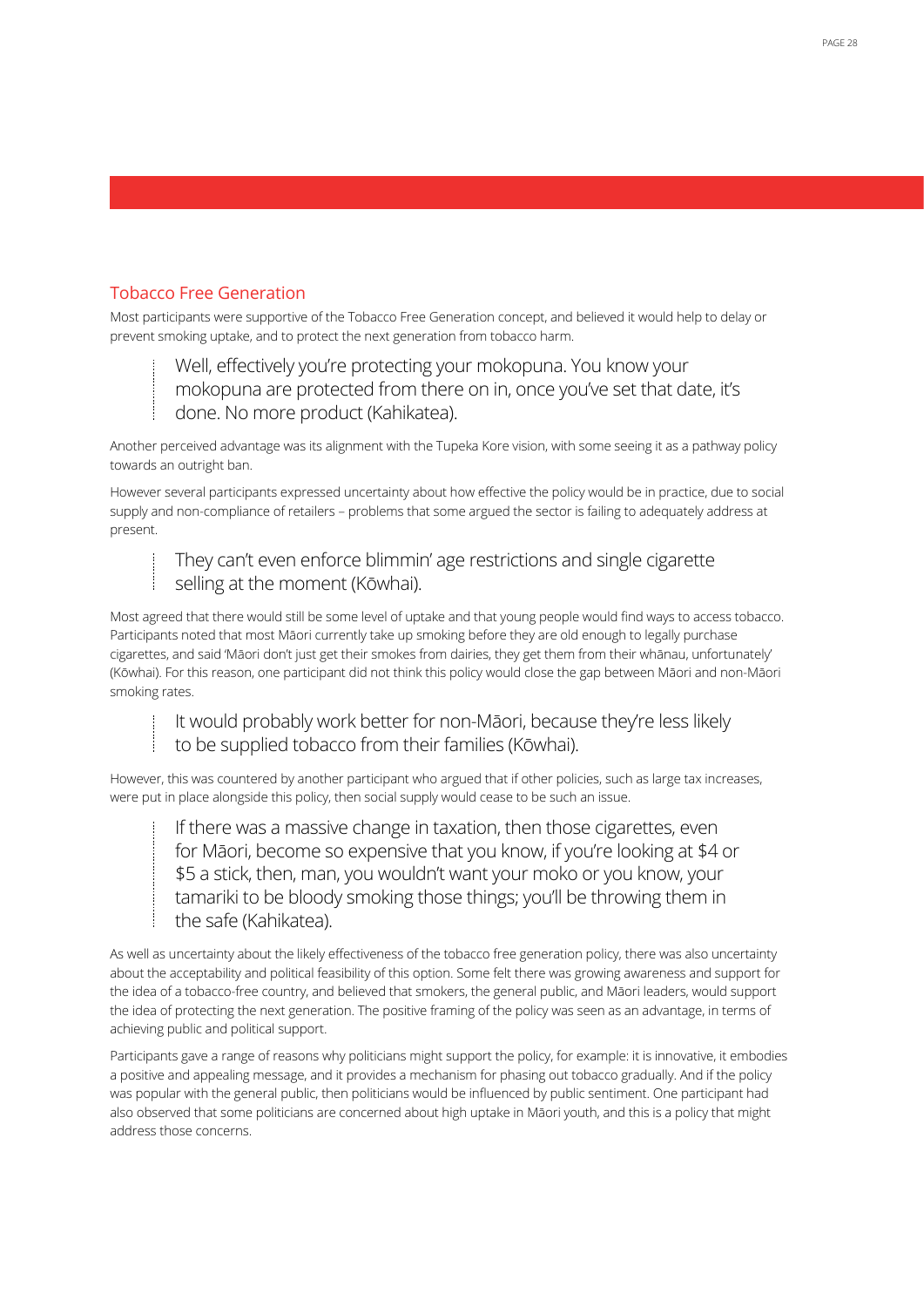However, the idea of having an age limit that rises above the legal age of adulthood was seen as problematic:

So the argument is, I guess, that once a person is 18, well they are 18 and so they're supposed to be able to do things by themselves and that's a pretty strong principle across the board in society (Nīkau).

You'll get the arguments 'oh well I can drive when I'm 16, I can go to war when I'm 18 and I can get into the pub when I'm 18' and all the rest of it (Karaka).

Some felt that that the policy would be unpopular with the general public, who would say it was unfair and an affront to civil liberties. One participant also questioned whether Māori leaders would support the policy, saying that it was not fully consistent with Māori values such as kotahitanga (solidarity):

It would seem a bit hypocritical for the older generation to be allowed to continue this while the younger generation didn't, and so I don't see it as fully consistent with a Māori approach, you know…Kotahitanga as well. I don't really see a lot of that in there (Nīkau).

Participants argued that politicians would be concerned about inconsistency with other age limits, and, if the policy was unpopular with the public, would be swayed by public opinion.

Although participants raised issues about enforcement (as discussed above), it was noted that the mechanisms for enforcement are already in place. Therefore, it was not seen as technically difficult to enact this policy.

### Other policy options

Participants discussed a wide range of alternative policy options that they thought would contribute to the achievement of Smokefree 2025 and/or Tupeka Kore. The most widely supported was a complete ban on tobacco sales. Several saw this as an obvious solution to the problem of tobacco-related harm.

Kōwhai: I often ask myself this, you know, [we put] so much time and energy into the different policies when there's actually one simple solution that just seems so — we're just running around doing all this busy work and not really dealing or putting into place something that really is gonna make a difference.

Interviewer: Which is?

Kōwhai: Just getting rid of them.

Some participants also noted that the advent of e-cigarettes had made an outright ban a more viable option, since there is now genuine alternative for heavily addicted smokers. One participant argued that the concerns expressed about e-cigarettes (e.g. about dual use, or e-cigarettes acting as a 'gateway' to tobacco use for young people) could be dealt with by banning or heavily restricting tobacco products.

Those disadvantages [of e-cigs] are particularly acute in a regulatory environment where tobacco is easy to get hold of. It's less acute in an environment where it's very hard to get hold of tobacco (Nīkau).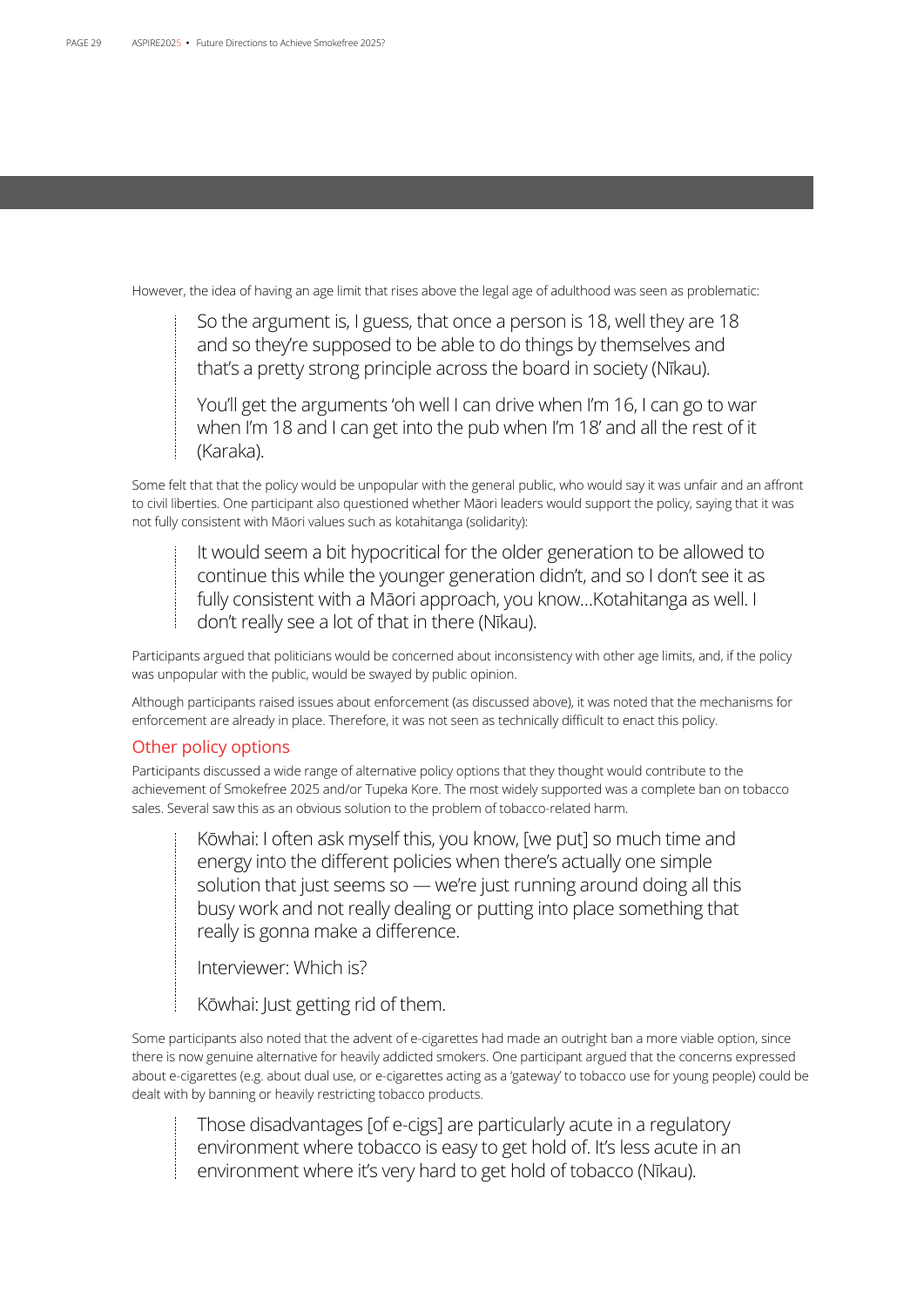Not all participants were supportive of e-cigarettes however; some were concerned that they normalised smokingtype behaviour, and were simply another addictive product supplied by the tobacco-industry. Participants on both sides of the debate agreed that a regulatory framework for e-cigarettes was necessary.

Another idea raised by several participants was for iwi to play a stronger role in furthering the Tupeka Kore kaupapa and protecting their people from tobacco harm. Participants talked about the need for a 'mind shift' within Māori communities, underpinned by tikanga Māori, starting with the recognition that 'smoking is a form of colonisation' (Karaka). Participants wanted to see iwi, hapū, marae and whānau taking responsibility for improving the health of their own people.

For Māori and PI…you place it within context of tikanga frameworks, so that it's not just left out there, that the tikanga around smoking is disgust. It's set by iwi or Māori organisations…or whānau - that people just, we start placing those strictures on our own people (Kahikatea).

One participant also wanted to see a harder line taken with tobacco companies:

That's the best way, call them up…if they have the guts to say that to them, as the Government of the country, that's the only way, just call them up and say 'in this hand, in my left hand, I have legislation banning the production, manufacture and distribution of Rothman's products from next year. Between now and next year Mr Rothmans, these are the things I want you to do, if you don't comply, you're banned from January the 1st' (Kauri).

Other potential policies raised by participants were:

- 'Ring-fencing' of tobacco tax revenue to be spent on cessation support and alleviating the suffering of whānau harmed by tobacco
- A sinking lid on volume of tobacco sales
- Bringing marae under the Smokefree Environments Act
- Extending Smokefree laws to cars carrying children
- Raising the age of legal purchase to 21 or 25
- Requiring tobacco companies to pay the national bill for cessation products and services
- Taking criminal liability action against the Boards of tobacco companies
- Campaigns devised by well-known artists, to arouse controversy and challenge people's perceptions about tobacco
- Requiring smokers to return the butts from the previous pack before another pack can be sold to them
- Shutting down the Imperial Tobacco plant in Petone.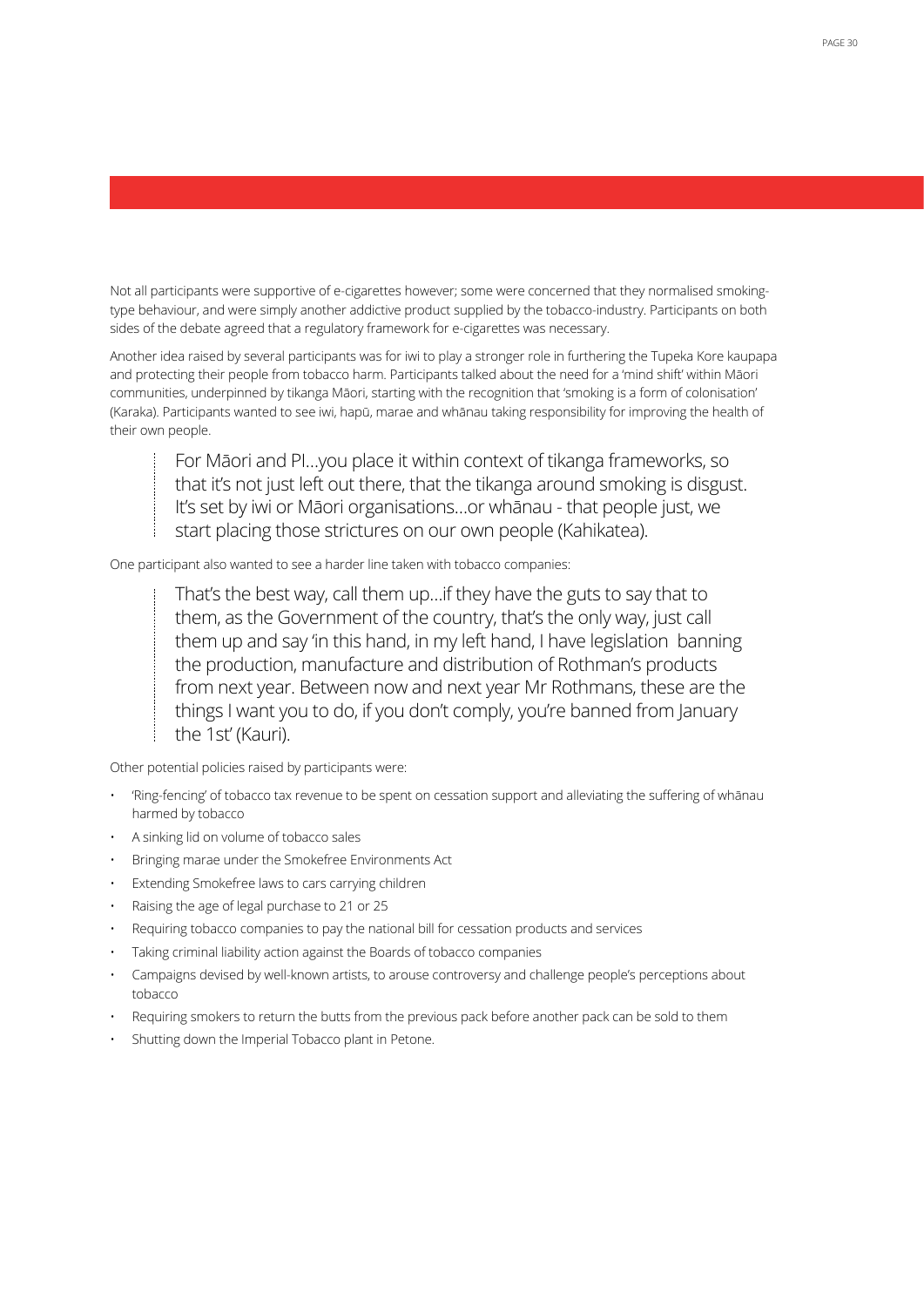### Wider issues affecting all policy options

There were a number of themes raised in the interviews with Māori key informants that cut across all policy options put forward. For example, there was general agreement that a multi-pronged approach was needed, and that no single policy, on its own, would be effective in dramatically reducing tobacco-related harm suffered by Māori. Participants often talked about the synergies between options, for example one commented that retail restrictions go 'hand in hand' with tax increases, and several felt that denicotinisation and regulation of additives should be implemented in tandem. In particular, participants did not want to see tax increases introduced without a range of other measures in place to support cessation and mitigate adverse effects on whānau. One participant said:

People tell me tax is a winner but…it's never just one thing; it's a number of things being done positively and intelligently together that help make the difference (Kauri).

Another commented:

It's – again this whole theme of having a range of measures rather than one big bludgeon thing, like taxation, to kind of spread the regulatory thumb-screws across a range of things (Nīkau).

Another theme was the need to prioritise, and focus the energies of the sector in a co-ordinated manner, as illustrated in the following quotes:

Where's the best bang for your buck? So considering a lot of us are quite under-resourced and we don't have much time left and people are dying, where are you more likely to – where should you put your energy in regards to what's gonna really make a difference for Māori? (Kōwhai)

Look it's ridiculous that we sit here and we don't even have a national plan you know, you need a national plan to bring national cohesion and at the moment, I would see a sector, if that's what we are, with quite varying approaches you know, that if you have a certain hobby horse and you have the money or time, then you can do that (Nīkau).

It seems a bit disjointed, you know, with relation to working on different projects, I suppose, or areas on working towards that 2025 goal, it needs to be more co-ordinated I suppose (Mamaku).

Participants were wary of policies that 'punished' or 'blamed' smokers, and generally preferred policies that directly held the tobacco industry accountable for the harm that smoking causes in society.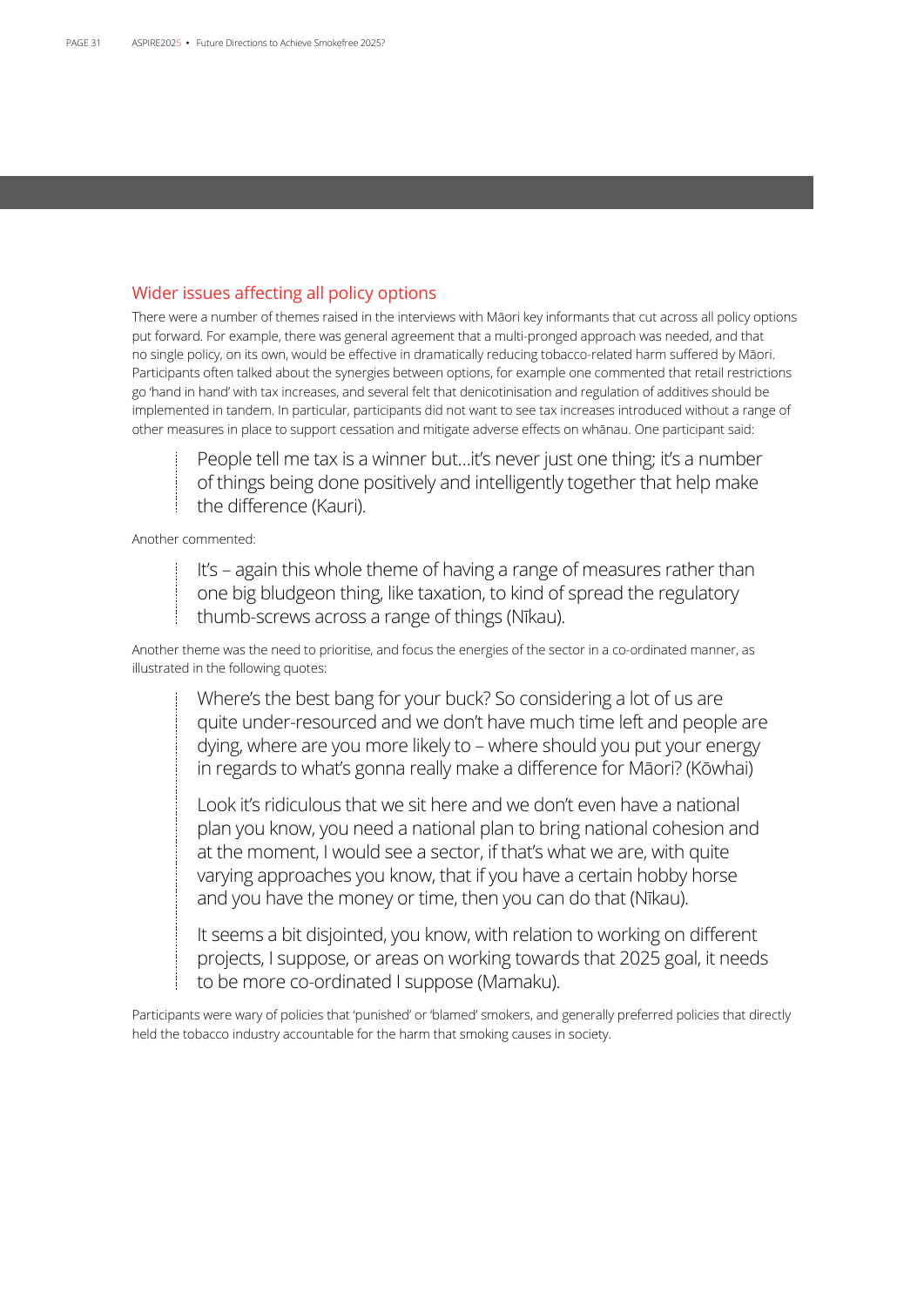Another theme in the interviews was frustration at government inaction, and an apparent lack of political will to progress any tobacco control initiatives.

There's no leadership in current government to reduce any of the tobacco related issues, or any policies, the MASC report, I think we saw that in the feedback from the Ministry on what we've achieved, it's pretty much nothing (Tōwai).

Apparently, they don't seem to want to do anything, not even plain packaging (Kōwhai).

Lack of political will was seen as the main impediment to the implementation of the policies discussed. However, some participants noted that the tobacco control sector has a key role to play in influencing leaders and applying pressure. They argued that the level of support for a policy by Māori political leaders or politicians would be significantly determined by how that policy was framed and 'who of us in the community could influence them' (Karaka). One argued that discussions with politicians must address political risk:

Now this comes down to good political advocacy, good evidence base. For a politician, you're trying to quell any anxiety around you know, the possibility that they could be out on their ear (Kahikatea).

Another participant suggested that greater support needed to be offered to Māori leaders willing to stand up as champions for the cause.

I think as kaimahi out there in the communities and as health

promoters, we'd actually need to get behind… and you know, basically

recognise those political leaders or leaders for standing up and doing

things like this, not just thinking 'well they should do', we actually should

be getting behind them as well and supporting them (Karaka).

## Prioritisation of options

Dramatic tax increases was the most favoured option amongst Māori participants, with many ranking it number 1 or 2. The retail restrictions policy was the next most favoured option overall, with the majority ranking it 2 or 3. The lowest ranking option was tobacco free generation, which did not receive any 1 or 2 rankings. Views on the remaining options – denicotinisation and regulation of additives – were more polarised, with some participants strongly favouring these options while others gave them the lowest rankings.

Several participants favoured other options over or alongside the five policies explored in the current project. For example, one participant ranked tobacco free generation third, but noted a preference for a straight increase of the legal purchase age to 21 or 25 years; another wanted to see access to e-cigarettes maintained alongside the introduction of the policies discussed; and a third favoured direct pressure on tobacco companies (e.g. requiring them to pay the national bill for nicotine replacement therapy and cessation services) above any of the five options.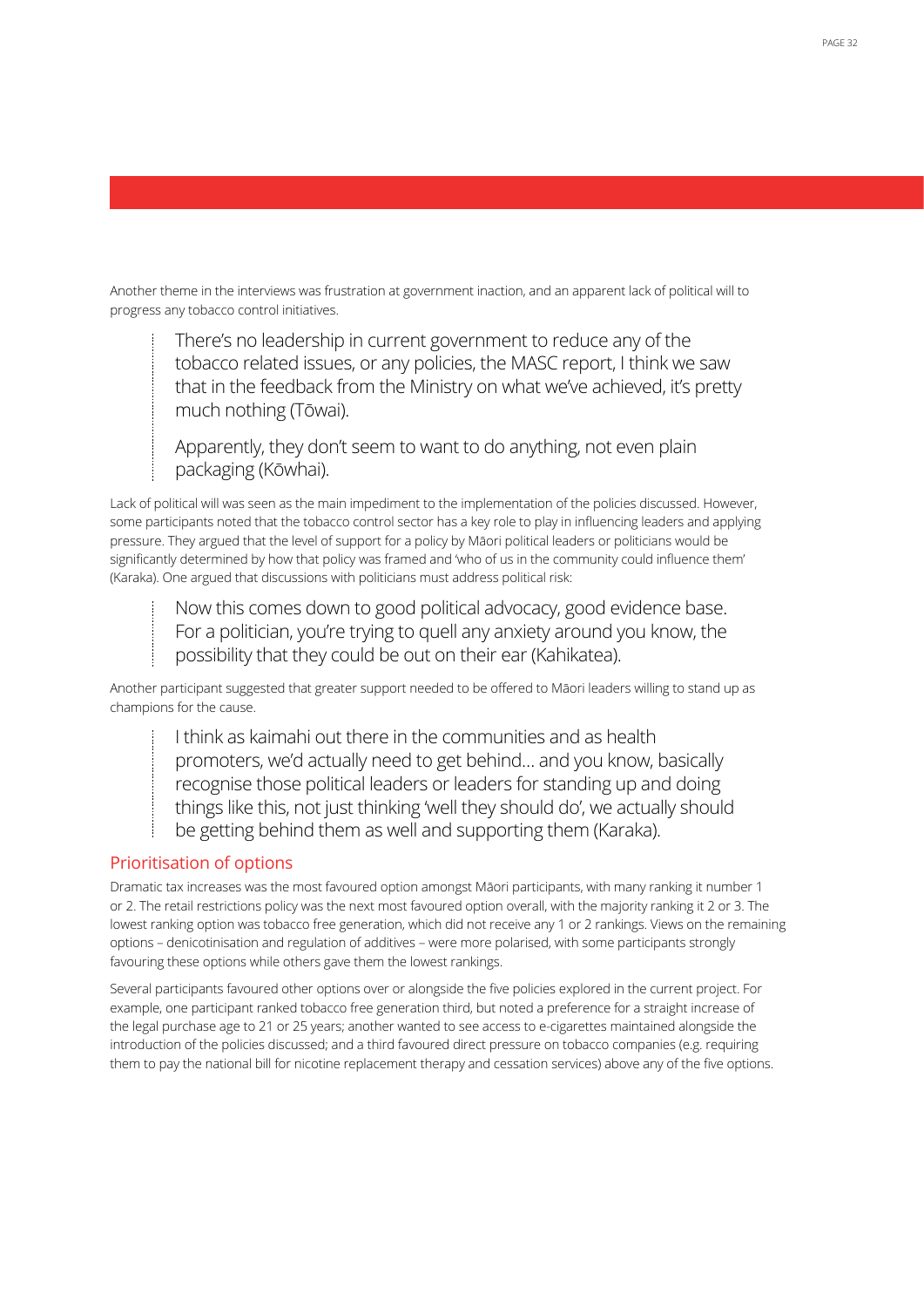# Appendix B: Pacific key informant perspectives

Six Pacific participants were interviewed, including politicians, staff of NGO health services and DHBs, and board members of health sector organisations. Four Pacific ethnicities were represented: Samoan, Tongan, Niuean, and Cook Islands. Pacific participants were selected based on their current or potential role in achieving Smokefree 2025 and their leadership role within Pacific communities and organisations. The interviews were conducted in July and early August 2015. To protect the identity of participants, names of native trees have been used to identify quotes.

### Perceptions about the SF2025 goal

Most participants understood the Smokefree 2025 goal to mean 'less than 5%' prevalence, and most interpreted this as the goal for the Pacific population as well as the New Zealand population as a whole. Many acknowledged that the goal would be harder to achieve for Pacific peoples than for the general New Zealand population.

While it's 5% for the country…what it means to me is that the Pacific Island community should also be below the 5% mark but now, on the figures today and looking at what we've been able to achieve so far, it's looking as though it's going to be more and more difficult for us than it is for New Zealand in general (Tītoki).

Participants saw the goal as a good one. Some questioned how realistic it was for Pacific communities, and one noted sector concerns that an unattainable goal could be discouraging. Despite this, they thought we should strive to achieve it:

There's been lots of conversations and discussions…that we're not going to reach it, and this kind of – people get discouraged or – but I still think that, you know, a goal is a goal. You set a goal and then you work towards it. You shouldn't change it because the journey there looks a bit hard (Kānuka).

One participant noted that in Pacific communities (as opposed to the tobacco control workforce), awareness of smokefree 2025 was low, and there was confusion about what the goal means:

I am aware that for the majority of our Pacific people in the community, that 2025 goal doesn't really mean a lot or it is interpreted as no smoking at all or no tobacco, so there is that confusion (Kānuka).

This view was also reflected by other participants who indicated that tobacco was not necessarily a high priority issue in Pacific communities.

One participant described the goal in terms of not having to put up with smoking in communal environments, and understood the goal as making smoking a thing of the past:

## You would like to think that the next generation will deem cigarette smoking as something that belongs to a bygone era (Mataī).

Most felt there was alignment between the Government's 2025 goal and the aspirations of Pacific communities. However it was noted that Pacific communities aspire to broader goals, such as wanting a healthy family, so to the extent that the 2025 goal is consistent with such broader goals, then there is alignment between government and community aspirations. Another commented that the challenge of reducing tobacco consumption needed to be understood in relation to all the other challenges that Pacific people were faced with.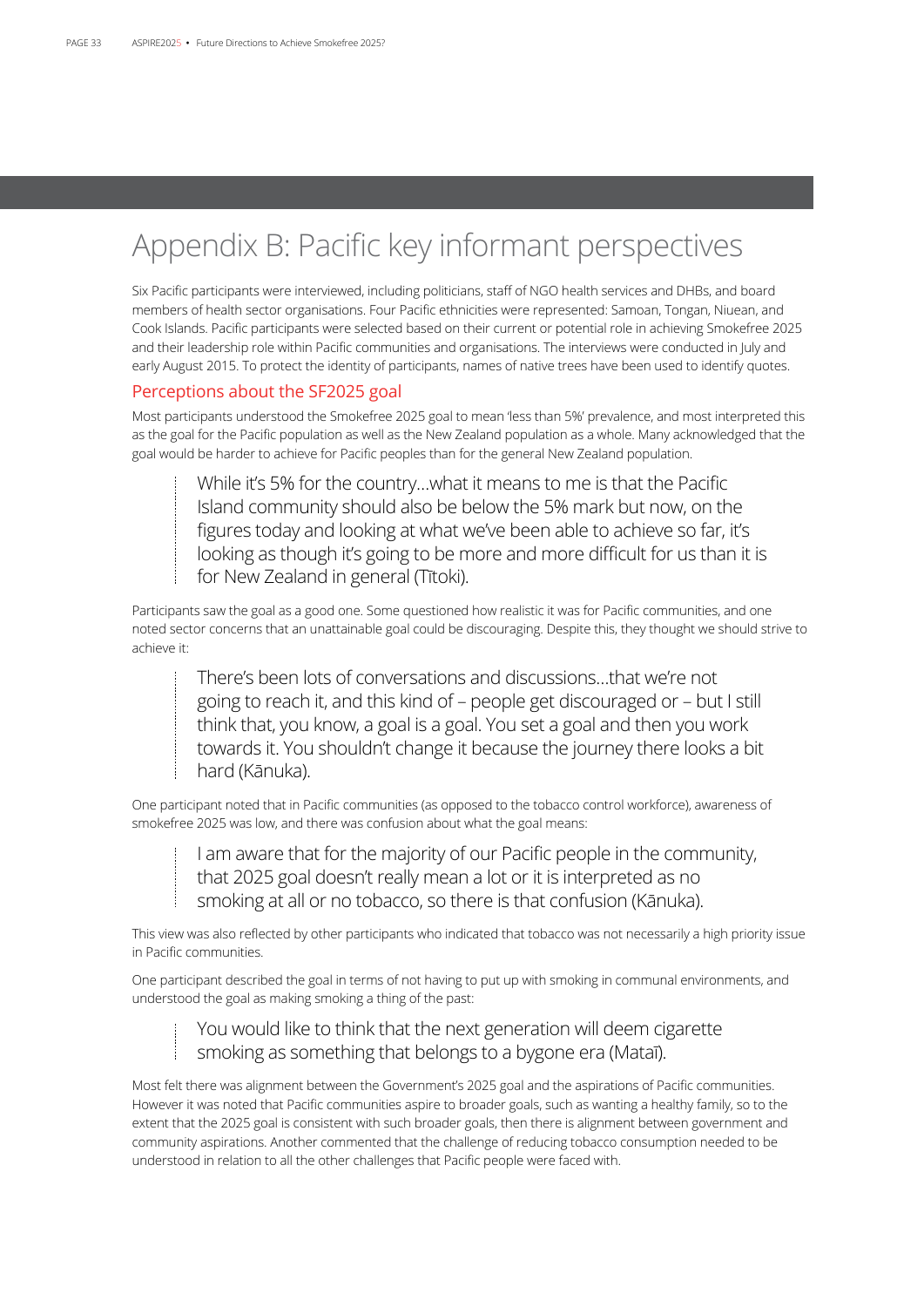### Dramatic tax increases

Many key informants supported the option of dramatic tax increases on the basis that: i) the effectiveness of this policy is well established; ii) it provides a strong incentive for people to quit; and iii) it can be implemented quickly and will have an immediate impact. A further advantage, noted by a few participants, was that it is likely to reduce the disparity in smoking prevalence between the Pacific population and the general population, particularly if implemented alongside other complementary measures. One participant did not see any disadvantages with this policy option:

It is the single most effective piece of legislation that can help New Zealand get closer towards the Smokefree 2025 [goal]. I don't actually see any disadvantages with it. I think that it is pro-smoker – it encourages them to quit (Rātā).

Key informants noted that the financial impact of smoking was a topic currently being discussed in Pacific families and communities, and further tax increases will force people to make a choice.

I've heard people in my own family say 'Look if you can't afford to feed your kids and you can't afford to pay for your meal, should you not be smoking?' You know. And I think those discussions are quite positive which means the message is slowly getting there (Mataī).

Many, though, felt the financial impact on families of those who continue to smoke was a disadvantage of this policy option, saying that some will still choose to buy tobacco and 'forfeit the necessities' as a result. One noted that those who continued to smoke were often in low-income families or unemployed, and therefore raising tobacco tax further penalises these people who are already financially disadvantaged. Another queried whether this policy might have the opposite of the intended effect in deprived communities:

Because deprivation means a lack of resources, a lack of money, if in fact we're putting more pressure on it, is it likely to be an incentive to give up or does it add to the pressure for these people to continue to look for what they call the 'little pleasures'?(Titoki)

The same key informant queried whether there might be a more ethically-sound way to achieve the same result (e.g. free alternative nicotine delivery on prescription, coupled with an outright ban on tobacco).

We need to make sure that we are not making life more difficult for them simply to get them off the habit. There could well be a much more simple way of getting them off the habit without making their lives overall more miserable than it is now (Tītoki).

Many emphasised the importance of coupling tax increases with other initiatives such as targeted cessation services, community communication, and mass media advertising to support and encourage quitting. Most felt that Pacific communities would be supportive of tax increases, particularly if the purpose of the policy was explained clearly and it was part of a comprehensive package. One commented:

I think our people will support it in some part but…if you are taxing the people on this – which mostly will be Pacific and Māori smokers – then we need to find a way for that money to go back to the communities… and see that money, you know, invested back to where it's coming from (Pōhutukawa).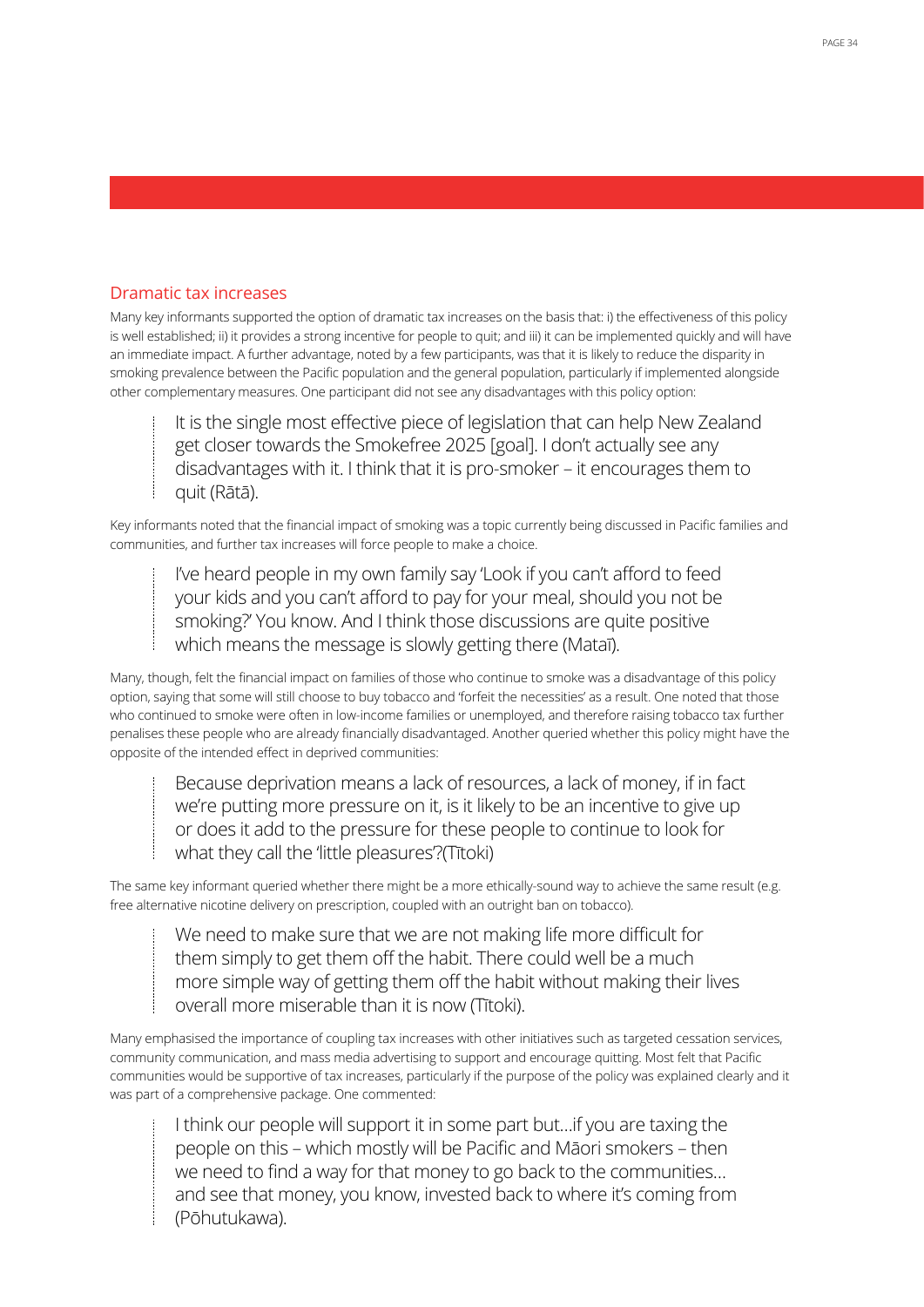Regarding community support and political feasibility, one noted that there was a general mood in the community that the 'government shouldn't be taxing', and another noted that politicians are often unwilling to introduce measures that may cost votes.

If they have courage and if they are absolutely committed and this is the best thing to do they will do it, but at the moment many other variables inform their decisions, you know. It's like, if you're a politician, you have to think 'Well, is this a priority for me? I'll lose my votes…' (Kānuka).

Another key informant saw tax increases as politically feasible, but commented that a 20% increase would be a more politically palatable option than higher increases (40% or more) that some tobacco control organisations have lobbied for.

### Retail restrictions

There was strong support for this option, with key informants agreeing that reducing retail availability would reduce tobacco consumption. They argued that this measure would reduce uptake by reducing the visibility of tobacco and making it harder for young people to access. It would also help to denormalise tobacco, so that 'it's no longer a normal part of your grocery shopping'(Mataī). One participant thought this measure would have little impact on current smokers, but others argued that the inconvenience and cost of travelling to buy tobacco would have an impact:

It reduces the availability of the product so people might have to maybe travel to a certain place…so, you know, they probably can't afford the petrol to get there, or they just can't be bothered to go that far to get the product (Māhoe).

There was general agreement that Pacific communities would support this measure, because the policy is about creating a safe and healthy community environment for families. Some drew a parallel with community movements against alcohol over-supply, saying that predominantly Māori and Pacific communities in South Auckland had led campaigns to limit the number of liquor outlets in their own areas. There was general agreement that reducing the number of retail outlets for tobacco is a policy that Pacific communities might get behind, but one noted that in order for that to happen, there was a need to identify and support community champions to raise awareness and mobilise action on restricting tobacco sales.

One participant noted that retail licensing would have significant advantages for the front line health promotion and cessation services:

The main advantage is that we'll be able to focus our health promotion efforts and cessation services to the areas that sell the most cigarettes… it will give us a better picture to be able to tailor our efforts towards (Rātā).

Some thought that this policy would be easy to introduce, noting that the system for licensing alcohol outlets could be replicated. Yet it was also noted that implementing and enforcing retail restrictions would have cost implications for the government.

A more serious impediment, in the minds of many participants, was the likely opposition from the tobacco industry and retail sectors, who 'will not let it happen'. However one participant noted that many retailers in Northland have voluntarily stopped selling tobacco, and this was perceived to have reduced the risk of robbery, and had little (if any) financial impact, as the margin on tobacco is small. This puts into question the argument that this policy would put dairy owners out of business:

[It's] the retailers themselves that says 'We don't actually - it's not a huge profit margin' type stuff (Kānuka).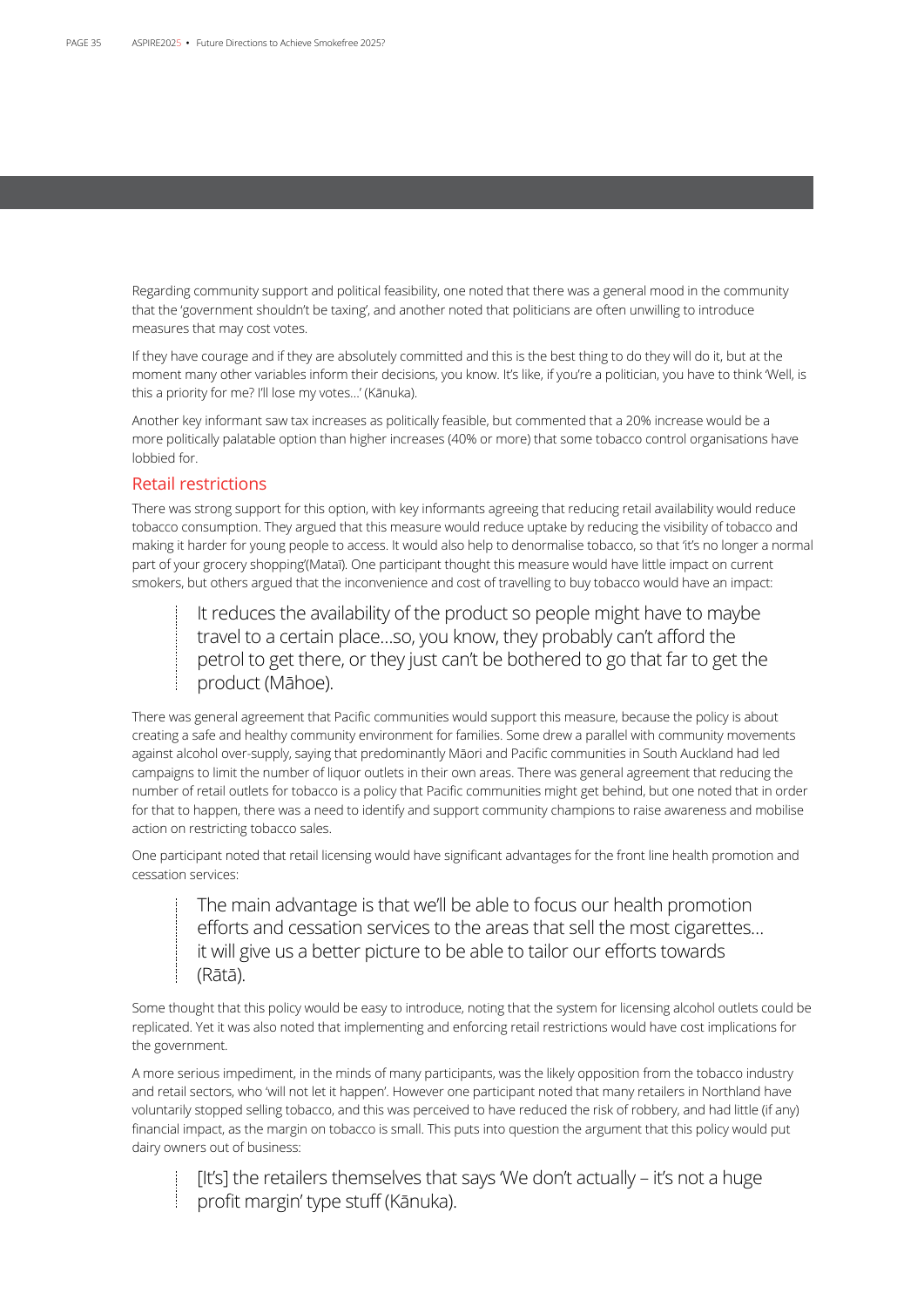Overall, there was a feeling of uncertainty about the political feasibility of this option, as politicians would be influenced by retail opposition. One participant felt that retailers' concerns might be outweighed by public acceptance of and support for the smokefree goal:

I think you'll get people pushing back on that who – in the retail sector. But by and large I think most people now in New Zealand have come to accept, you know, that we're moving towards a smokefree New Zealand (Mataī).

Another commented that the responsible Minister has not voiced opposition to a retail licensing regime, but this was not necessarily an indication that Government action would follow:

[The Associate Minister of Health] has not opposed it, he said that he's committed to 2025, he said that he's committed to a raft of measures to achieve it so based on that, I would say that there is some political palatability. The difference is whether they action that. So like everything else, it's very easy to you know, provide lip service to us…but we'll see, yeah I can't really comment on whether they'd actually go ahead with it or when (Rātā).

### Denicotinisation

Support for denicotinisation of tobacco products was limited, with most key informants ranging from sceptical to dismissive. On the positive side, some participants thought denicotinisation would reduce the addictiveness of tobacco products and might therefore make it easier to quit. However, most expressed uncertainty about how this policy would impact on smokers, for example:

Well, it's the nicotine that keeps them hooked, so if there's less nicotine, then either they won't get hooked as fast or they'll smoke more or they'll intensify [their smoking] to try and get the same level [of nicotine hit] (Māhoe).

Participants noted that people smoke for a range of reasons – not only physical addiction to nicotine – and said that this option would not address the behavioural and social factors that keep people smoking. Another told the story of a family member who had unsuccessfully tried low-nicotine cigarettes, and concluded 'they didn't work.' Participants also raised questions about other addictive substances in tobacco: would these reduce the effectiveness of this policy, and would tobacco companies add new substances designed to make people addicted?

The most widespread concern about this denicotinisation, however, was that the policy would not make sense to Pacific peoples. There was general agreement that Pacific communities currently have limited understanding about (or interest in) the constituents of tobacco, and this would affect their understanding of and support for this policy. One participant commented that the current focus is still on getting across basic health messages:

Yeah at the moment their understanding – you know, you're still trying to tell our community, 'look, smoking kills for those particular reasons'…. We're a long way away from understanding the makeup of a cigarette and that denicotinisation might help (Mataī).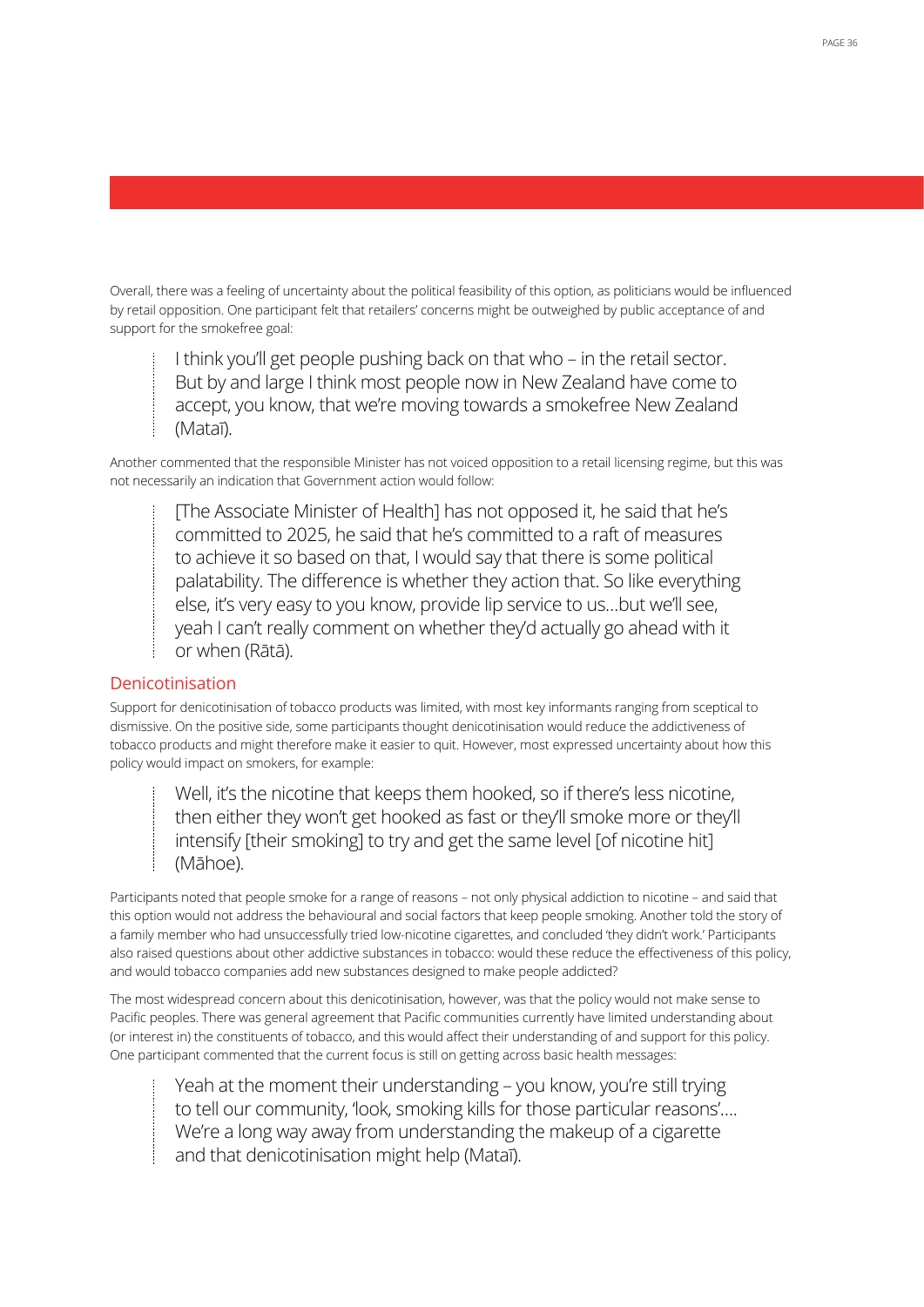Participants noted that the concept of addiction is not well understood in Pacific communities, and smokers don't necessarily understand that there are physical changes in the body that make it hard to give up. One participant said that Pacific smokers rarely talk about 'addiction':

They translate it to 'I don't wanna give up. I love it, I enjoy it.' And that's exactly what the addiction does, it gives you a buzz (Kānuka).

There was general agreement that the majority of people in Pacific communities would be indifferent to this policy, but that there may be pockets of support.

I think they will agree with it, but whether they're informed or whether they're going to participate in any kind of policy that's going to advocate for such change, it don't think so […] People who are engaged and who appreciate that they don't want their families to smoke, they will be engaged with this. But I think the average smoker, especially the older ones, they're not going to care, because they've never thought about what's in the cigarette so why would they even see it as an issue? (Kānuka).

### Regulating additives

Key informants had differing interpretations of the rationale for this policy, and differing views on its likely effects. The primary purpose of the policy – to reduce uptake by making the product less attractive and palatable – did not appear to be well understood by key informants. For example, one participant opposed this policy on the basis that removing additives and toxins would make tobacco more attractive to consumers:

This is providing help to the tobacco companies…Why would you go out of your way to make it easier for people to continue to have a habit? (Tītoki)

Another focused on the removal of flavourings, and argued that this would make little difference to Pacific smokers who are influenced more by nicotine addiction, availability and price:

If you don't have your strawberry flavoured or whatever flavoured cigarette, that doesn't really matter for a smoker…I don't see that changing flavours and so forth is going to have much of an impact (Rātā).

In contrast, another participant argued that there would be 'mass hysteria' and smokers would resent the policy because the taste of their cigarettes would change:

It's similar to the big hoo-haa we've seen recently with Milo. You know, they changed the formula and people who had not even tasted the new product were commenting on how bad it is. It's like, because their comfort zone is 'This is what I'm familiar with. This is what I've taught myself to like, this particular taste. How dare you go and change it for me?' (Kānuka)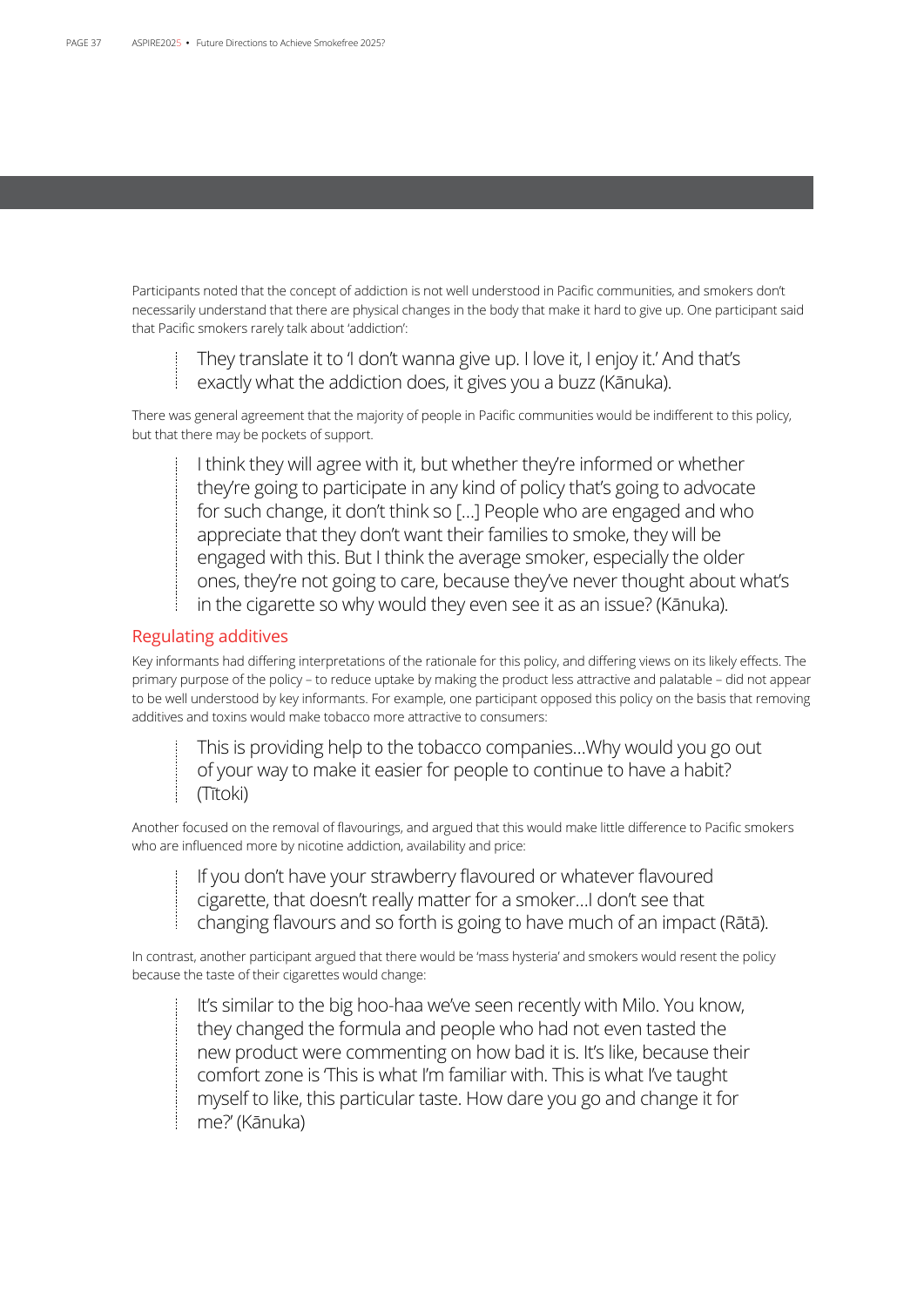As with the previous policy option, participants commented that Pacific communities might have limited understanding of this option. However one argued that debate about this policy would provide an opportunity to educate Pacific communities about what exactly is in tobacco, and this was seen as a positive in itself:

We need to start having a conversation with our Pacific people about it…When we talk to people about the 4000 chemicals in a cigarette, you know, you should see their face – they're shocked. Because they don't know all this poisonous stuff is in the cigarette (Pōhutukawa).

Few participants commented on the technical or political feasibility of this option, however one thought that removal of additives was likely to gain support from some politicians:

I mean from a political point of view, you'd want to get rid of all that, not only in cigarettes but a whole range of food products. So you know you'll get the politicians who get, you know Take that out' (Titoki).

Another participant focused on implementation, and saw this option as technically challenging:

Who's going to monitor it? … There's over 4000 chemicals and if you break everything down to different products, part of the – it's quite daunting: which do you include, which do you leave out? How do you know who determines the levels of those chemicals in the product? (Māhoe)

It was also noted that this policy (and the denicotinsation option) would be strongly opposed by the tobacco industry and would take a long time to put into place. 'I'm not sure that these two would help hugely to get to the 2025 timeline' (Kānuka). Overall, support for a ban on additives was limited.

### Tobacco free generation

Most Pacific key informants were supportive of the tobacco free generation policy, saying that this was a strong measure that would radically denormalise smoking for the next generation, particularly if implemented alongside other complementary policies. Most saw the use of age restrictions as acceptable and felt that Pacific communities, particularly parents, were likely to support this policy.

If you cut the supply in whatever way, I think as a parent I would appreciate it, that part of getting my child to stop smoking is he can't buy it, or it's too expensive to buy, he can't drive or get it from the retailers, and his age means that even if it's available at the retailers and even if he can afford it, it's still [inaccessible] (Kānuka).

However, some pointed out enforcement challenges, saying that setting an age restriction does not necessarily change people's behaviour. One argued 'the tobacco free generation will only be a reality when nicotine isn't around to be sold' (Tītoki). Another participant noted that there are no age restrictions applied to tobacco purchase in Samoa, and furthermore Pacific people in New Zealand have access to cheap cigarettes from the Islands. The implication was that this policy may be less effective for Pacific populations compared with other populations, due to social supply and cultural norms that do not prohibit smoking on the grounds of age.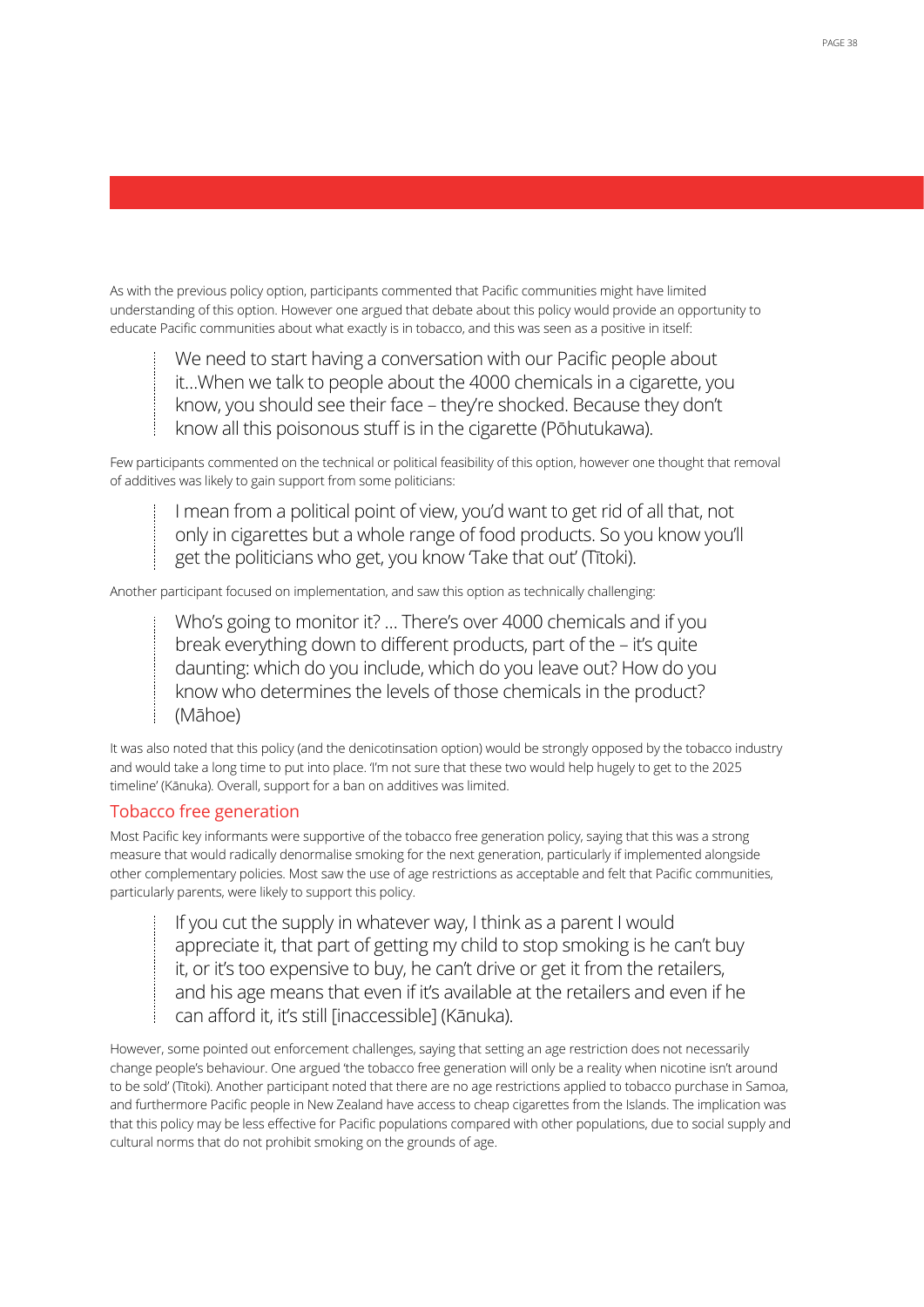One key informant said this policy would be too slow, and would make little contribution to achieving the smokefree 2025 goal. He said:

Gradually, to me, isn't quick enough. And it is quite clear that as long as we do this gradually, the cigarette companies will find some other ways of making sure the addictive product or nicotine continues to be sold in one form or another (Tītoki).

Some key informants were fairly optimistic about the political feasibility of the Tobacco Free Generation policy. For example, one said:

We already have age restrictions for tobacco, so I don't think the idea would be totally so left-field (Kānuka).

Others were uncertain about whether this policy would gain public or political support, saying, as with any change, there would be 'grumbling' , and that young people may feel that their rights were being infringed. None of the key informants discussed specific barriers at the political level, however one noted that this option would require new legislation and is 'reliant on whether the government will pass it'.

### Other policy options

Other than the five options that this research focused on, other policies that participants raised were an outright ban on tobacco sales, and the introduction of standardised packaging. Each was the preferred option (over any of the five presented) for the participant that discussed it. The key informant who favoured an outright ban expressed frustration at the lack of action by government:

The one most favoured is to send a clear signal to the tobacco companies that their business has to come to an end, right, and our Government is too scared to do it…we can't rely on them to do what needs to be done (Tītoki).

This participant argued that community mobilisation was necessary to achieve the 2025 goal 'and when communities are mobilised, the Government will have to respond.' Other ideas raised by the same key informant were to:

- Identify what it would cost to cure all currently addicted smokers of their addiction, and force tobacco companies to pay for the cost
- Identify smokers, based on health records, and offer support directly
- Form a smokers' lobby, to articulate the voice of smokers and ex-smokers, and influence policy.

The supporter of standardised packaging said this was a priority policy that could be implemented quickly since 'we know it's working in Australia' and it has already had its first reading in parliament. Other ideas raised by the same participant were to:

- expand smokefree areas, for example creating smokefree CBDs and stamping smoking out community by community
- slowly stop tobacco imports into New Zealand.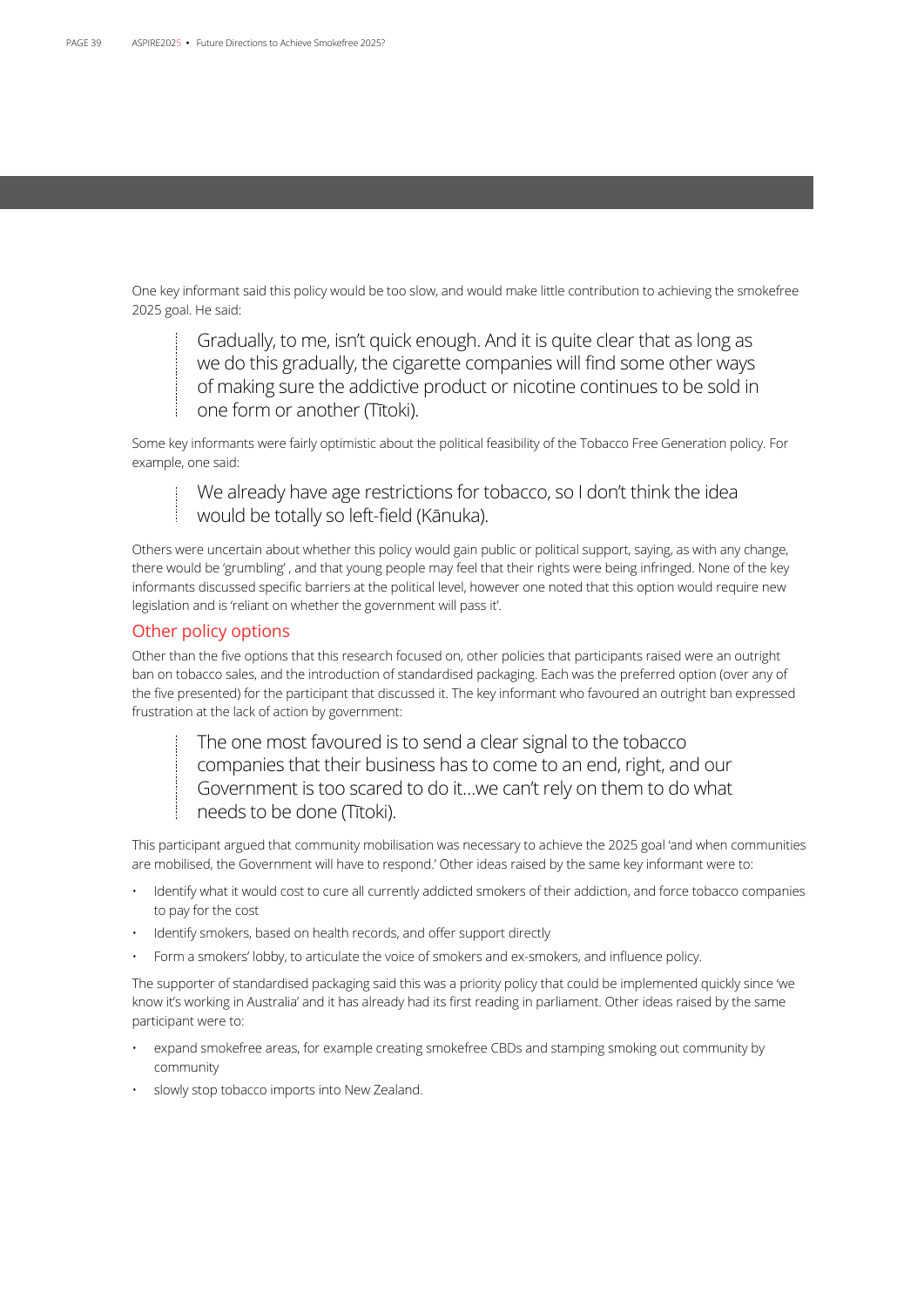## Wider issues affecting all policy options

A theme in the Pacific interviews, relevant to all options, was the need to help Pacific communities understand the rationale behind any policy initiative, and how it will benefit Pacific communities. This was seen as essential for gaining Pacific community support.

I've never heard any Pacific person that's been against any of these kind of legislations especially when they've been informed about it, so that's probably my blanket answer for all the measures – that Pacific communities would be supportive of them. [It's important] to ensure that they get the information in a way that they understand; once that's there, they're fine, they're very clear (Rātā).

Some participants commented that there is a need to further raise awareness about tobacco harm and addiction in Pacific communities, and to disseminate health messages, for example: 'it's getting out there, but it hasn't saturated our communities as yet, and it needs to' (Mataī). Participants implied that this lack of awareness or priority given to tobacco control may limit Pacific community support for any new tobacco control measures. A recurring theme was the need to identify and support champions to discuss these ideas with Pacific communities. Although some church leaders were said to be actively supportive of tobacco control and other health initiatives, some key informants felt they needed to take a stronger role.

If we could get Pacific communities leaders to speak out a bit more, support them to do that, I think they'll be excellent advocates in this area (Rātā).

Another theme in the Pacific interviews was the need for communication and education around any policy initiative, and the need for a range of complementary measures to help people quit and to reduce uptake.

[We] need to understand what must go with legislation in terms of trying to achieve a smokefree 2025. You absolutely must have the public's support and you must have effective stop smoking services running alongside…we just need far better efforts around those other two legs (Rātā).

One participant also noted the apparent lack of political will for tobacco control in the current government:

Just the way the current government's going, I don't see many things getting passed through quite quickly (Rātā).

### Prioritisation of options

Dramatic tax increases had the strongest support of all the policy options presented, with the majority of Pacific key informants naming this as their most favoured option. Retail restrictions were also strongly supported with most ranking this option either 1 or 2. Tobacco Free Generation was the third most favoured policy, with most ranking it 2 or 3. Denicotinisation ranked fourth, and restrictions on additives was the least favoured of the five presented, ranking at number 5.

One participant favoured an outright ban on tobacco, and declined to rank the five options, saying that none of them will achieve the Smokefree 2025 goal. Another ranked standardised packaging above all of the five options presented.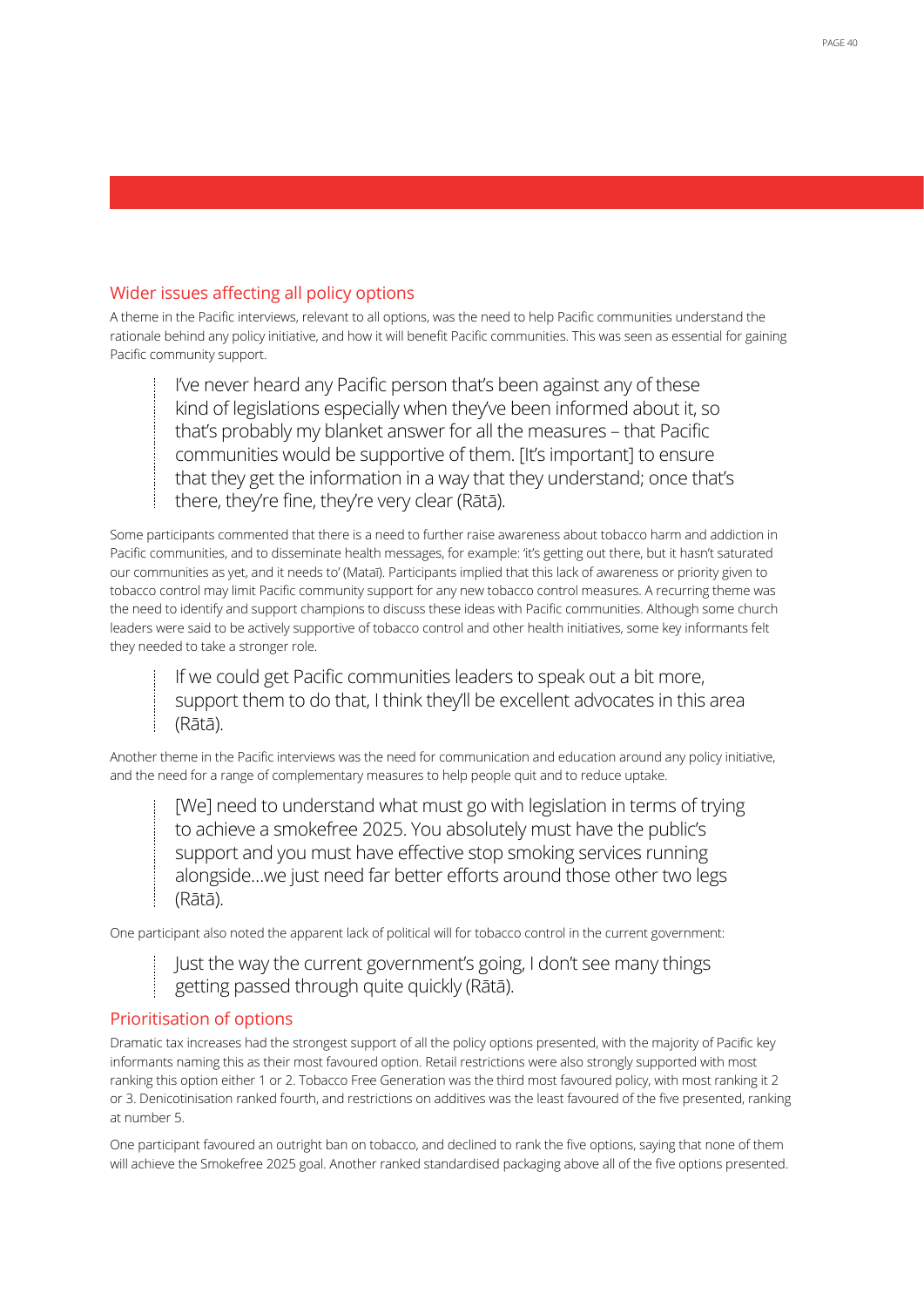# Appendix C: New Zealand European/other key informant perspectives

This appendix presents the findings of the New Zealand European/other ethnicity strand in full. Six participants were interviewed, including politicians from several political parties, government officials, and consultants. They were selected based on their seniority and relevant political, policy, regulatory and technical expertise. The interviews were conducted in July and early August 2015. To protect the identity of participants, names of native trees have been used to identify quotes.

### Perceptions about the SF2025 goal

All participants described the SF2025 goal in terms of greatly reduced smoking prevalence. Most mentioned 'less than 5%' prevalence as the goal, although several noted that the Government had not formally committed to this figure.

I think the Government has informally committed to less than 5%. Tariana Turia did use that formulation and that's the commonly accepted formulation but I don't think there's a formal commitment from the Minister or the Government to that (Pūriri).

Interestingly, none talked about 'minimal availability', even though this phrase was in the wording of the Māori Affairs Select Committee recommendation, and in the Government's response. One described the goal in terms of reducing the harm cause by tobacco.

Some felt that the goal should be expressed as 'less than 5% prevalence in all population subgroups' (e.g. Māori, Pacific, pregnant women, young adults), and one commented, 'I think 5% is too high personally' (Ngaio). Several mentioned the challenge of achieving the goal for Māori and other subgroups.

The overall figures I have seen look really good, and then you deaggregate them and it – particularly Māori , and Māori women, even young Māori , even pregnant women – the figures are awful, and almost like 50% are smoking, and you go 'Oh my Lord!' So for those very particular groups I think there's going to be a real challenge in ten years to turn that around (Tī kōuka).

Most saw the goal as potentially achievable, but thought it would require significant further government action.

I see it as achievable but I don't see it as realistic because – well, unless the government was willing to do some pretty major things, and I don't see any signs that they are (Miro).

A key theme in the interviews was the perception that the current government has little political will to achieve the 2025 goal. This was expressed by a number of key informants.

I get the impression that the National Government have done what they think they need to do in this area, and I don't think they're particularly committed to doing a whole lot more (Ngaio).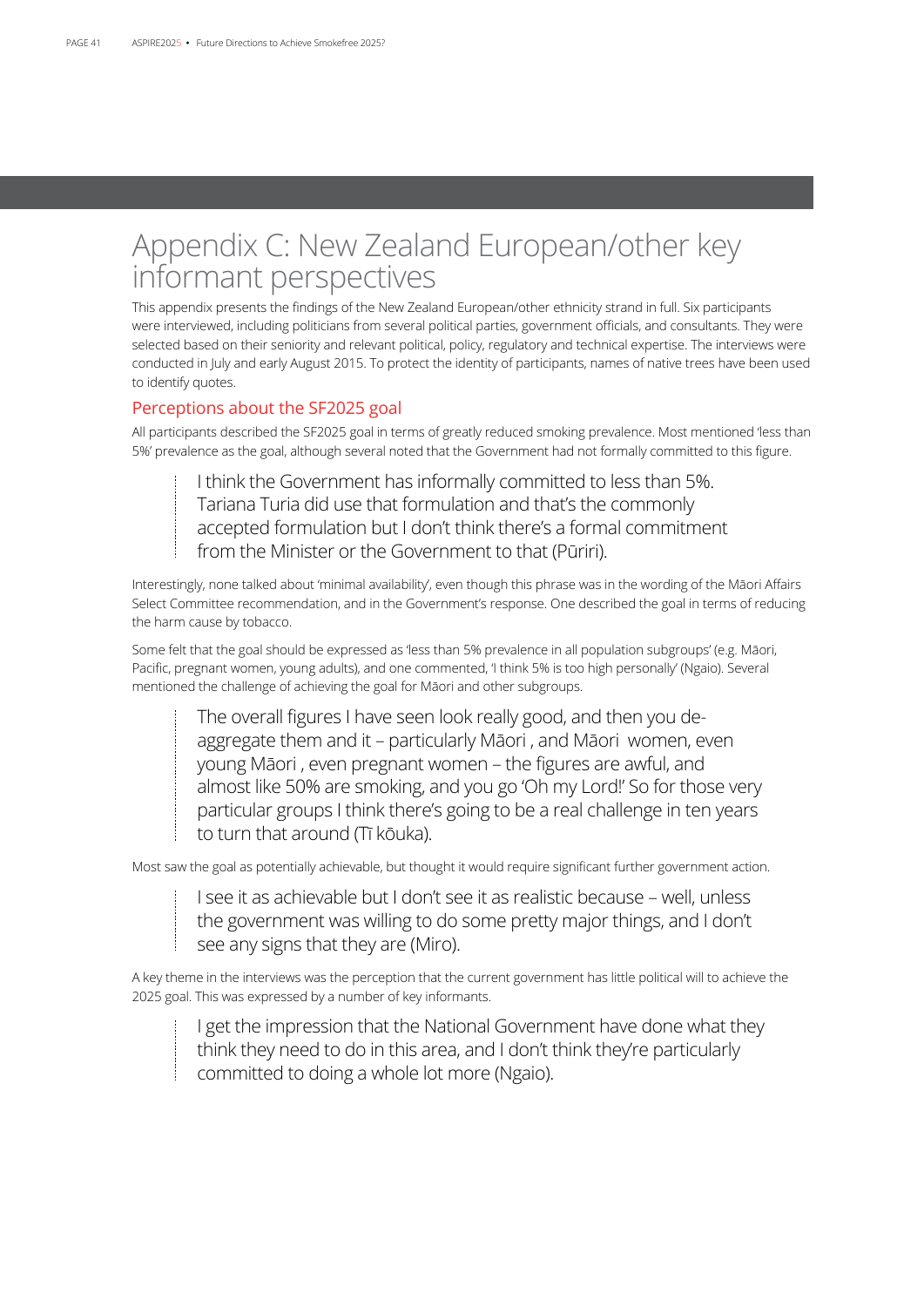### Dramatic tax increases

This was the option most strongly supported by participants in this strand, who cited political feasibility and demonstrated effectiveness as its key advantages, along with ease of implementation. One participant summed up the advantages of the tax option in this way:

There's an existing system, it's administratively efficient, it's shown to be effective, politically the community's already bought into it, and it's not a big step for government (Pūriri).

Tax increases were seen as politically acceptable for a number of reasons: key informants reported that they are inexpensive and easy to implement; they are 'tried and tested' and pose little political risk; most people don't smoke, so public outcry is unlikely; and they can be justified on a 'user pays' basis to cover health care costs of smokingrelated illnesses.

Despite making these arguments, some thought that a one-off tax increase of 40% might be pushing the boundaries of political acceptability:

That said, overall, whether government, regardless of its political hue, would want to be leaping to dramatic tax increases on top of what it's already doing – I'm not sure there would be enormous political will (Tī kōuka).

A couple of participants commented that regular increases of 20% might be more politically palatable than a one-off 40% hike. However another noted that tax increases are more likely to prompt quitting if they are large and unexpected.

It was widely agreed that if dramatic tax increases were implemented, there should be accompanying investment in cessation services, social marketing campaigns and community-based support services to help and encourage people to quit.

We need stop smoking services that are user friendly, approachable and easy to find, and there needs to be a whole lot more social marketing, you know, constant (Ngaio).

Alongside [tax increases] there needs to be, you know, the sort of work that comes out of – that's been done on marae and within Māori communities and Pasifika communities. I think you need to have the assistance to go beside it. It's not just punishment for them but there is assistance for them (Tōtara).

The provision of a package of interventions alongside taxation was seen as needed for 'selling' the policy, but more importantly as a way of maximising its effectiveness and addressing equity concerns. Participants noted that tax increases would disproportionately impact low-income households, and that therefore this policy would probably help to close the gap in smoking prevalence between Māori/Pacific and the general population, because Māori and Pacific are overrepresented in low-income households. On the other hand, several participants noted that addicted smokers may continue to smoke no matter how high the price, and expressed concern about the impact on the wider family in this case:

People will still spend the money on their addiction and that will have consequences for everything from kids clothing to food in the home and petrol in the car (Tī kōuka).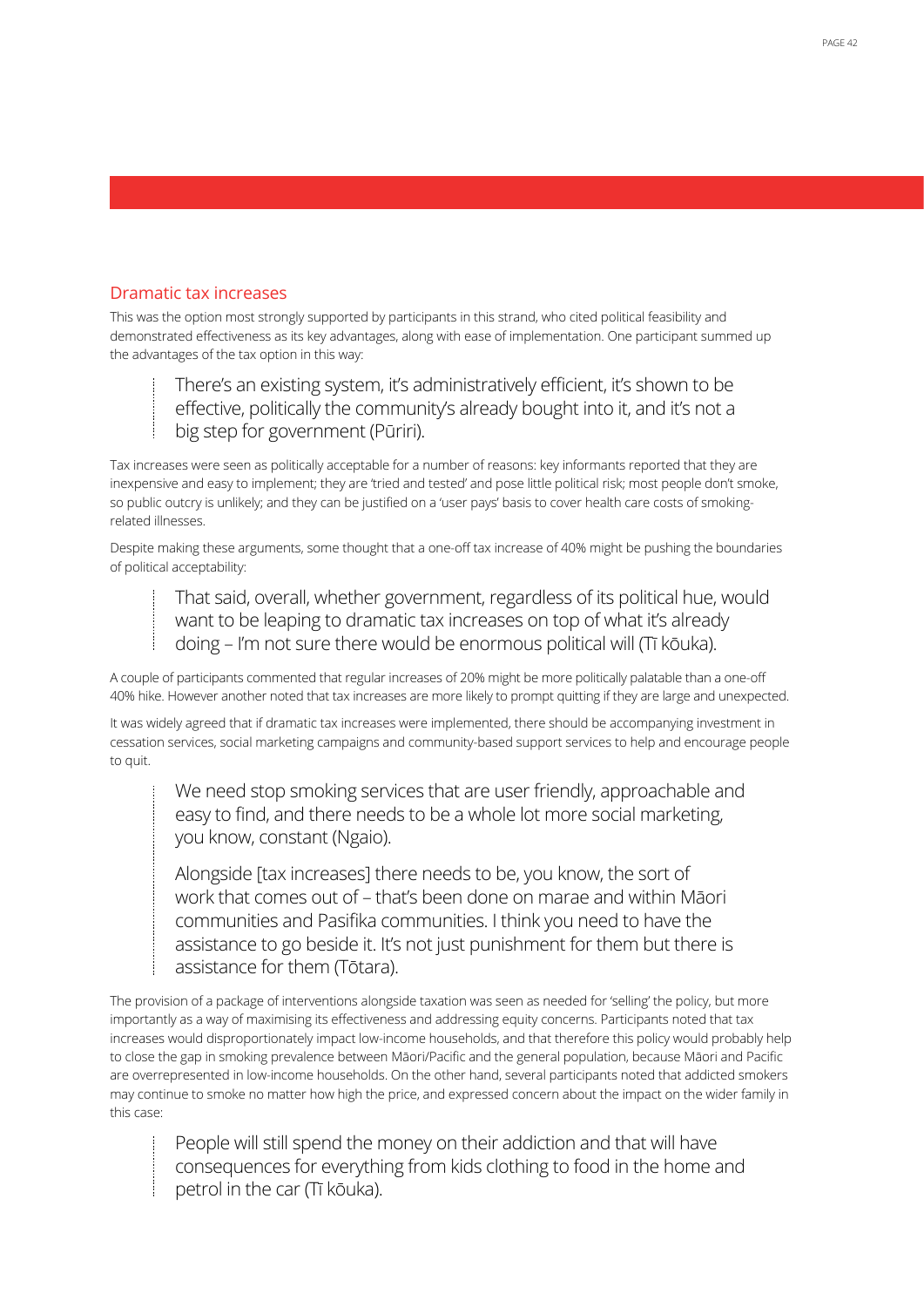What are families missing out on if the income earner is spending X amount on cigarettes? And is that then having a compounded impact on the family violence or alcohol and other drug issues or gambling, or mental health? (Ngaio)

One key informant said that these adverse effects are difficult to mitigate, because any measures to ease the financial pressure on low-income families would also serve to undermine the effectiveness of this policy measure, since it is largely financial pressure at the household level that drives change. Some participants noted that the counter to these concerns was that Māori and Pacific groups and leaders supported tax increases as a way of increasing quit rates in their communities. Another commented: 'why should we allow tobacco companies to kill people because they're on low incomes?' (Tōtara)

The other possible adverse effect, noted by most participants, was a potential increase in illicit trade, though all saw this as an issue that could be easily managed through proactive enforcement and border controls, for example. One participant had heard anecdotal accounts that home grown tobacco is becoming an increasing issue. Again, this was seen as something that could be easily addressed through tweaking of regulations and increased enforcement.

### Retail restrictions

Opinions were mixed about the likely effectiveness of this option, but almost all were in agreement that the public acceptability and political feasibility of this option was extremely limited. Government officials described this option as 'impossible, politically' and 'anathema' to the current government, since the National government is philosophically opposed to 'interference in the market'. One participant explained:

They would say that this is a legal consumer good, that the evidence is pretty strong in that the law as it current stands in relation to supplying to underage is, while not universally adhered to, is pretty well adhered to, so that the case for restricting the commercial rights for someone to engage in a legal business is not made (Rimu).

A further strand to this argument noted by another politician is that the visibility of the product is already restricted, and therefore this policy would make little difference.

Keeping the product away from schools – conceptually it's a good idea but I don't see much difference [from] at the moment, when I look past a dairy that can't advertise or display tobacco (Tī kōuka).

There was wide agreement that this policy would be opposed by the business sector, in particular the retailers that would be directly affected:

A lot of businesses rely on that [tobacco sales] …and that would make it politically very difficult for a government to step in and say to 5000 or so outlets, 'It's all over for you.' If you think of all the dairy owners and so forth, it would be – you'd probably end up with a political fight on your hands which you wouldn't be terribly pleased about (Tī kōuka).

Some key informants considered that industry in general would oppose such a policy on principle, seeing it as 'the thin end of the wedge' that might set a precedent for further government 'interference' in the market. While some thought that retail restrictions would be supported by a Labour/Green government, others felt that it would be difficult for any government to implement this policy because of the likely strength of opposition. They suggested that free market arguments would appeal to people's values, and might 'reinforce public health advocates as anti-business.'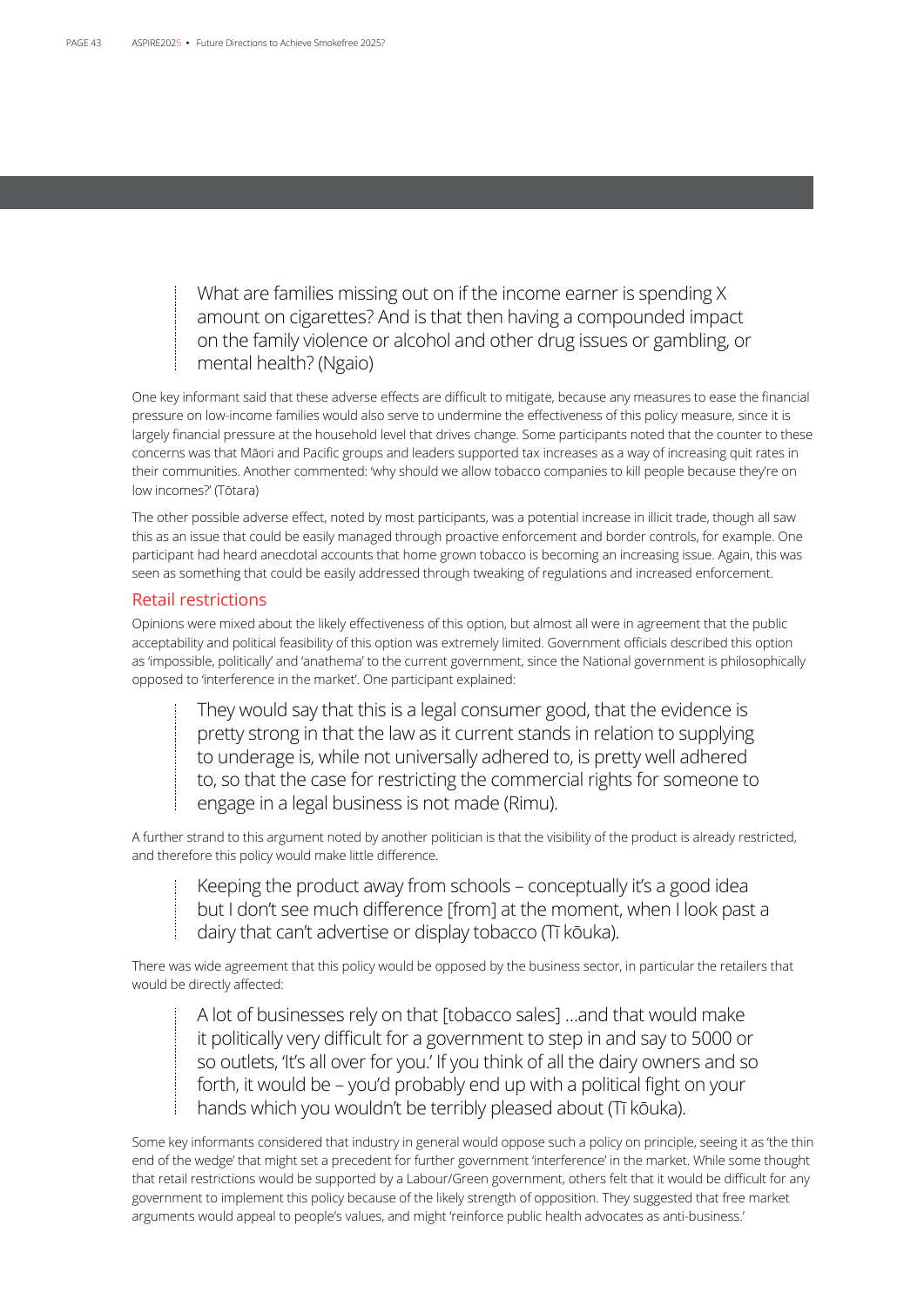However one key informant thought that the general public would be supportive if it was framed as a policy aimed at protecting children:

I think if you tried to say that you were going to do a huge reduction of those 6,000 [retailers] without some sort of leg to stand on, like children, I think it's much harder. It'd be a step too far. But if you said 'Right we're very worried about tobacco sales near schools, just as we're worried about alcohol sales near schools etc, and then this is what we're going to do, and we're going to phase it in' (Tōtara).

There was wide agreement that this policy would not be difficult to implement since there are existing models that could be replicated (e.g. the current alcohol or psychoactive substances licensing arrangements). But key informants noted that there would be funding and resourcing implications, particularly in the establishment phase, and that an inspection regime and ongoing management of the licensing system would require additional resources. One noted that achieving the desired reduction of retail outlets in a fair and acceptable way would throw up practical challenges, and another cautioned there might be issues in rural communities where all shops are within 1km of schools.

On effectiveness, there were two schools of thought. Many felt that licensing retailers and reducing the number of retail outlets selling tobacco was a logical public health measure, in line with how other harmful products (e.g. alcohol) are treated. They said that this policy would help to denormalise tobacco and to reduce consumption because 'the more places a product can be sold, the more it's sold' (Ngaio). Some noted that it would be effective in reducing uptake, since uptake is influenced by 'ubiquity of supply', and it would also help people to quit:

I've heard countless anecdotal accounts of smokers who had quit saying that the hardest thing was walking past a place where you knew you could actually buy the product (Rimu).

The opposing view was that this policy would have little impact on smoking prevalence because people would simply travel a bit further to buy their tobacco:

I think people would just travel to get the product, possibly even arguably buy a little bit more than usual because they had to travel a couple of kilometres… it's just inconvenient at the start…but they'll do it, and people become conditioned, it becomes the new normal (Tī kōuka).

They argued that inconvenience will not deter existing smokers because of the addictive nature of the product, and that tobacco purchases are seldom opportunistic. One concluded that the cost-benefit ratio was unconvincing for this option:

I'm not a great believer that for the amount of investment of energy, resources, and political capital that it would have a huge impact…There are just so many practical and philosophical issues around it that I just wonder whether it's really worth the energy (Miro).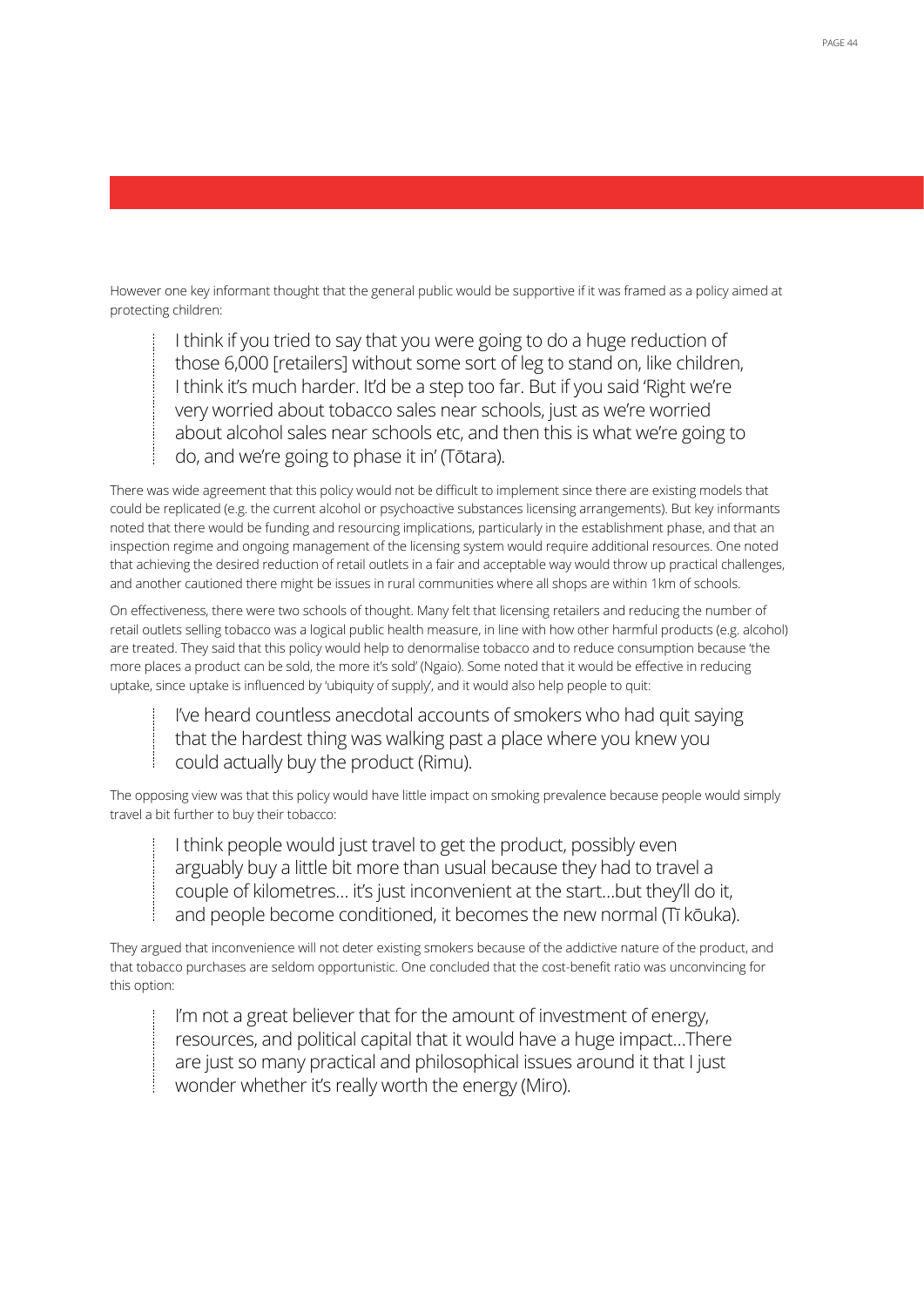Key informants were unsure how this policy might impact on existing disparities in smoking prevalence, and this was noted as an evidence gap. One speculated:

I don't know, but I'm just guessing there's more places selling cigarettes in lower socioeconomic neighbourhoods than there would be in Remuera or Khandallah – that's a guess – and so there's more opportunity [to purchase in low SES neighbourhoods]. So if you reduce the opportunity then you might reduce prevalence and consumption [in low SES neighbourhoods], but I don't know that (Ngaio).

Another participant thought that those in low socioeconomic communities might have less ability to travel (e.g. less likely to have access to a car), and therefore this policy might be more effective for reducing smoking in those communities than in financially better-off communities. One participant commented on a related evidence gap, saying that there is good evidence linking retail density to alcohol harm, but he was unaware of any such research looking at tobacco.

### Denicotinisation

There was considerable uncertainty about how this policy would impact on smokers' behaviour, and views were mixed about its likely effectiveness. Most key informants had concerns about potential unintended impacts. For example, many queried whether addicted smokers might smoke more cigarettes or inhale more deeply to try to get the same 'hit', resulting in unintended health impacts. Some commented that early research had demonstrated this 'compensation' effect, and that this unintended impact had played out in the past in relation to 'mild' and 'low tar' cigarettes, which were initially thought to be a 'safer' option.

The other potential adverse effect, identified by a couple of key informants, was that denicotinisation might have the perverse effect of increasing uptake and/or reducing quit attempts, since people may perceive the product to be safer or more acceptable.

We've seen it in other areas: when the government regulates something, particularly what's going into a product, there's an inferred message, often, that 'oh, it must be safer now.' … So we would forget the fact that there's a thousand other substances in there killing you, but 'Oh no the nicotine's down, therefore it's good. The Government's made this product safe' (Tī kōuka).

Some argued that, if there was good evidence that such concerns were unfounded, then the policy had merit since it would reduce the addictiveness of the product and help people to quit. Others, however, were not convinced by this argument, noting that people smoke for social reasons and/or due to psychological addiction, not only for the nicotine hit. A couple also noted that there may be other addictive substances in tobacco, and if so, the policy might not have the intended effect.

Most participants saw this option as politically feasible, provided the scientific case was made:

Politically I wouldn't push it until I'm clear on the evidence, and if I saw evidence that showed that a reduction in nicotine doesn't have the adverse effect of pushing up consumption, then it would be something I'd be prepared to look at. And I think, politically, if you can show that this is going to help reduce consumption, that you could argue it (Tōtara).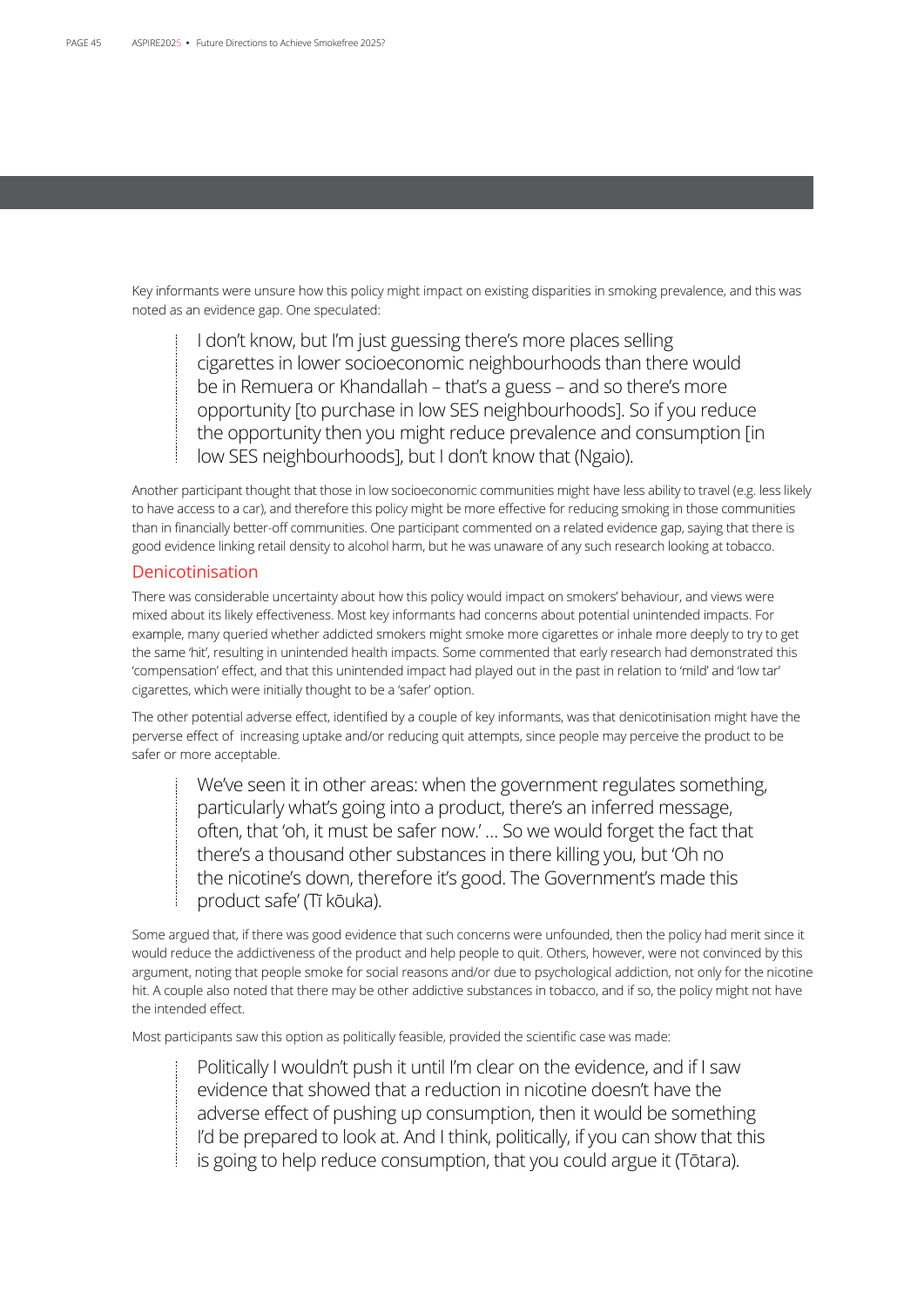It was perceived as politically acceptable because there would be few opponents; the majority of the general public would either not understand or not care about this policy; there are precedents for regulating what goes into products (e.g. food) to protect public health; and it can be framed as a health issue, which is hard to counter.

It's not interfering with – I mean you can frame it as a health intervention rather than an anti-commerce intervention. The previous one [retail restrictions] can be [countered] in a way that appeals to hearts and minds about free trade and commerce and markets. This one's easier I think (Pūriri).

However most noted that the tobacco industry would strongly oppose this intervention, on the basis of intellectual property and trade arguments.

From an industry perspective, if you play around with their brand identity and their recipes, they'd argue no doubt that there are intellectual property issues there, and you've got the WTO and other free trade and investment agreements that you'd have to work through… You'd definitely have trade challenges (Miro).

A few key informants noted that there would be costs associated with reducing the nicotine content of tobacco, and since these would be borne by industry, 'you end up imposing a tax without imposing a tax.' This was seen as a positive unintended consequence.

### Restriction of permitted additives

Views were mixed about this option, and again this was largely due to uncertainty about how the policy would impact on behaviour. Some thought that restriction of additives would make cigarettes less appealing to young people and would therefore have the effect of reducing uptake. However many questioned the impact on existing smokers.

I can see the logic that it would make the product less appealing and less palatable – particularly for young people, it could be quite a good intervention…So from a young person's perspective in terms of reducing uptake I can see great value. But from an existing smoker's perspective, would it make a big difference? (Miro)

Knowledge about the impact on Māori and Pacific smokers was also a gap noted by participants, and none could say whether this policy was likely to open or close the prevalence gap between these populations and the general population. Some speculated about whether these ethnic groups might be higher users of flavoured cigarettes (noting that mentholated cigarettes are popular with African American smokers in the USA) and therefore differentially impacted. One noted that 'if all products taste bad then people are going to go to the cheaper one to get their fix', making tobacco more affordable for those that switch to cheaper brands. It was thought that there might be differential impacts on high versus low-income populations as a result.

Several participants argued that this policy would not address the underlying reasons that people smoke, and would therefore be unlikely to influence behaviour markedly:

They're not smoking the cigarette because it's got a particular vitamin or it's got a particular flavour they like…They're doing it because they're addicted or they think they look cool in front of their mates or they're rebelling against their parents (Tī kōuka).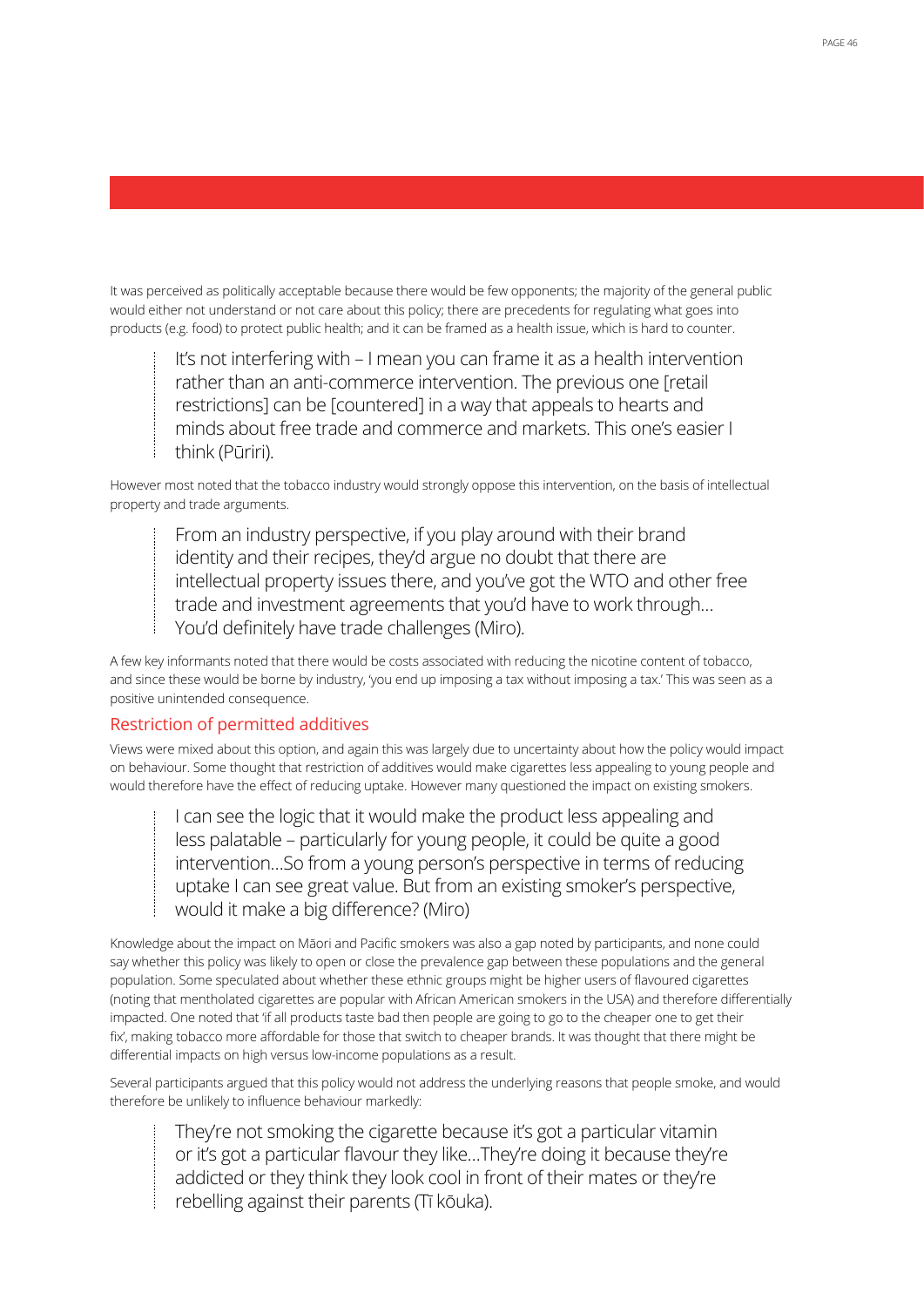It was generally agreed that, technically, it would not be difficult to put this policy in place. One participant noted that new legislation would not be needed, since the necessary regulations could be introduced under the current Smokefree Environments Act. Another commented that similar regulations are already in place for other products:

I don't see that being difficult at all. Again, we've got mechanisms in place – in the way we do with food safety and in the way that we've done with psychoactive substances – that, I think, can work (Tī kōuka).

The majority thought that this option had potential political feasibility, since it could be argued from a youth protection perspective, and/or in terms of protecting the public from toxic additives. It was thought that both these arguments had public (and therefore political) appeal. However several political barriers were noted, in particular the inevitability of opposition from the tobacco industry.

I think of all the interventions, this is the one where you'd face the biggest challenge from the industry – the whole intellectual property thing. They'd argue that you're destroying their brand. It's probably a challenging one (Miro).

Several key informants noted that the threat of litigation by the tobacco industry was the reason that progress on plain packaging had stalled, and surmised that the same threat would impact on the political palatability of this option. Lack of evidence about the costs and benefits was also seen as a political barrier:

I don't think it would be highly effective, and therefore I wouldn't see it having a lot of political feasibility …Obviously if some research and papers came in front of me and said 'Look this was tried, you know, in Portugal and Liberia and it's had a huge effect because of X, Y and Z' you'd go 'Oh, OK' (Tī kōuka).

### Tobacco Free Generation

Most participants found this policy idea appealing, but there was wide agreement that it would be a 'hard sell' politically, and some queried how effective it would be in practice. Those who supported the policy did so because they believed it would reduce uptake, and 'in the end you would actually be phasing out tobacco altogether', which was seen to be a good thing.

However participants pointed out that social supply and illicit trade could undermine the effectiveness of the policy, and a few thought that this policy might make smoking more attractive to young people due to the 'forbidden fruit' effect. Many thought it would be difficult to enforce:

[There is] that whole thing of people over the threshold age who are supplying to younger people…So that will be an issue of enforcement, and certainly if you look at – like cannabis, you know, which is prohibited; prohibition has not stopped most adult New Zealander's using cannabis (Rimu).

A further concern was that it might be less effective for Māori, Pacific and low socioeconomic populations, based on the perception that the 'rebellion element' was stronger in these groups, or that they would be more exposed to the black market:

I could imagine that the vulnerable people would be those on low incomes who will then be the ones that they'd target to sell illegal cigarettes to… I'd imagine they'd be vulnerable to illegal sales (Tōtara).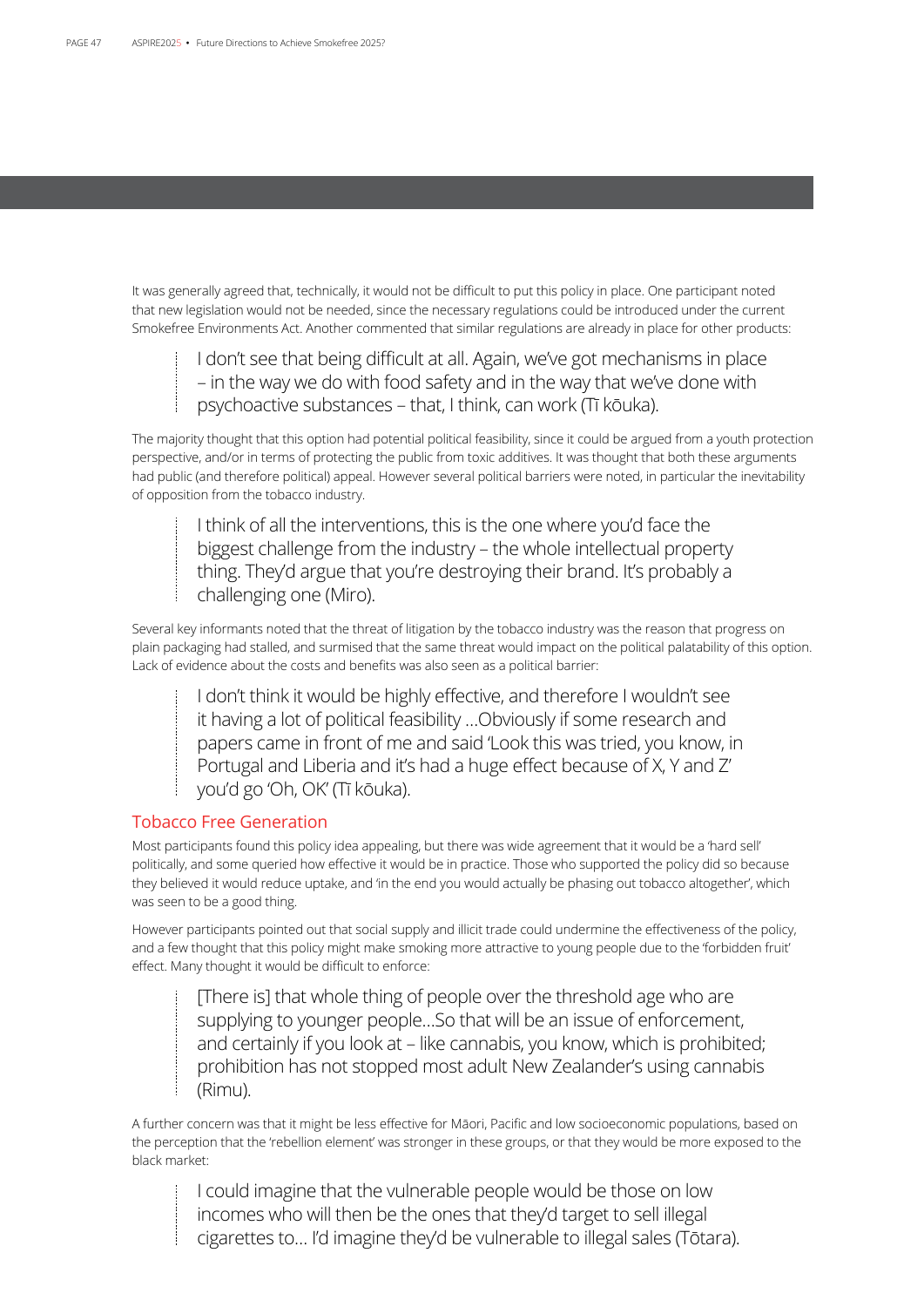Another problem identified, to do with effectiveness, was that this option would have limited impact on the achievement of the smokefree 2025 goal, because the policy would be slow to show results.

The biggest bang for buck is actually getting current smokers to stop, rather than concentrating all your efforts on uptake, so this would have to be done in conjunction with a whole lot of other things (Ngaio).

Politically, and in terms of public acceptability, most saw this option as 'difficult'. One participant thought that, if done well, it could be framed as a policy to support young people:

You could frame this – add to this framing - by saying 'look we've got these results that are saying we've got reducing uptake, it's now time for government to provide more support for the young people who are already turning their back on tobacco'…I think if you could say that this is what young people want, and particularly if you had opinion poll data [it could get political support] (Rimu).

Others, though, saw it more as a law that would be imposed on young adults, and which raised concerns about age discrimination and the Bill of Rights:

You're either an adult or you're not. This product's either legal or it's not. And if it's legal and you're an adult then you should have access to it. And to then just isolate a particular group is effectively a discrimination. So arguably the Human Rights Commission might surprise us and come out and say that it's not right. That it's particularly targeted a particular group of people based on their age (Tī kōuka).

It was widely agreed that gaining public support for the policy might be difficult. This was largely because the arbitrary cut-off based on birth date might be perceived as 'unfair.'

I don't know whether publically this would go down very well, I just think New Zealanders have this perception that things should be fair so… like if your birthday was the 31st of December and mine was the 1st of January, I couldn't but you could [buy tobacco], and I just…I think it would be hard to sell (Ngaio).

The same issue was seen a barrier to getting Cabinet approval for this policy:

You'd have to make a really strong case to get this one through a Cabinet process, because there's a big consideration of Human Rights and the Bill of Rights in that process. You'd have to make a really good case around why someone born of the 31st of December 1999 can smoke and someone born a day later on January the 1st 2000 cannot. That's a really hard sell, I reckon…From a population level you can argue it, but on the individual level it's a lot harder (Miro).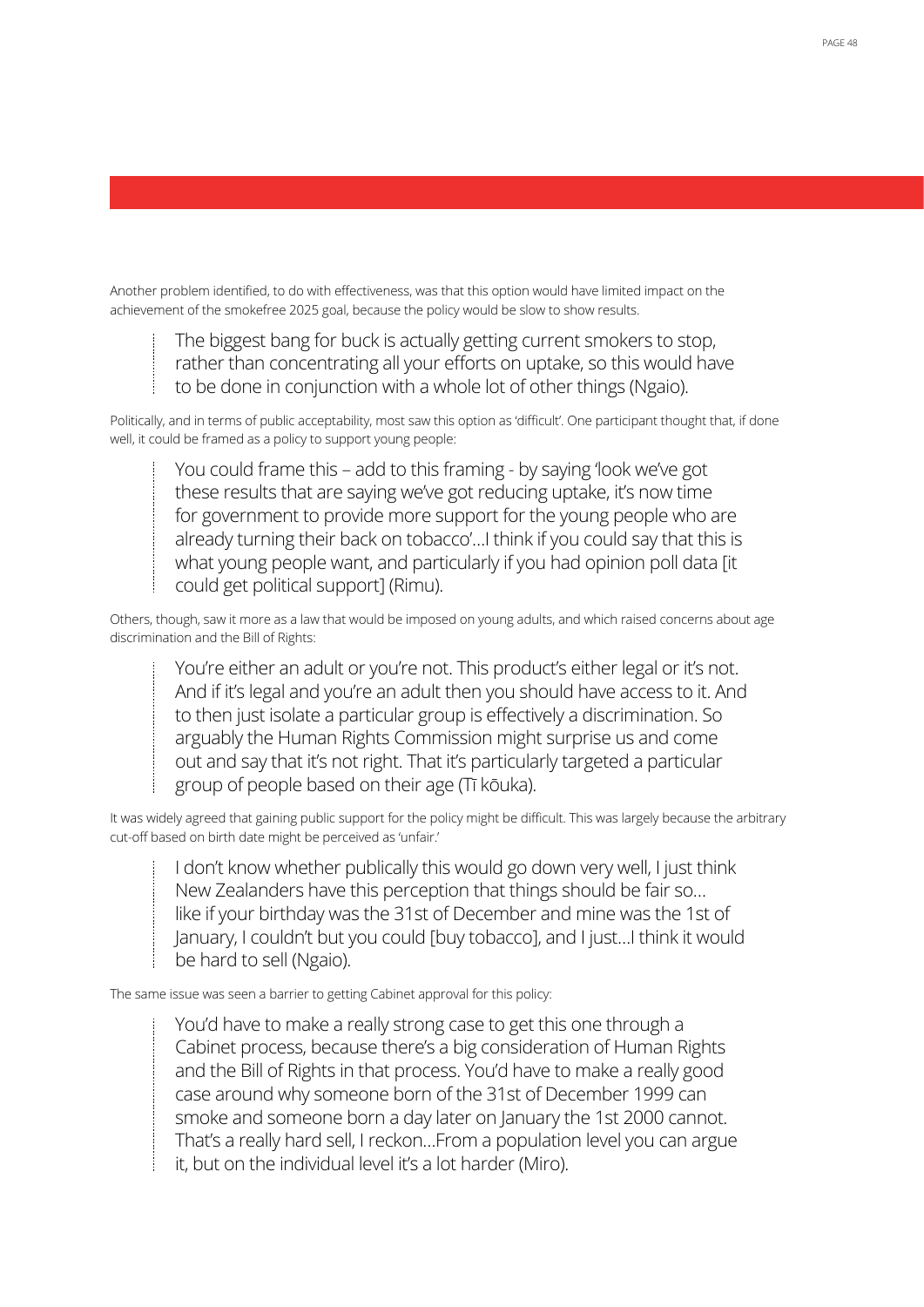Politicians from both National and Labour parties saw this policy as politically unfeasible, for the reasons outlined above, and most other participants agreed with this perspective. It was pointed out that such a policy would trigger 'nanny state' arguments and this would be a barrier to either of the major parties successfully getting this policy through parliament.

I just don't think that, as it's set out here, that you'd get it through a parliament. You'd lose on it. And what you've got to look at, I think, are things that you can get through, and get acceptance for (Tōtara).

Several participants noted that if Tasmania and/or Singapore successfully introduce this policy, it might be easier for New Zealand to follow.

### Other policy options

Other than the five options that this research focused on, other policies that several participants thought were important for achieving the Smokefree 2025 goal were:

- the introduction of standardised packaging (also called 'plain packaging')
- a clear policy on e-cigarettes that discourages dual use and restricts marketing
- expansion of smokefree areas, e.g. smokefree CBD policies and smokefree cars.

Other policy ideas that participants commented on were:

- Ban on duty free tobacco sales
- Social marketing campaign about what's in tobacco, along with compulsory disclosure to consumers of additives by brand
- Full implementation of the Framework Convention for Tobacco Control
- Integrated policy framework for tobacco, alcohol, psychoactive substances, and drugs currently dealt with under the Misuse of Drugs Act
- Tobacco/nicotine available by prescription only, at a later stage when NZ has reached very low prevalence rates
- Nicotine vaccine that blocks receptors, thus eliminating the nicotine 'hit'
- Automatic referral of pregnant smokers to cessation services.

### Wider issues affecting all policy options

Participants brought up wider issues about the current political environment that are likely to affect the feasibility of any new option. A key theme was that the current government has little (if any) political will to introduce further tobacco control policies, because they are philosophically in favour of 'small government', and are under little or no pressure to bring in new measures.

If there's a big popular public push, then politicians generally have to react. But I think there's a sense that we're doing the right things already…a sense that things are being done and therefore a dramatic step is not needed (Tī kōuka).

In the previous parliamentary term, the dynamics were different because National had a 'confidence and supply' arrangement with the Māori Party.

To the extent that National has moved on tobacco control at all … it has done all of those things because it required the [support of the] Māori party to govern. And the Māori Party chose to make tobacco control probably its number one issue. So you had a small party with a lot of political leverage that chose to use that leverage on tobacco control. (Politician)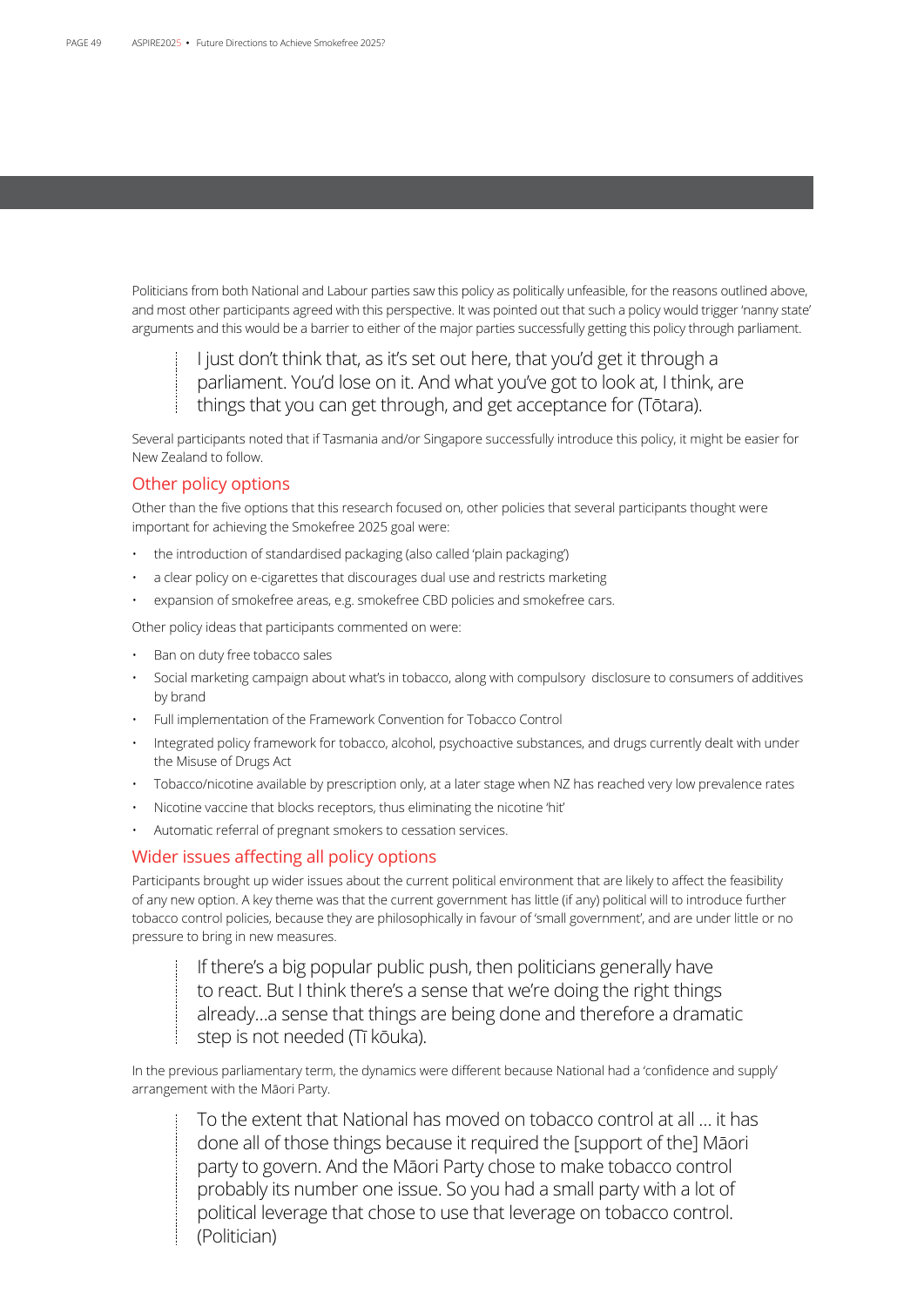Since the most recent election, however, National is no longer dependant on minor party support, so they are no longer under pressure to 'do things that are against their free-market ideology'.

Several participants noted that the current Minister responsible for tobacco control is a low ranked Minister, possibly reflecting the low priority given to the issue by the government. His low ranking was seen as a further barrier to the introduction of new tobacco control policies, because, in order to achieve Cabinet support, the Minister will need to convince his senior colleagues of the merit and importance of such measures. Another perceived barrier to achieving changes before the 2017 election was the lack of room in the legislative programme:

I would guess that with the exception of more or less emergency legislation that government's legislative programme is now mapped out through to 2017, so anything requiring new legislation will be post-2017 (Rimu).

A related theme was the perception that the Ministry and Government had been 'gutless' with regard to tobacco control.

I think the Ministry and the Government have been totally remiss in applying any innovative thinking or boldness at all. I think it's just been more of the same, and they keep referring to plain packaging as if that's going to be the panacea, and they don't even have the courage to advance that. And reframing [cessation] services – you know, it's marginal, marginal impacts. They need to be thinking about bold interventions (Miro).

Finally, a current lack of spokespeople getting public 'air time' on the issue of tobacco control was mentioned by several as a barrier to progress. In particular the loss from parliament of Tariana Turia and Hone Harawira (former members of parliament who championed stronger tobacco control) was seen as a major blow to the tobacco control kaupapa.

I don't think there's anyone really speaking strongly on [tobacco control] that's getting through is there? (Pūriri)

A separate theme was the need for a package of mutually-supportive interventions, or a coordinated approach that combines legislation with mass media, cessation support services and public engagement. Participants were clear that no single policy intervention would achieve smokefree 2025 on its own.

### Advice to the tobacco control sector

When asked what advice they would give the tobacco control sector, key informants had some interesting suggestions.

One politician suggested getting firm commitments from Labour about what they would do in government on tobacco control, so that Labour can be held to these:

The advice I'd have is to put some pressure on Labour to commit to doing specific things when in government, with a timetable, because otherwise we have the problem of good intentions that in government get tempered by not wanting to alienate anyone…so we sort of need Labour to commit to doing things (Rimu).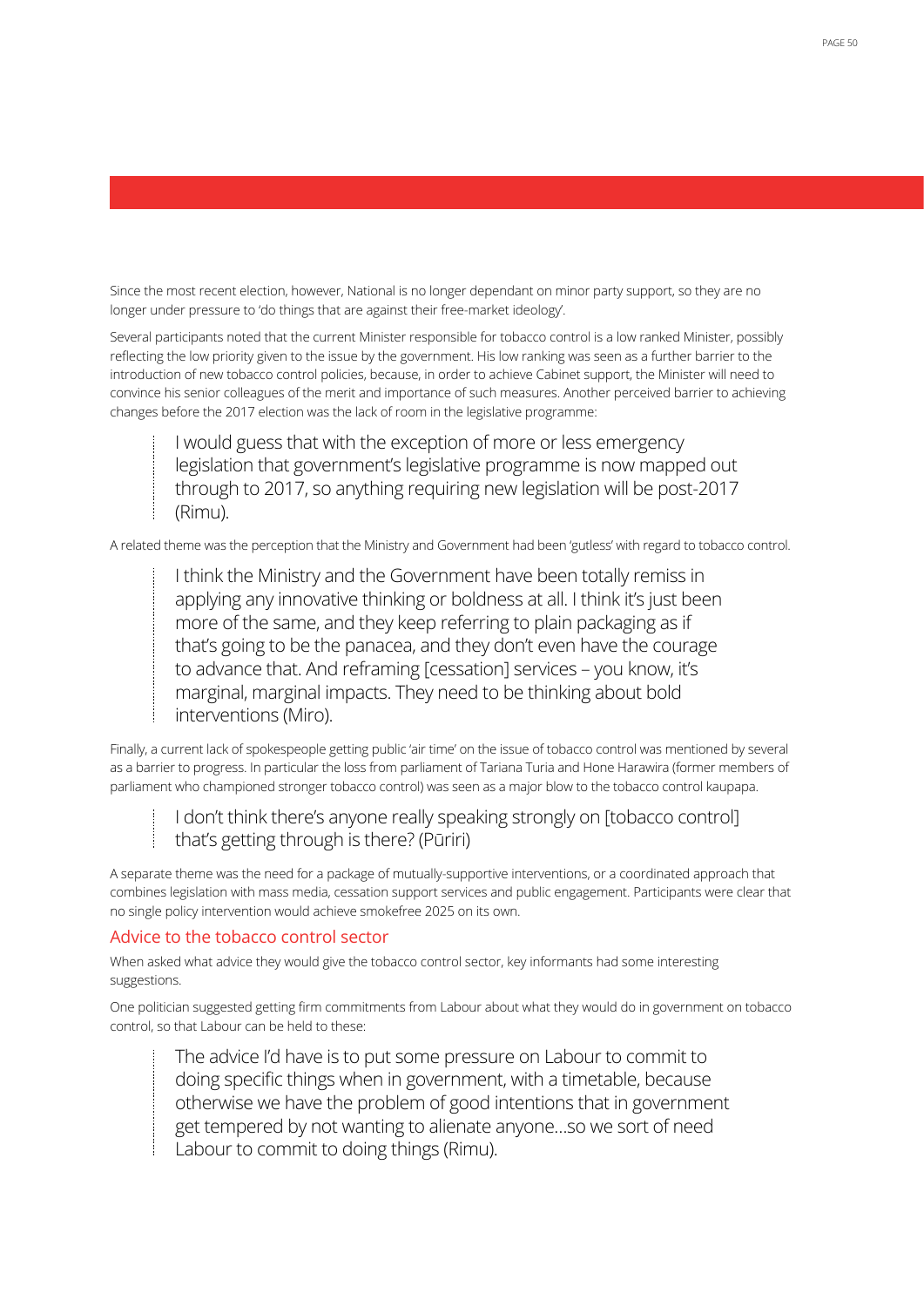Gaining and measuring public support was another theme. One participant talked about the need for champions who are able to appeal to the 'heart and minds' of the general public. This did not have to be an MP, just someone with media profile and public credibility e.g. Dr Lance O'Sullivan, a prominent Northland GP.

Get some advocates, some allies, who can speak to some of the issues, so work out what the values issues are in here and get people to speak to those (Pūriri).

Another government official felt that as a sector, 'we need to start agreeing on e-cigarettes.' This key informant argued that there is some ground that most can agree on, and the focus should be on developing those areas of consensus rather than engaging in polarised debate. Another had some specific advice for the Ministry:

I may be slightly cautious about the practicality of some of the things we've discussed today but they are things that it's worth having a public debate about and doing more work on. If it was me at the Ministry of Health I'd be pushing the barrow on some of these things and saying to the Minister 'Look, let's have a debate about them'. Even if they do have limitations, let's just have the debate, and who knows what might come out of that (Miro).

Others advised the sector to 'keep engaging' on these issues, and to continue the current good work.

### Prioritisation of options

Participants in this strand agreed that large tax increases were likely to be both politically feasible and effective and nearly all ranked this as their most favoured option. There was also broad agreement that the tobacco free generation idea would be a 'hard sell' politically, despite several participants saying that they personally liked the idea. Most gave tobacco free generation a ranking of 4 or 5, making it the lowest ranked overall. Views on retail restrictions, denicotinisation and regulation of additives were more polarised, and no clear aggregate ranking can be given for these options.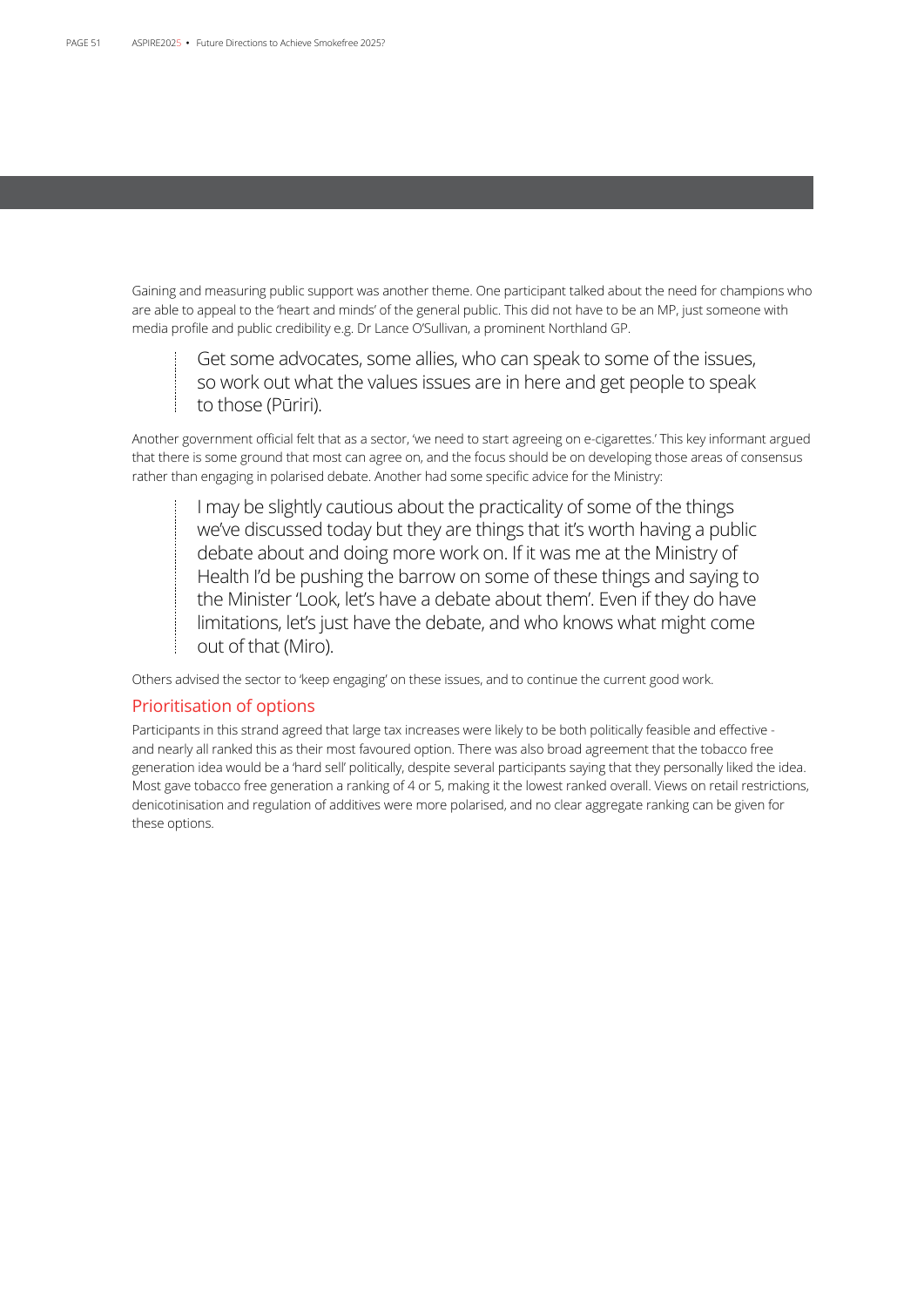# Appendix D: Interview Schedules

### FINAL Māori and Pacific Key Informant Interview Schedule – 20 June 2015

### A. Intro

1. To begin, can you tell me briefly about your role(s) as it relates to tobacco control? (E.g. through your job, or groups you're on).

### B. The 2025 goal

- 2. My next question is about the 2025 goal. New Zealand has a goal related to smoking and tobacco, and there are different views about what that goal actual means. Can you please talk about your interpretation the 2025 goal?
	- a. [If not already covered] What is your understanding of what the government has committed to with Smokefree 2025?
	- b. Do you agree with that goal? If not, what do you think the Smokefree 2025 goal *should* be? What should New Zealand be aiming for?
	- c. Do you think Māori/Pacific aspirations and the government's aspirations around smoking and tobacco are aligned? If not, what are the differences?

### C. Now let's talk about some of the policy options for radically reducing smoking and tobacco availability over the next 10 years.

We know from modelling studies that doing more of what we're doing now is not going to achieve the 2025 goal. A new radical policy intervention is needed. The purpose of this project is to inform debate about which out of number of options is the best 'game changer' policy to pursue. We're assuming that these radical options are *in addition* to ongoing incremental tobacco control progress.

Did you have a chance to have a look at the briefing paper that I emailed to you about the options we're researching? [If not, read through each policy option before asking the questions about that option]. Any questions before we get into it?

- 3. First, let's look at the option of dramatic tax increases on tobacco products.
	- What do you see as the main advantages and disadvantages of this policy?
		- Why do you think that?
		- Do you have any ideas about how the problems/disadvantages you've mentioned could be mitigated or avoided?
	- Do you have anything to add about the pros and cons of this policy, for example about [If not already covered]:
		- Effectiveness (e.g. will it close the gap between Māori/Pacific and general smoking rates?)
		- The **political feasibility** of this option
		- The technical feasibility of this option
		- Unintended effects (positive or negative)
	- [If not already covered] How supportive do you think Māori/Pacific leaders and communities would be of this policy option?
		- [If they think communities would not be supportive]: What do you think their concerns would be? Do you have any thoughts about how those concerns could be addressed?
- 4. The next policy option is substantial reduction of tobacco availability through comprehensive retail restrictions (same questions, a-c above).
- 5. Now let's talk about denicotinisation of tobacco products (same questions, a-c above).
- 6. The next option is regulation of permitted additives to tobacco products (same questions, a-c).
- 7. The final policy option is the Smokefree generation idea (same questions a-c above).
- 8. Are there any other radical policy options you're aware of that might help New Zealand achieve the 2025 goal?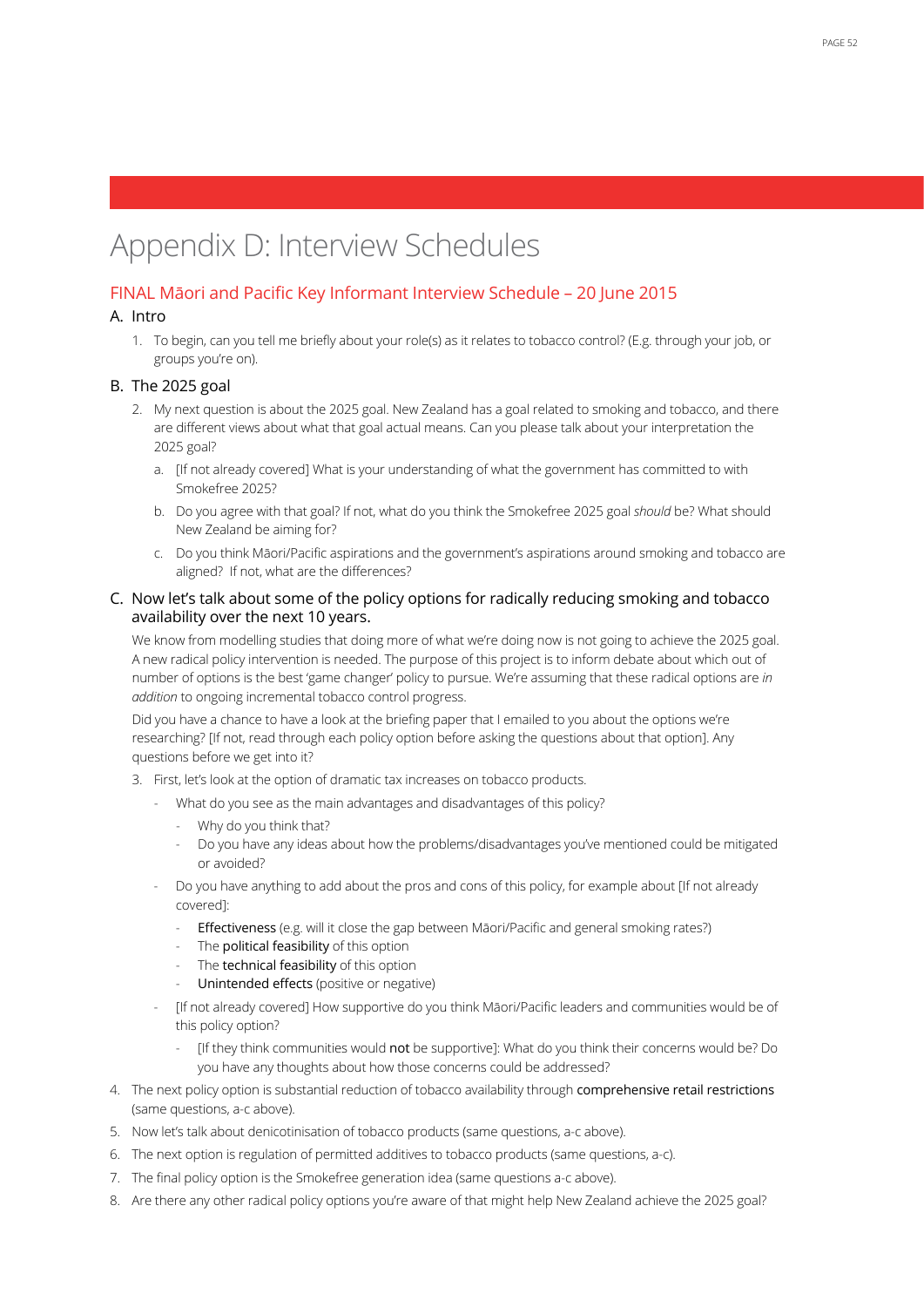- 9. Having thought about the pros and cons of each of the five policy options, which are your most favoured options, and which are your least favoured?
- 10. Can you put the policies in rank order from your most favoured option (number 1), to your least favoured option (number 5).
- 11. Is there anything else you want to add before we finish?

### FINAL New Zealand European/Other Key Informant Interview Schedule - 25 June 2015 A. Intro

1. To begin, can you tell me briefly about your role(s) as it relates to tobacco control? (E.g. through your job, or groups you're on).

### B. My first question is about the 2025 goal.

- 2. New Zealand has a goal related to smoking and tobacco, and there are different views about what that goal actual means.
	- a. What is your understanding of what the government has committed to with Smokefree 2025?
	- b. What is your personal view about the goal? (Do you see it as high priority; realistic?)

### C. Now we're going to talk about some possible policy options for radically reducing smoking and tobacco availability over the next 10 years.

We know from modelling studies that doing more of what we're doing now is not going to achieve the Smokefree 2025 goal, and so a new radical policy is needed. The purpose of this project is to inform debate about which out of number of options is the best 'game changer' policy to pursue. We're assuming that these radical options are in addition to ongoing incremental tobacco control progress.

Did you have a chance to have a look at the briefing paper that I emailed to you about the five options we're researching? [If not, give them a chance to read it] Any questions before we get into it?

I'm interested to hear your views on the pros and cons of each, particularly your thoughts about: 1) effectiveness, 2) technical feasibility, 3) political feasibility and 4) unintended effects.

- 3. First, let's look at the option of dramatic tax increases on tobacco products.
- What do you see as its main advantages and disadvantages?
	- Do you have any thoughts about how the problems/disadvantages with this policy could be mitigated or avoided?
- Is there anything you'd like to add about Effectiveness?
	- Do you think this policy would close the gap in smoking prevalence between Māori/Pacific and the general population]? If yes, how significantly?
- Is there anything else you'd like to add about Technical feasibility?
	- Thinking about the legislative and regulatory side, how easy or difficult would it be to put this policy in place?
	- What would the particular challenges be, if any?
	- What about implementation and enforcement how complex and resource intensive would this be?
	- Are there other technical or practical challenges you can see in relation to this option?
- Political Feasibility
	- How likely is it that this option would receive political support? Why/why not?
	- Thinking particularly about the general public and other stakeholders, where do you think the main opposition to this policy would come from? How influential is that opposition likely to be?
	- And where would the main support come from?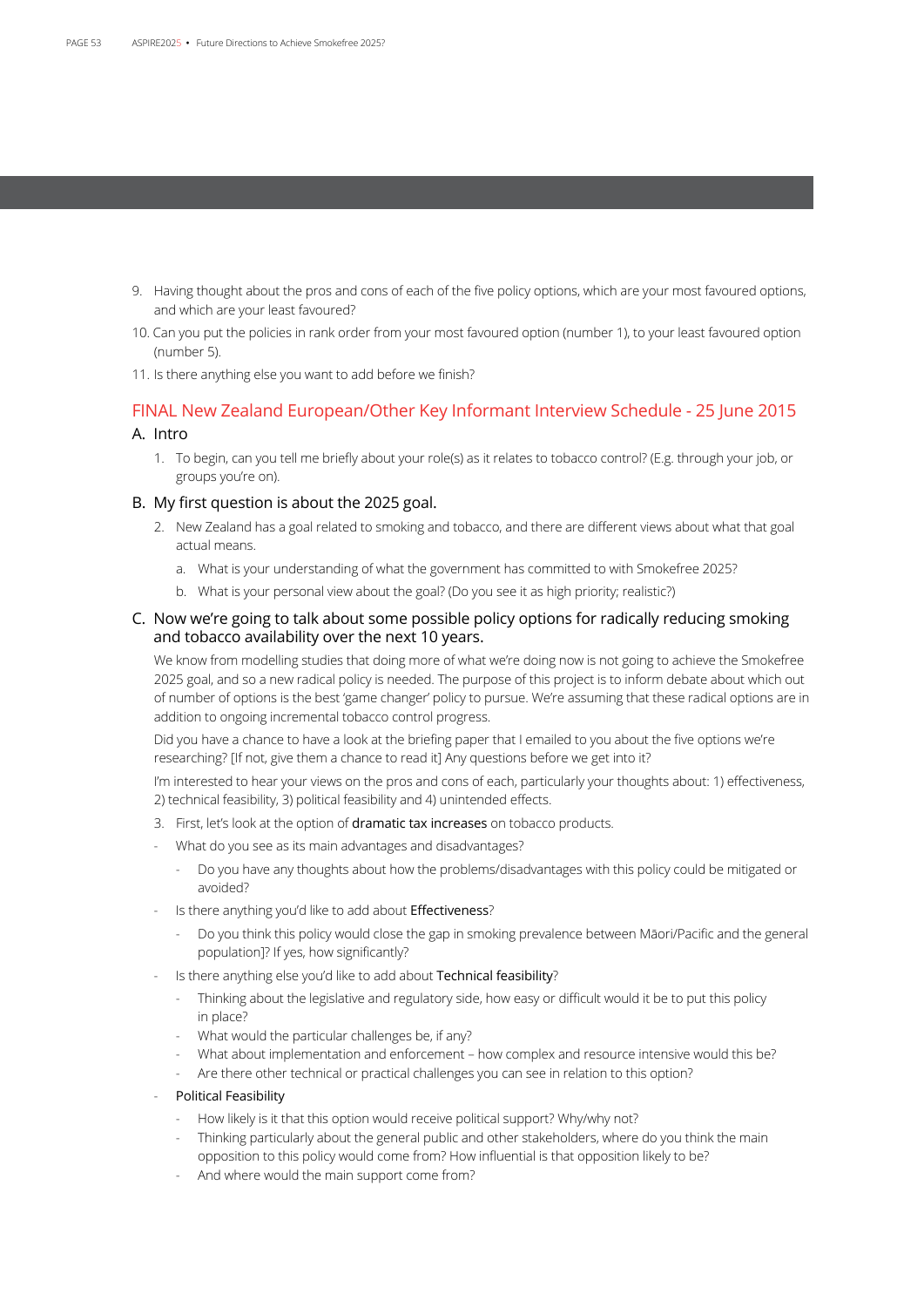### - Unintended effects

- What are the potential adverse effects of this policy?
- Do you have any ideas about how adverse effects could be mitigated?
- Do you think there would be any wider benefits (other than reducing smoking)?
- 4. The next policy option is substantial reduction of tobacco availability through comprehensive retail restrictions (same questions, a-e above).
- 5. Now let's talk about denicotinisation of tobacco products (same questions, a-e above).
- 6. The next option is regulation of permitted additives to tobacco products (same questions, a-e).
- 7. The final policy option is the tobacco-free generation idea (same questions a-e above).
- 8. Are there any other innovative policy options you're aware of that might help New Zealand achieve the 2025 goal?
- 9. Having thought about the pros and cons of each of the five policy options, which are your most favoured options, and which are your least favoured?
- 10. Can you put the policies in rank order from your most favoured option (number 1), to your least favoured option (number 5).

That's all the questions I have, but before we close:

11. Do you have any further comments to add, or any advice for the tobacco control sector?